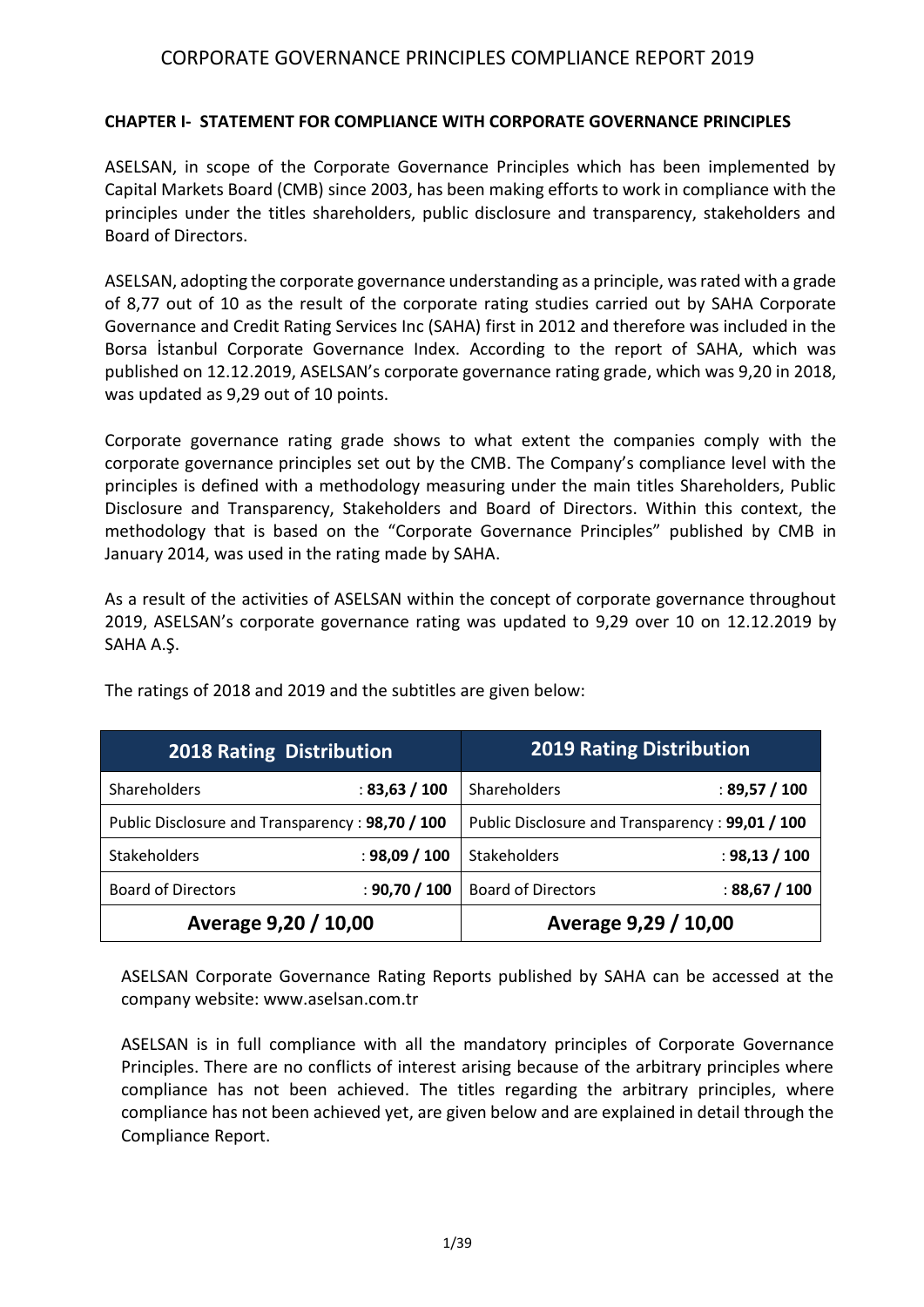- No recognition of minority rights to those who own less than twentieth of the capital indicated in the Articles of Association,
- Group A shares having the privileges on Board nominations and the transfer of those shares being subject to permission,
- The fact that although the mechanisms enabling the participation of stakeholders in the management of the company are built, they are not included in the Articles of Association.
- Non-existence of a judgement in the Articles of Association; declaring that shareholders may individually demand special audit of certain incidents from the General Assembly even if it is not on the meeting agenda, under the condition that the right to ask to obtain information and to examine has been used before and if the exercise of shareholders rights is necessary,
- The article "Group A shares shall not be sold or transferred without the consent of the Board of Directors because of the Company's operations in security and defence industry; in the event that these shares are transferred or sold to third parties partially or completely without the consent of the Board of Directors, the Board of Directors is entitled to abstain from recording this sale in the records" in the Articles of Association of the Company,
- Non-existence of a female member in the Board of Directors, the fact that a target, where the ratio of the female members should not be less than 25%, was not set and that there is not a written company policy on that issue,
- The Chairman of the Board and the Chief Executive Officer being the same person and the lack of material event disclosure through Public Disclosure Platform (PDP) explaining the situation with the reasoning behind it.
- Not disclosing the renumeration of executive managers or the benefits provided to them per each individual.

With the resolution of CMB, numbered 2/49 and dated 10.01.2019, it has been decided that companies shall make their Corporate Governance Compliance Reporting, which is made in accordance with the Corporate Governance Communiqué numbered II-17.1, by filling the Corporate Governance Compliance Report and Corporate Management Information Form templates via the PDP. In accordance with this decision, our Company filled the relevant templates in PDP and added the templates to the end of the report as Appendix-1.

Corporate Governance Committee will carry on the necessary efforts in order to achieve full compliance with Corporate Governance Principles.

Prof. Dr. Ercümend ARVAS Independent Member of Board of Directors Corporate Governance Committee Chairman

Dr. Celal Sami TÜFEKCİ Member of Board of Directors Member of Corporate Governance Committee

Salih KUL Member of Board of Directors Member of Corporate Governance Committee

Pınar ÇELEBİ Investor Relations Manager Member of Corporate Governance Committee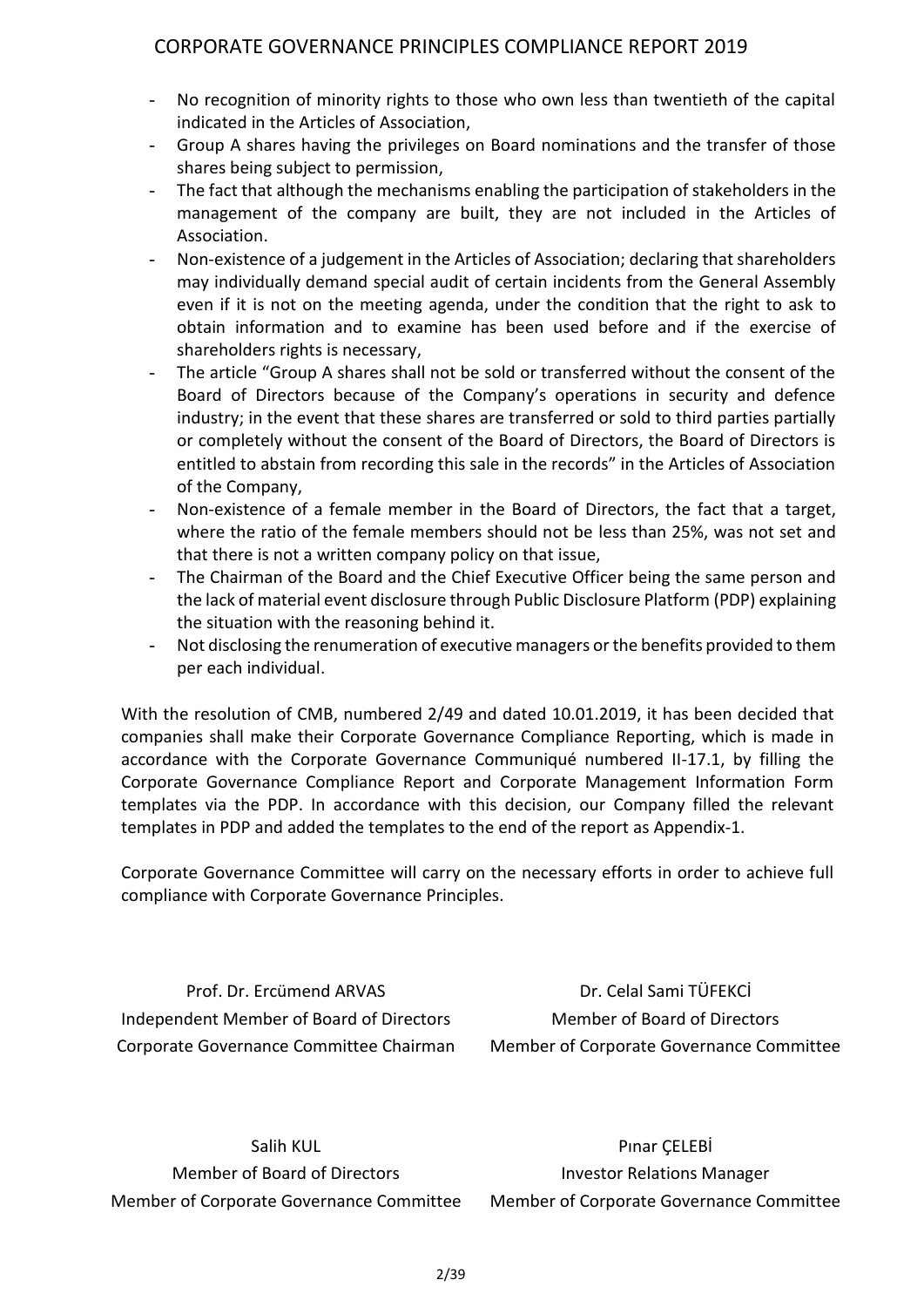#### **CHAPTER II- SHAREHOLDERS**

#### **2.1. Investor Relations Department**

The information regarding Investor Relations Department responsible for the relations with shareholders is given below.

| Mehmet Fatih GÜCLÜ | : Chief Financial Officer/Vice President          |
|--------------------|---------------------------------------------------|
| Nuh YILMAZ         | : Finance Director                                |
| Pinar CELEBİ       | : Investor Relations and Enterprise Risk Manager  |
| Başak YÜCEKAYALI   | : Investor Relations Department/Senior Specialist |
| Gülru SELÇUK FİLİZ | : Investor Relations Department/Specialist        |

Contact Information Phone: 0850 828 1 828 e-mail: aselsan.ir@aselsan.com.tr

Investor Relations Department has submitted the report regarding the tasks carried during 2018, to Board of Directors on 17.01.2019.

Pınar ÇELEBİ, Investor Relations Manager, and Başak YÜCEKAYALI Investor Relations Senior Specialist have Capital Markets Transactions Level-3 and Corporate Governance Rating Expertise Licenses.

Main operations carried out by Investor Relations Department during 2019 are as follows:

- Maintenance of the exercise of partnership rights of shareholders, updated and safe records regarding shareholders,
- Coordination of public disclosure of material events,
- Answering the written inquiries of shareholders regarding the company, excluding the information considered as confidential, trade secret and which was not disclosed to public,
- Ensuring the execution of General Assembly meeting in compliance with the regulation in force, Articles of Association and other company regulations, records being kept regarding the ballots and the results being reported to shareholders,
- Monitoring of every issue regarding the public disclosure including the regulations and company policies on information,
- Execution of tasks assigned by Corporate Governance Committee,
- Operation of transactions regarding dividend distribution and tasks regarding Corporate Governance Principles,
- Coordination of updating the list of people who have access to insider information; informing those people in purpose of protecting the insider information and making sure they follow the confidentiality rules until financial and operational results are disclosed to public,
- Coordination of preparation and publishing of Sustainability Report in a more professional format compared to previous years with consultancy,
- Performing the tasks regarding the compensation of the beneficiaries with the capital market instruments, the property of which has been lapsed to the Investor Compensation Center (ICC) and have become valid again,
- Carry out the studies on the completion of the Investor Relations section on the new ASELSAN website which is prepared and launched with external support,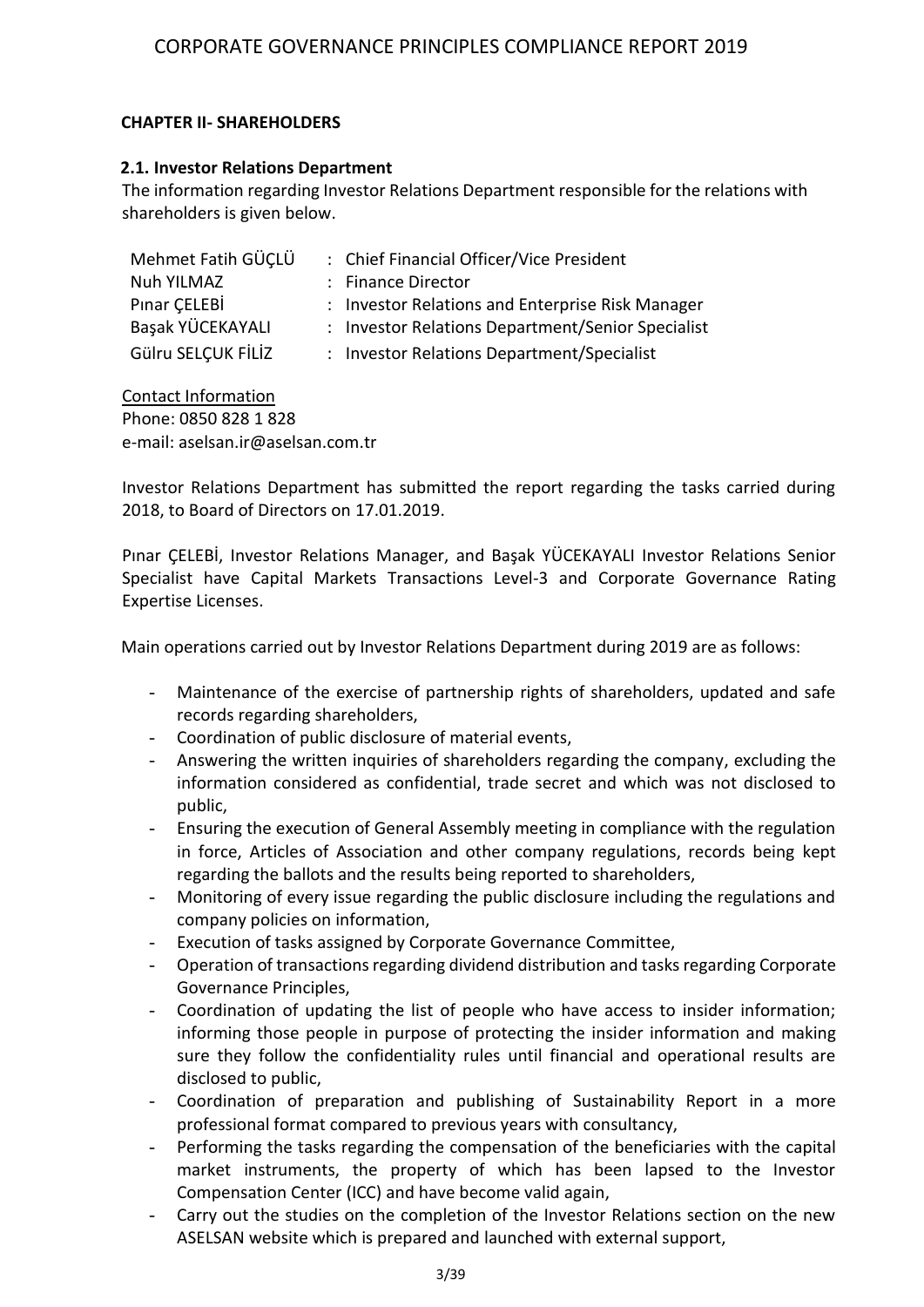Complete the setup process of Voice Response System.

In 2019 a total of 87 meetings were held with corporate investors, 33 of them were one-onone interviews held in investor conferences and roadshows which are organized specially for our company, 32 of them were held by visiting corporate investors and portfolio management companies, 11 of them were teleconference calls and 11 of them were meetings held in ASELSAN facilities. In addition to the meetings with corporate investors held by means of investor conferences and teleconferences, approximately 800 retail shareholders' questions regarding secondary public offering, fluctuations in the stock price, exercising shareholder rights, material event disclosures made, financial tables, etc. were answered either written or verbally in 2019.

The information and explanations, which may affect the exercise of shareholders rights, are provided in the company website.

## **2.2. Exercising of Information Acquisition Rights of the Shareholders**

Investor Relations Department has taken care of every written and verbal inquiry of all shareholders in 2019 with the most accurate and fastest way. It has paid attention to respond to all the information demands of shareholders with complete and comprehensible responses.

Investor Relations Department has been using Turkish and English website www.aselsan.com.tr actively in order to inform ASELSAN's investors on a timely and accurate basis and has been updating the information given on the web constantly. The electronic platform on our website is being effectively used regarding the issues that may affect exercising of the shareholders rights. The material event disclosures made through Public Disclosure Platform incorporated under Borsa İstanbul are being disclosed both in Turkish and in English from 26.10.2015 onwards, the material event disclosure and other notifications are being published on our corporate website in Turkish and in English on the same day. In general, any changes occurred in the Company structure are immediately announced on our website and the investor presentations are constantly updated. Information on capital increases and dividend distribution is also submitted to our investors' knowledge on the website. In addition, notifications regarding the attendance of shareholders to the General Assembly and electronic general assembly principles within the context of the new Turkish Code of Commerce (TCC) are being made.

Full compliance of both Turkish and English chapters on "Investor Relations" of our company's website as per the regulations was achieved.

Within the context of regulations of CMB, in 2019;

- General Assembly documents within legal deadlines,
- General Assembly minutes and participants list,
- 2018 Annual Report,
- The reports for the 1<sup>st</sup> quarter, 2<sup>ns</sup> quarter' and 3<sup>rd</sup> quarter period for 2019,
- The investor presentations which are updated every 3 months ,
- Disclosure of material events made in 2019,
- Our Company's consolidatedfinancial statements and basic performance indicators for the last 5 years along with the Financial Report,
- Earnings Release has beed published,
- Investor Calendar updates,
- The updated 5 year strategic plan summary

were published on the website in Turkish and English.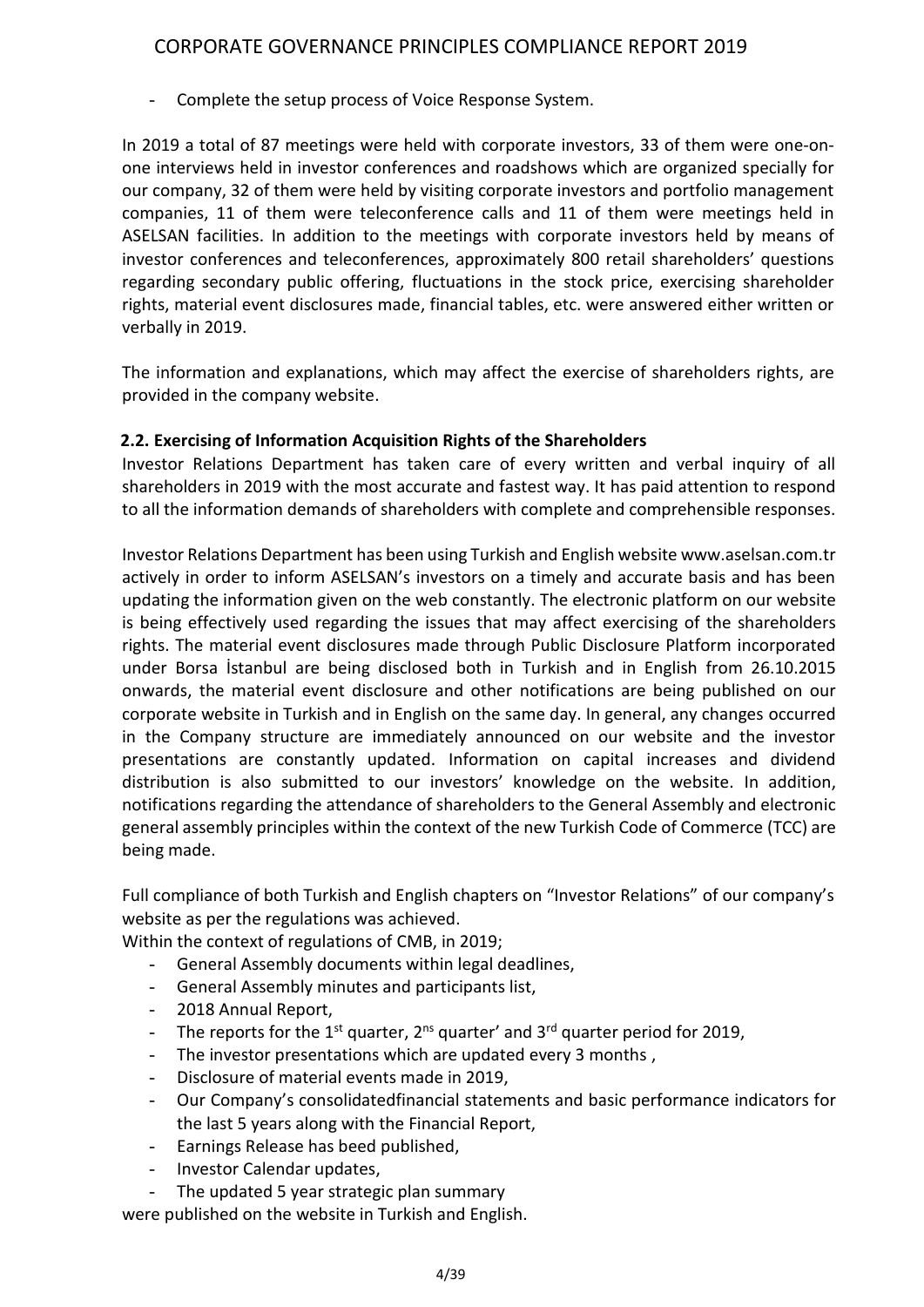A significant increase has been observed in the number of retail investors in ASELSAN stock since the beginning of 2017. This situation led to a significant increase in the number of individual investors make a too many calls to the Investor Relations Department.

This increasing phone density has sometimes reached the point that disrupts the department's daily routine. For this reason, it is evaluated that answering the phones from investors via the Voice Response System will be beneficial in terms of enabling time management for phone calls with investors and measuring and reporting the efficiency of these talks. The Voice Response System, which was completed in a short time using internal resources, was announced to the public on 07.11.2019 and put into use.

Due to the reason that a regulation is present within the TCC numbered 6102 according to which the shareholders will be able to request from the General Assembly the assignment of a special auditor for the inspection and disclosure of the financial status, and due to the reason that the law and the relevant legislation are considered for the issues not present in the Articles of Association of the Company, there is no respective provision with regard to this issue in the Articles of Association. There was no request of any shareholders with respect to the assignment of a special auditor in 2019.

## **2.3. General Assembly Meetings**

The agenda and invitation related to the 44<sup>th</sup> Ordinary General Assembly Meeting dated 26.04.2019 with regard to 2018 operations realized at the Company headquarters were duly announced comprising all the necessary information in a daily newspaper published in Turkey and on the website and in the Turkish Trade Registry Gazette dated 25.03.2019. Furthermore, the invitation was sent to the main shareholders and the shareholders who attended the previous meeting via mail two weeks prior to the General Assembly. The General Assembly Meeting was held with the attendance of 302 shareholders, 12 physically, 290 electronically representing 914.929.925,364 shares (TL 914.929.925,364 nominal) of 1.140.000.000 total shares representing the TL 1.140.000.000 paid-in capital. Media members did not participate in the General Assembly Meeting, which was held simultaneously both physically and electronically.

In scope of the Communiqué on Corporate Governance numbered II.17-1 of CMB, three weeks before the Ordinary General Assembly on date 19.03.2019, the Ordinary General Assembly Document including the meeting agenda, place, time, copy of the power of attorney, total number of shares as of 19.03.2019 and the voting rights, the number of shares representing the privileged shares and their voting rights, the reasons for the changes in the members of Board of Directors, which is present in the agenda, the list of independent members of the Board of Directors, the proposal of the Board of Directors with respect to the year 2018 dividend distribution, the CVs of the independent members of the Board of Directors and their statements of independence and explanations regarding the agenda items were disclosed on Public Disclosure Platform and were published on our Company website. The annual report was made available for the review of the shareholders at the headquarters 15 days prior to the general assembly meeting and handed to the shareholders participating in the general assembly and to the ones who made requests.

For the facilitation of physical attendance to Ordinary General Assembly Meeting in 2019, transportation from central spots to our Akyurt facility was provided for our shareholders, and our shareholders who attended the general assembly had a site visit.

In the Ordinary General Assembly Meeting in 2019, the shareholders were informed regarding the presence of managing members, all the Board of Directors members and auditors at the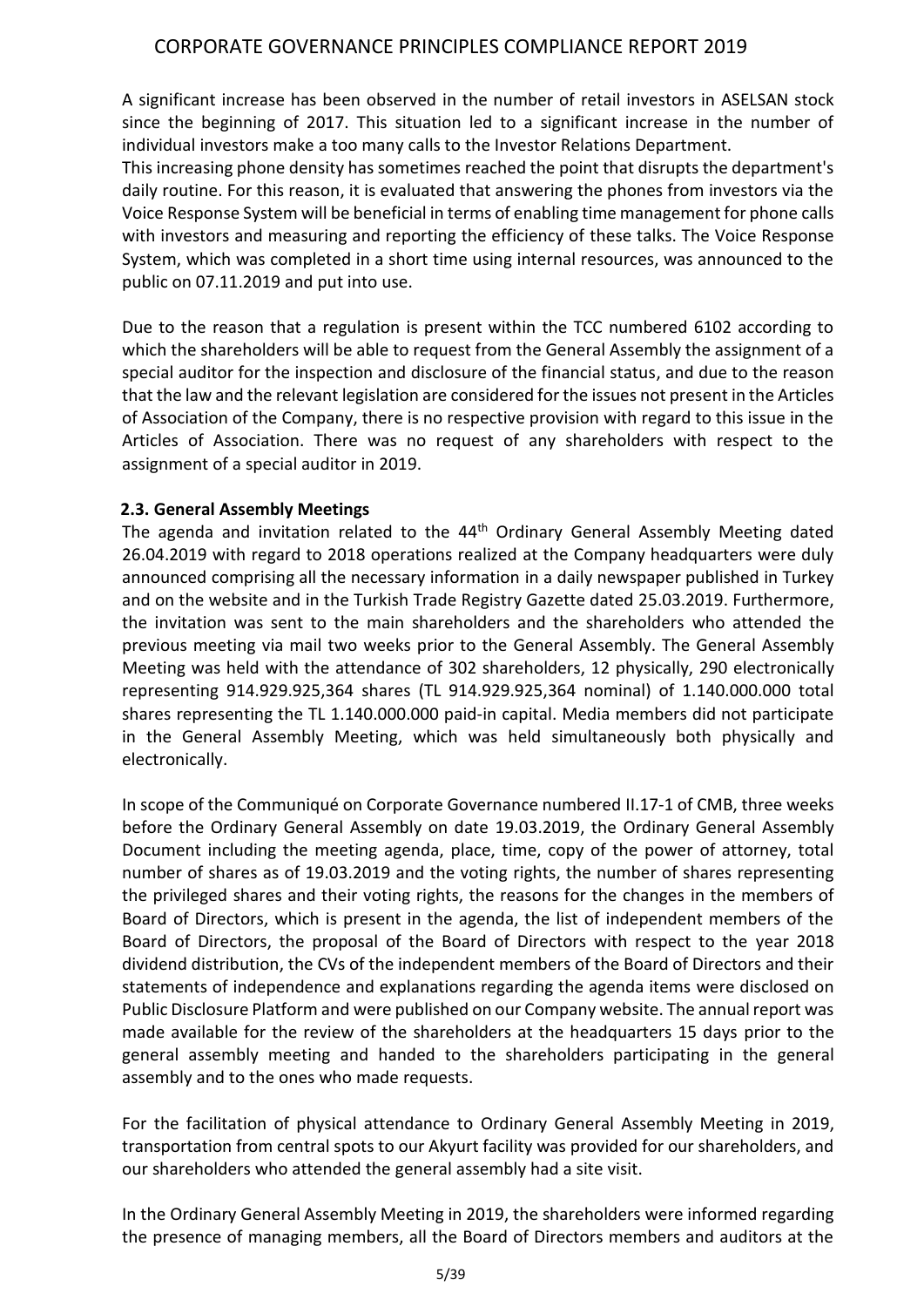meeting. No proposals were set forth by the shareholders during the meeting regarding the agenda. The shareholders exercised their rights to ask questions regarding the topics in the agenda and the answers to the questions took place in the General Assembly Meeting minutes. There are no questions, which has not been answered in the Ordinary General Assembly Meeting and answered by the Investor Relations Department later on. Within the period, there have not been any transactions of which their resolutions were submitted to General Assembly because the confirmative vote of the majority of the independent board members are required where as they have voted negatively. The minutes of the General Assembly Meeting held in 2019 can be accessed from the website of our Company.

No Extraordinary General Assembly Meeting was held during the year 2019.

The shareholders were informed about donations and aids were made in 2018, with a seperate agenda item at the 44<sup>th</sup> Ordinary General Assembly Meeting.

## **2.4. Right to Vote and Minority Rights**

In article 25 of the Articles of Association titled "Right to Vote", there is a provision stating that "the Shareholders and their representatives who are present at the Ordinary and Extraordinary General Assemblies shall have one right to vote for each share" and there is no privilege or no upper limit pertaining to the numbers of votes. The right to vote arises as soon as the share is acquired and there is no regulation setting forth that the vote shall be used when a certain time passes after the acquisition date of the share.

The regulations regarding the voting of the shareholders through their representatives are followed by; in the event of a legal representation, it is certified and the open proxy rule is applied.

Particular attention is paid in exercising the minority rights in our Company and the provisions of Turkish Code of Commerce and the relevant legislation regarding minority rights are applied as is. All shareholders are treated equally in our Company, including the minority and foreign shareholders.

There are no prevailing partners in our Company. In the Articles of Association, there is no provision with respect to the representation of the minority shares in the management and their accumulated casting of votes. Due to the voluntary implementation of this issue regarding the capital market legislation, provision with respect to the current General Assembly quorum is applied.

## **2.5. Dividend Rights**

There are no privileges with respect to the participation in the profit gained by the Company. The dividend policy was last revised in 2016 and was submitted to following ordinary general assembly meeting. The dividend policy published on our website is given below.

"The dividend amounts which shall be calculated considering the sustainable growth rate, market capitalization, net working capital requirements, dividend yield and cash flows, equity ratio, with the relevant legislation and the provisions of the articles of association over the distributable profit amount calculated taking the period profit as the basis which is shown on the financial statements of our Company prepared pursuant to the existing legal regulations (after the compulsory legal reserves are reserved and the taxes, funds and financial liabilities and losses of the previous year, if any, are deducted and the donations are added), the profit distribution proposal which shall be prepared by the Board of Directors in order for the shares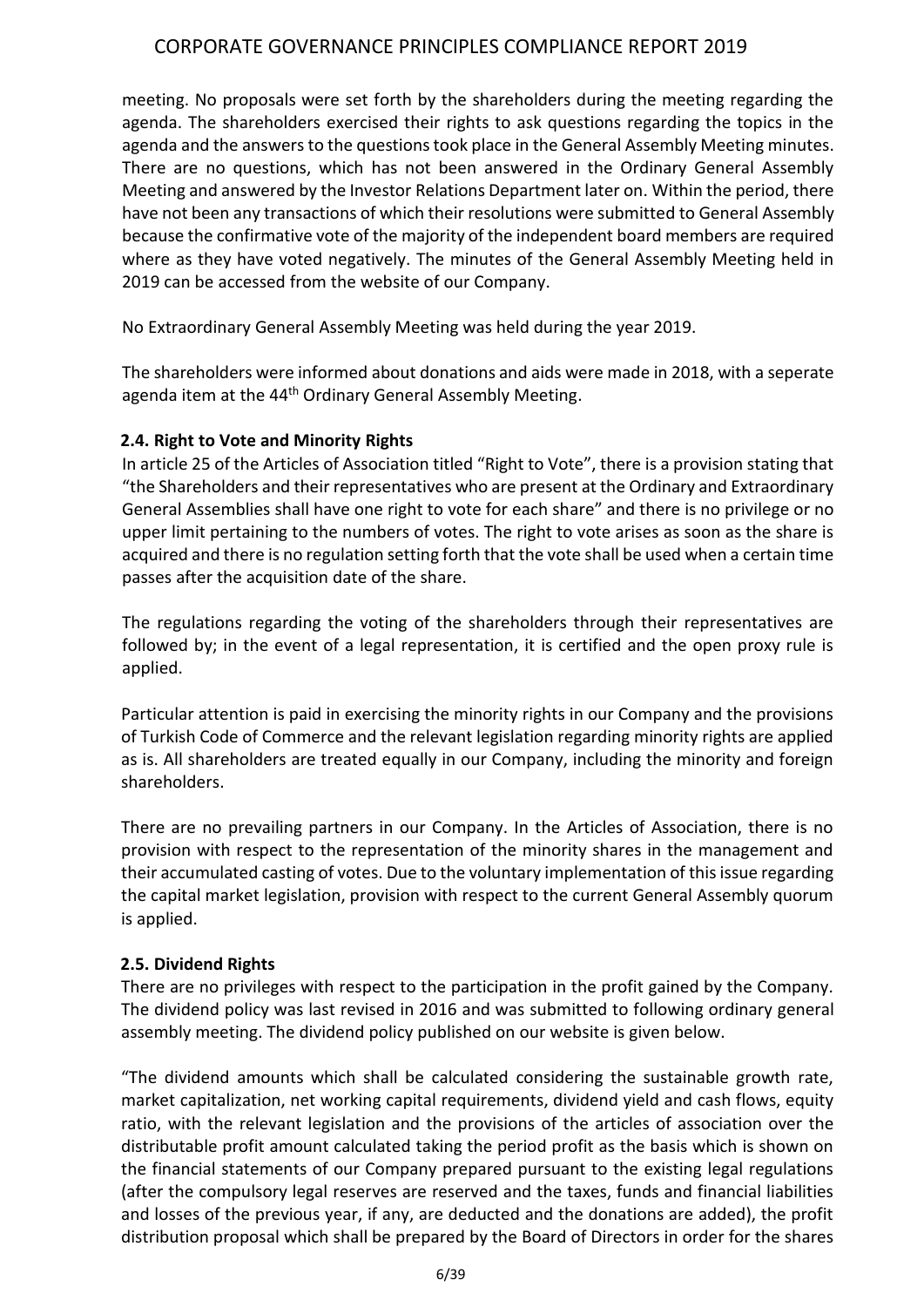which shall be issued by means of adding the cash or the dividend on the capital on the date(s) determined pursuant to the regulations of the Capital Markets Board to be distributed targeting at least %10 of net profit in cash in the defined amounts or as bonus shares or partly in cash, partly as bonus shares in defined amounts, shall be submitted to the approval of the General Assembly. Following the approval of the General Assembly, the determined dividends are distributed to the shareholders within the legal periods on the date determined by the General Assembly.

There is no privilege to participate to the profit of our Company. The dividends are distributed equally regardless of all the existing shares and their issue and acquiring dates.

In case of a revision made on the Dividend Policy, the resolution of Board of Directors regarding this revision and the reason for revision shall be publicly announced with respect to the legislation of Capital Markets Board."

As per the decision taken in the General Assembly on date 26.04.2019 pursuant to the provisions of the Articles of Association and to the Capital Market Law and other legal regulations and within the legal periods, out of the profit gained from 2018 operations, the gross amount of 174.000.000 TL (15,26316 Kurus TL per 1 TL of share, gross 15,26316% over the capital) (net 147.900.000 TL – 12,97368 Kurus TL per 1 TL of share, net 12,97368% over the capital) was disclosed at PDP. 49.300.000,- TL of the dividend was distributed on 19.06.2019, 49.300.000,- TL of it was distributed on 18.09.2019 and 49.300.000,- TL of it was distributed on 18.12.2019 to our shareholders as cash dividend with 3 installments.

## **2.6. Transfer of Shares**

The transfer of the nominated Group A shares representing majority part of the capital and which are not traded in Borsa İstanbul has been restricted with the provision of article 6 of the Articles of Association stating "As the company operates in security and defense sector; Group A shares shall not be sold or transferred without the consent of the Board of Directors; in the event that these shares are transferred or sold to third parties partially or completely without the consent of the Board of Directors, the Board of Directors is entitled to abstain from recording this sale in the records".

## **CHAPTER III- PUBLIC DISCLOSURE AND TRANSPARENCY**

## **3.1. Company Website and its Content**

In order to inform our shareholders in a timely and accurate manner within the context of public disclosure and transparency; the website of the Company at the address [www.aselsan.com.tr](http://www.aselsan.com.tr/) in Turkish and English is actively used and the information published on the web are updated regularly.

The section "Investor Relations" is included on our website also comprising the issues listed in article 2.1.1 of the corporate governance principles of Communiqué on Corporate Governance numbered II-17.1 issued by CMB on 03.01.2014.

Under "Investor Relations" section;

1. Corporate Governance

- 1.1 Shareholder Structure and Privileged Shares
- 1.2 Board of Directors
- 1.3 Key Resolutions of Board of Directors
- 1.4 Board Committees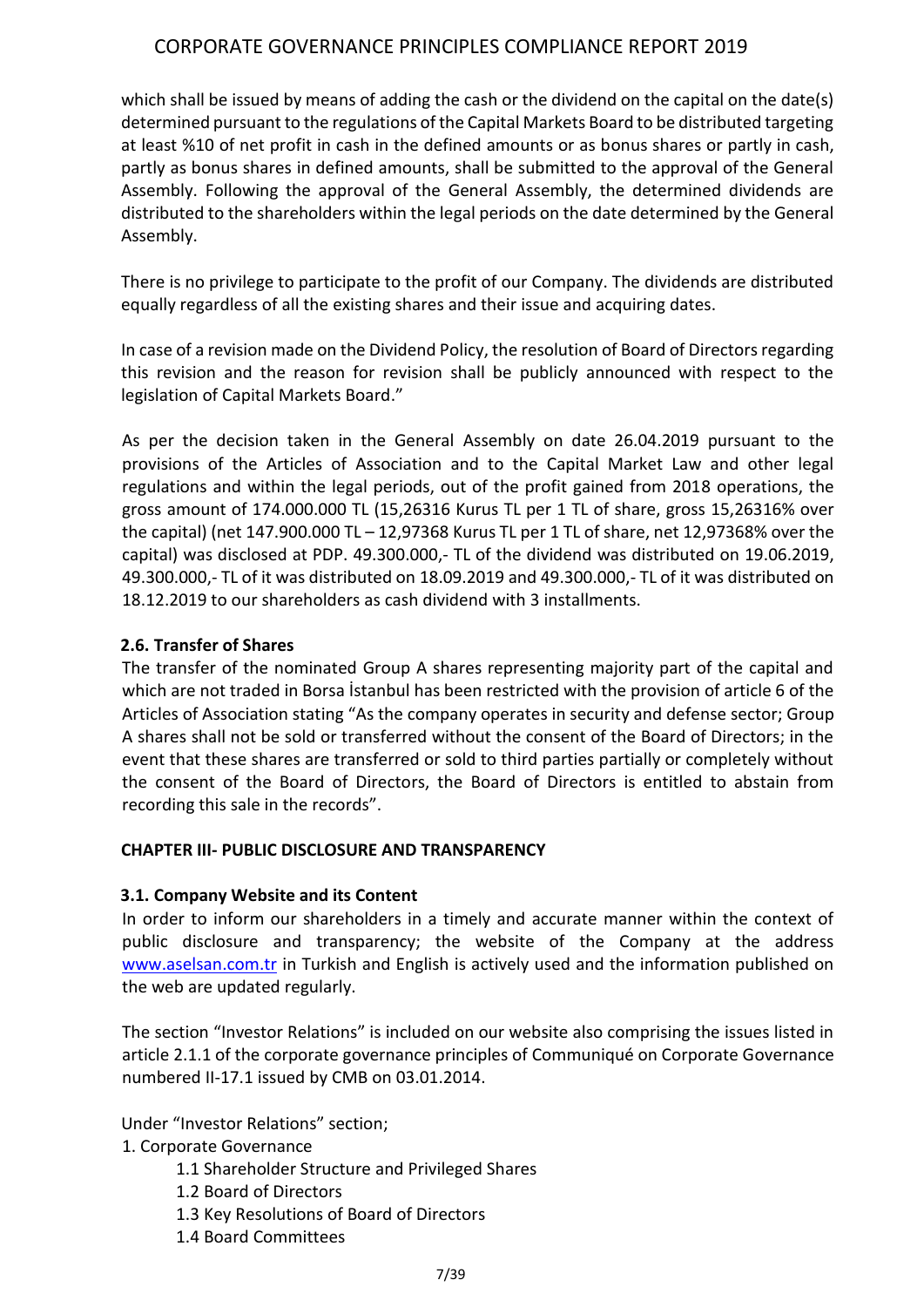- 1.5 Articles of Association
- 1.6 Company Profile and Trade Register Information
- 1.7 Policies
- 1.8 Ethical Principles
- 1.9 Corporate Governance Rating
- 1.10 General Assembly Meeting
- 1.11 Compliance with Corporate Governance Principles
- 1.12 Sustainability
- 2. Financial and Operational Data
	- 2.1 Financial Reports
	- 2.2 Financial Highlights
	- 2.3 Investor Presentations
	- 2.4 Board of Directors Reports
	- 2.5 Earnings Release
- 3. Stock Info
	- 3.1 Stock ID
	- 3.2 Capital Increases
	- 3.3 Analyst Coverage
	- 3.4 Dividen Info
	- 3.5 Investor Tools
- 4. BIST Disclosures
- 5. Annual Reports
- 6. Investor Calendar
- 7. FAQ
- 8. Contact

chapters exist. Necessary records and information are included under these titles. The information given on the Turkish website under "Investor Relations" section is included entirely on the English website.

## **3.2. Annual Report**

The Board of Directors prepare the annual report in detail regarding the operations of the Company and enable the public to reach complete and accurate information that can be comprehensive. The 2018 annual report of our Company was prepared as per the Turkish Code of Commerce numbered 6102, the Regulation Regarding the Determination of the Minimum Content of the Annual Reports of Companies issued by the Ministry of Customs and Trade, the Communiqué Regarding the Principles Related to Financial Reporting in the Capital Market and the Communiqué Regarding the Determination and Implementation of the Corporate Governance Principles, both issued by the CMB.

## **CHAPTER IV- STAKEHOLDERS**

## **4.1. Informing the Stakeholders**

The information requests of stakeholders are keenly handled and attention is paid in responding these accurately and in an understandable manner. Our employees are informed with an employee hand book and informative presentations over the intranet; continuous access to data and support is provided through help desk application over the intranet. Nonetheless, general and personal data that can be necessary outside the company are provided to access over the internet.

On the supplier side, ASELSAN Supplier Portal, which was already developed in order to provide efficient information transfer, dissemination facilities, are promoted. Besides supplier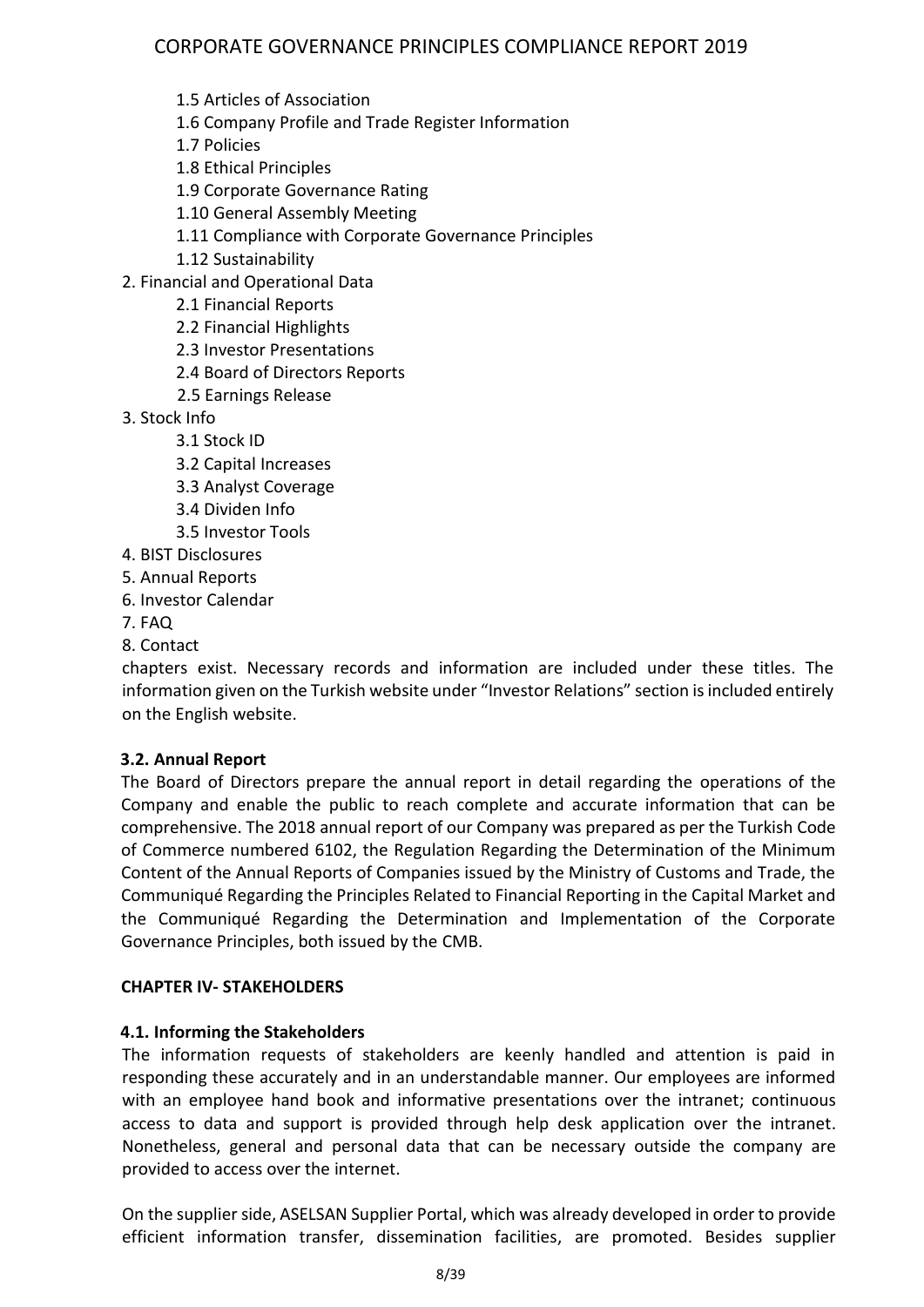communication and improvement operations are combined into a supplier specific web-based platform, "Gücümüz Bir". The infrastructure is completed and the platform will be active in the first quarter of 2020. Products that are selected for localization process are shared and coordinated with our suppliers via informative brochures. Moreover, information is also shared by ASELSAN website, joint organizations/workshops and face to face meetings.

High quality standards and high technological solutions are offered for services or delivered products with regard to customer needs and expectations so as to meet customer satisfaction. Requirements of these quality standards are met and inspections, tests are applied through every process from projects' start till the delivery phases. Our all processes are administered by directives, quality plans, standards, audits and test instructions. Our processes have been certified by internationally accepted standards such as AS9100, ISO 9001, AQAP and CMMI so that our products and services are secured to protect quality standards. These certificates are renewed every year with the audits performed. Changes and improvements of international standards are being followed and our processes are developed accordingly. Customer satisfaction, which is the primary objective, is evaluated and reported for the access of related executives. In addition, results and trends are evaluated by the senior management on an annual basis and required improvement activites are planned.

It is possible to increase the quality of product and service correspondingly increasing customer satisfaction by supplying the materials used in products from the right and trusted sources. For this purpose, suppliers are subject to product and/or field of activity based selection and evaluation processes. These activities that target continuous improvement and high quality standards for suppliers are regarded as playing an important role in eventual product quality. In this direction, trainings, technology/equipment transfers, on the job trainings are for creating a high quality supplier portfolio. All information is shared within the context of confidentiality with our suppliers, who have the status of our business partners, and it is not permitted to share this information with unauthorized persons and third party firms. Through related directives, handling any kind of relations between ASELSAN and the suppliers within the scope of law and ethical values, minimizing the occurrence of unsuitable conditions for protecting parties and securing the justice and transparency.

ASELSAN Magazine, published in Turkish and English every 3 months and A Bülten published in Turkish every month, provide information regarding the activities, technical issues and up-todate social events. Hard copies of ASELSAN Magazine is delivered to the end users of products, shareholders who participated to the General Assembly Meeting, company employees and other related parties. A Bülten is uploaded to the social media, Turkcell Dergilik application and the corporate website right after it is publication.

The Compensation Policy can be accessed from our Company's website under Corporate Governance title.

The members of the Board of Directors and the executives do not perform any activities that may cause shareholders to incur losses or may diminish the Company assets. The subject that no debt shall be given, no loans shall be granted or no pledges such as guarantees in favor thereof may be extended to any members of the Board of Directors or to any employees through the use of ASELSAN assets, is declared within the "ASELSAN Ethical Principles, Values and Conduct Rules Document", which is available on our Company's website.

The e-mail mechanism for the stakeholders to report their complaints regarding the transactions of the company, which are against the legislation or deemed unethical, is stated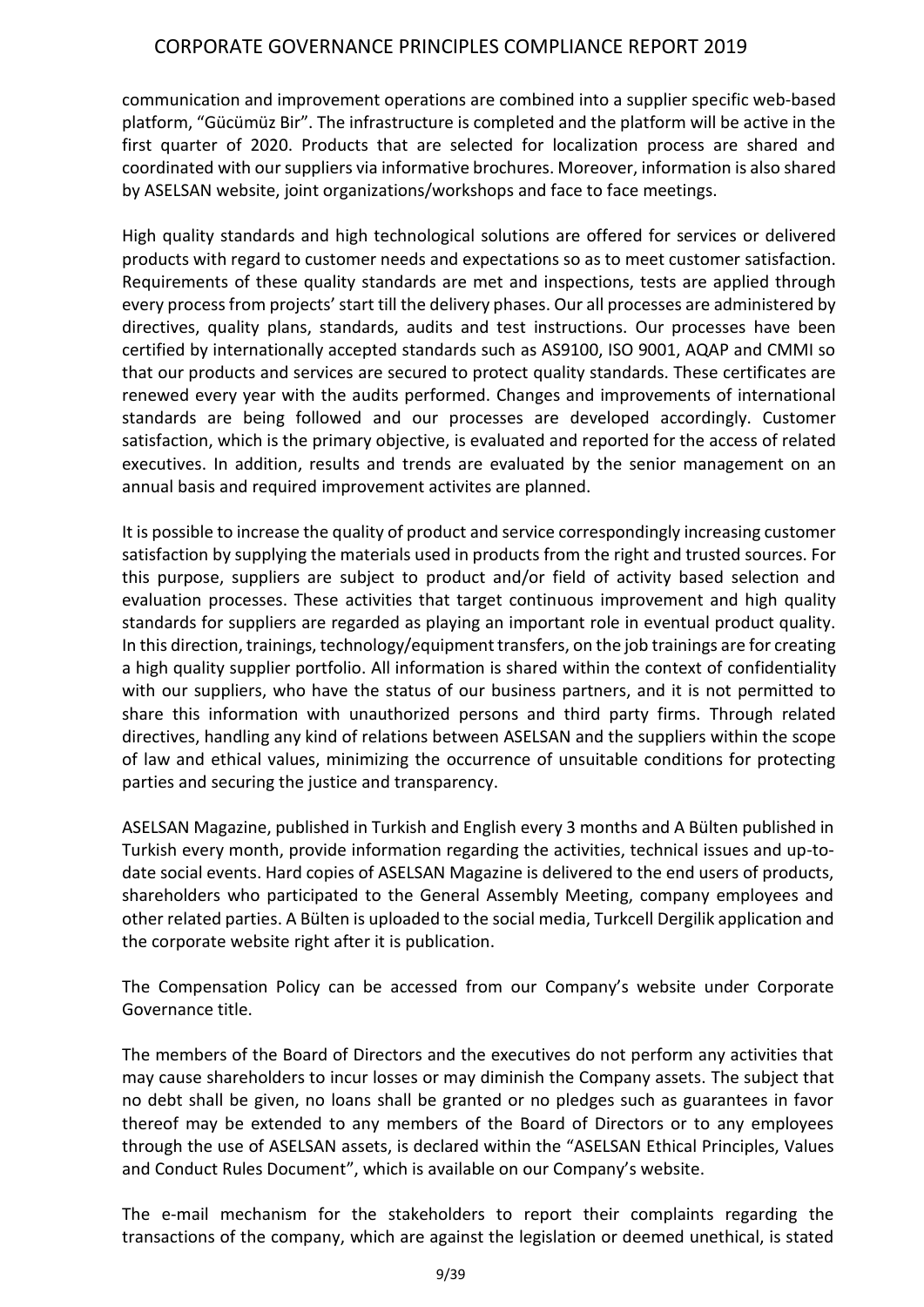in the ASELSAN Ethical Principles Policy. The policy has been published on the Turkish and English web site following the approval of the policy. Within the context of the policy, the Ethics Committee is informing the Corporate Governance Committee.

#### **4.2. Participation of Stakeholders in the Management**

In the Articles of Association, there are no provisions regulating the participation of the stakeholders in the management. However, their participation to management shall be supported provided that it does not corrupt the Company activities.

The corporate governance structure of the Company gives the opportunity to all stakeholders including the employees and representatives to convey their worries with regard to transactions, which are inappropriate in terms of legality and ethics.

Within the scope of the workshops that started in 2018 and continued in 2019, our employees in different tracks came together. In each of these organizations where 2,665 employees from the engineering lane, 390 from the administrative and office jobs, and 359 from the technician lane, and our 193 managers, have attended; opinions of our employees on issues and areas of development were received in many topics related to performance, compensation and career management, loyalty, satisfaction, and ASELSAN working experience. The Chairman of the Board of Directors and Chief Executive Officer attended the meetings and listened to the opinions of the employees personally. During the meetings, the rapporteurs in the halls noted every opinion, prepared detailed reports in line with the opinions, and presented to the Chairman of the Board of Directors and Chief Executive Officer. The Chairman of the Board of Directors shared his evaluations regarding the collected opinions, the actions taken and the planned activities based on the opinions with all ASELSAN employees.The data obtained as a result of the completion of all workshops were handled together with all the feedback mechanisms (satisfaction surveys, exit interviews, one-on-one interviews with employees)) used in ASELSAN, concrete solutions and action plans were produced and some of the projects were implemented. Therefore, the opinions of the employees have been turned into action plans.

In addition, our company has a Personnel Representation system. Our Personnel Representatives also work as one of the channels through which opinions and suggestions collected from our employees are transferred to the Senior Management.

## **4.3. Human Resources Policy**

The human resources policy of our Company is to adopt an understanding which adds successful and dynamic talents to ASELSAN family required pursuant to the vision of ASELSAN, which contributes to the sustainable success of ASELSAN with employee oriented approaches, adds value and which takes side of its employee at all times.

Within this scope and pursuant to the vision, mission and the principles of the Company, regulations have been set out pertaining to the working conditions of the personnel, their qualifications, recruitment, promoting, remuneration, rewarding, dismissal, disciplinary treatments, rights, tasks and liabilities and other personal rights.

60% of our employees stand for the engineering group, 28% for the technician group, 7% for the administrative group, 3% for the office personnel and 2% of the worker group.

There were no complaints related to discrimination from the employees in 2019. Performance and rewarding policies are announced to all of our employees through Company directives.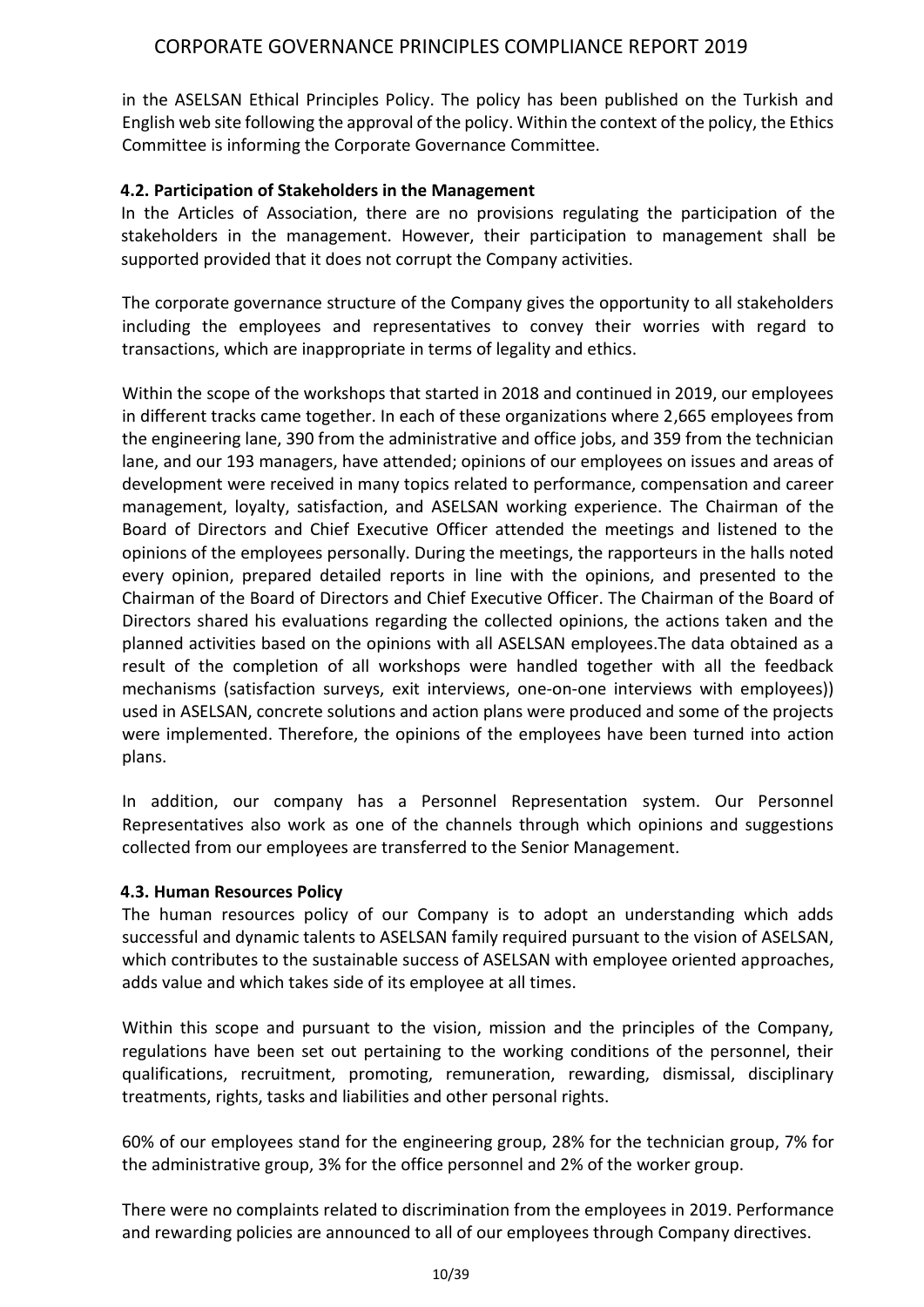#### **4.4. Ethical Rules and Social Responsibility**

#### **4.4.1.Ethical Rules**

The ethical rules of our Company have been written and were published on our website. Furthermore, in order to integrate and develop the ethical rules with the implementations, an Ethical Committee was established to meet the evaluation, direction, consulting and recommendation requirements and create shared knowledge.

"ASELSAN Ethical Principles Instruction" document is announced to all ASELSAN personnel with all its exhibits and the personnel makes a written commitment that s/he acknowledges the information and ethical values. When an amendment or an update is made on this document, the changes are made known to all the personnel and training programs about these changes are organized if deemed neccessary.

ASELSAN Ethical Principles Committee comprises of seven members, the chairmanship of the Committee is executed by the Vice President for Corporate Management and the secretariat is handled by Human Resources Directorate. Other members consist of the representatives of Legal Affairs Department, Industrialization and Procurement Department, Internal Audit Chairmanship, Human Resources Directorate who are assigned by the suggestion of the CEO, plus two personnel whereas one shall have at least 15 years and the other shall have 5-10 years of ASELSAN experience, chosen among the top 10 ranked nominees with the votes of ASELSAN personnel. None of the members should have any disciplinary penalty or ethical issues. If there are no changes in the organization, the Ethical Committee members serve at least for two years.

Ethical Committee meets as soon as possible when there is an application. However, Committee, Board of Directors, Corporate Governance Committee, CEO or the Chairman of the Ethical Committee can call a meeting. Beyond evaluating applications, Ethical Committee represents reason and conscience of ASELSAN and works to increase the awareness about ethical values in ASELSAN family.

When there is an application, ethical committee conducts the required assestment and submit a report to the CEO. At the end of this investigation, necessary steps are taken in accordance with relative law and ASELSAN regulations and directives. The applications for last one year and assessment result is reported to Board of Directors each year in January.

In 2019, Disciplinary Procedures and Practices and Ethical Principles Instructions were updated and announced to the employees through ASELSAN intranet system.

## **4.4.2.Social Responsibility**

An independent British institution, Carbon Disclosure Project (CDP), which reports how the companies manage the risks of climate changes, has announced the 2018 results on January 2019. ASELSAN is placed in the A- list according to 2018 results, among the firms that most successfully manage climate change risks through production process and has the highest gas emission performance on the outcome of the research conducted by evaluating big firms including firms listed on Borsa İstanbul.

In ASELSAN, where decreasing carbon emission is one of the strategic goals, carbon emission has been monitored since 2009. Also, ASELSAN is the first and only company that is ranked with the highest initial score among Defence Industry firms in Turkey by participating in CDP survey.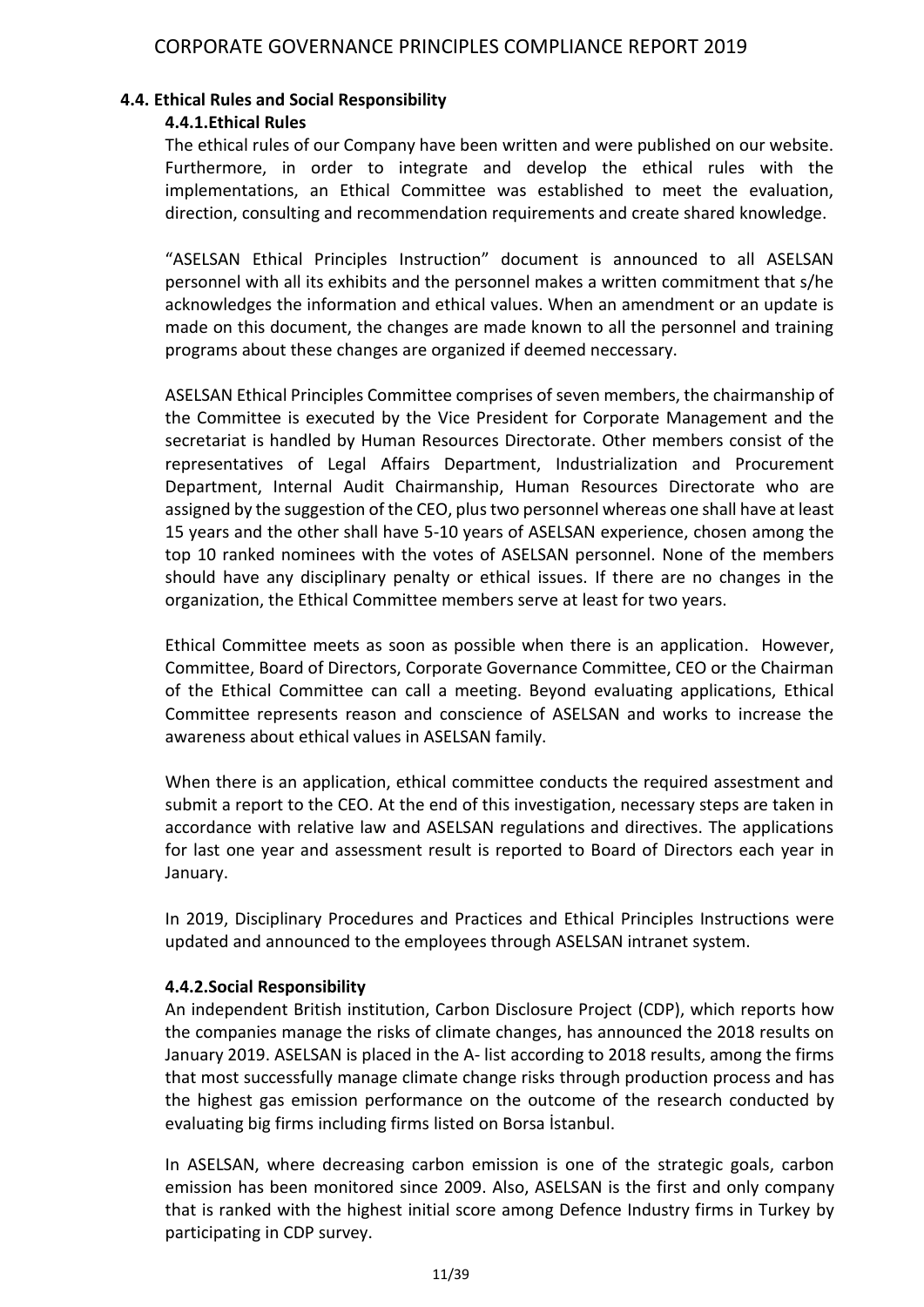Thanks to the Zero Waste Project launched in 2019, waste from the dining halls and offices across ASELSAN has been started to be collected separately to be recycled in a manner that will add value to the environment and the economy. The lunch leftovers are being shipped to animal shelters and used as organic waste composting and office waste is recycled. Garment and toy collection boxes were placed in the campus parking areas and delivered to those in need within the scope of social responsibility. With the help of vegetable waste oil cans placed in the parking lots, the vegetable waste oils brought by the personnel from their homes were sent for recycling.

ASELSAN has decreased carbon emission significantly through its efforts, and continues its operations by increasing momentum in the fields of increasing energy efficiency in production, giving priority to production technologies that decrease carbon emission, switching to use of energy that does not cause carbon emission.

Having certifications for ISO 14001:2015 Environmental and ISO 45001:2018 Occupational Health and Safety Integrated Management System; we will proceed to take part in pioneer applications through actualization of national and international initiatives. ASELSAN is one of the leading companies that has completed transition to ISO 45001:2018 Occupational Health and Safety Management System Standard in 2019.

In November 2014, Borsa Istanbul (BIST) has launched Sustainability Index that display the performance of January-March 2014 time period for BIST-30 firms in the fields of financial, environmental, social issues and corporate governance. With respect to that, as of this date, ASELSAN started publishing sustainability reports. As a result of the evaluation of our Company on the ASELSAN Sustainability Report, published in Turkish and English for the first time before the Index assessments, ASELSAN was among the 15 firms that were approved to be included in BIST Sustainability Index. In November 2019, ASELSAN kept its place in the index as a consequence of the re-evaluation of ASELSAN Sustainability Report that was published in June 2019.

Sustainability reports that are published on our website (www.aselsan.com.tr) include the details of sustainable applications in the fields of strategic governance, corporate governance, ethical principles, internal audit, bribery and corruption, risk management, communication with stakeholders, supply chain, information systems, facility management, employee development, human rights, occupational health and safety, environmental management.

In the year 2019, our company supported the following events through sponsorship:

- Turkish Armed Forces Rehabilitation and and Nursing Center's Handicapped Sports Club's sport activities held in 2019,
- 180<sup>th</sup> Foundation Anniversary Celebration of Gendarmerie General Command,
- The Young Eagles Week 2019 event performed by Turkish Air Force,
- Electro-Optic Workshop held by the Presidency of Defence Industries,
- TEKNOFEST 2018, Istanbul Aerospace and Technology Festival,
- 19<sup>th</sup> Submarine Commanders Conference,
- ROBOIK 2019 Unmanned and Autonomous Land Vehicles Development Competition Award Ceremony held by Presidency of Defence Industries,
- Sniper Competition held by Gendarmerie General Command.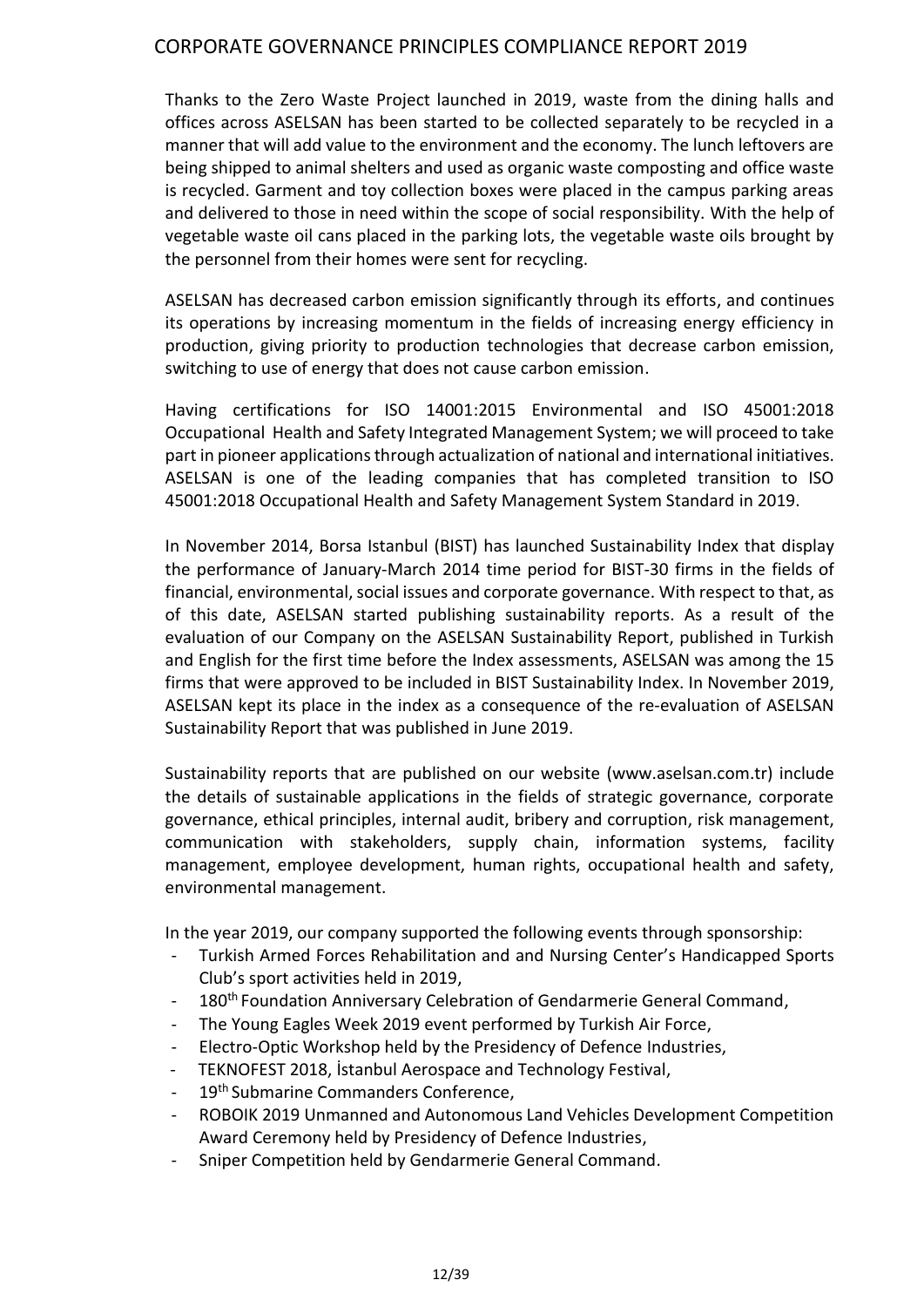## **CHAPTER V- BOARD OF DIRECTORS**

## **5.1. Structure and Formation of Board of Directors**

In our Company, 3 members of 9 members of Board of Directors are independent members. The duties of Nomination Committee are executed by Corporate Governance Committee. The report regarding the evaluation of the list of Independent Members of Board of Directors prepared by Corporate Governance Committee on 21.01.2019 was presented to Board of Directors on 28.01.2019. Within the scope of CMB's Communiqué on Corporate Governance numbered II.17-1, CMB has not stated any adverse opinion on the nominee list and the evaluation report. The CVs and independence statements of the 4 nominees were announced to public on our website on 19.03.2019. As a result of the voting at the General Assembly Meeting on 26.04.2019, 3 nominees were elected as Independent Members of Board of Directors. There were no cases to eliminate the independency of the Independent Members of the Board of Directors in 2019.

| <b>Name Surname</b>       | <b>Duty</b>                      | <b>Election Date</b> |
|---------------------------|----------------------------------|----------------------|
| Haluk GÖRGÜN              | Chairman / Managing Member / CEO | March 2017           |
| Mustafa Murat ŞEKER       | Vice Chairman / Managing Member  | May 2013             |
| <b>Mehmet ARIK</b>        | Independent Member               | April 2018           |
| <b>Ercümend ARVAS</b>     | Independent Member               | <b>March 2016</b>    |
| <b>Mehmet Fatih KACIR</b> | Member                           | April 2019           |
| Alpaslan KAVAKLIOĞLU      | Member                           | April 2019           |
| Salih KUL                 | Member                           | April 2019           |
| İbrahim ÖZKOL             | Independent Member               | March 2017           |
| Celal Sami TÜFEKCİ        | Member                           | April 2018           |

The CVs of the Members of the Board of Directors are included in the annual report and the information with respect to their duty terms is provided in the table below.

In article 13 of the Articles of Association titled "Duties and Authorization of the Board of Directors", the duties and authorization of the Board of Directors have been defined. Besides, the Board of Directors Working Directive also describes the Duties and Authorization of the Board of Directors. With the article 14 of the Articles of Association titled "Assignment of the Authorization to the CEO", the assignment of the authorization of the Board of Directors to the CEO has been set out. The duties and authorization of the executives are described in the "Duties and Responsibilities Directive" formed within the Company.

The duties of the Members of the Board of Directors and of the CEO carried out outside the Company, information regarding the term of office and the statements of the board of members with respect to their independencies were given below.

- There is an executive member in the Board of Directors.
- The statements of independence of the Independent Members of the Board of Directors have been provided at the annex of the Compliance Report.
- The Members of the Board of Directors fulfill their duties without any interest or benefit and pursuant; to the liabilities and authorizations undertaken by the Board of Directors and to the regulations of the Turkish Code of Commerce and CMB.
- Members of the Board of Directors, in accordance with the Working Directive of Board of Directors, are liable not to enter into any commercial treatments directly or indirectly with the Company that coincides with the Company objectives, on their behalf or on behalf of others without the consent of the General Assembly.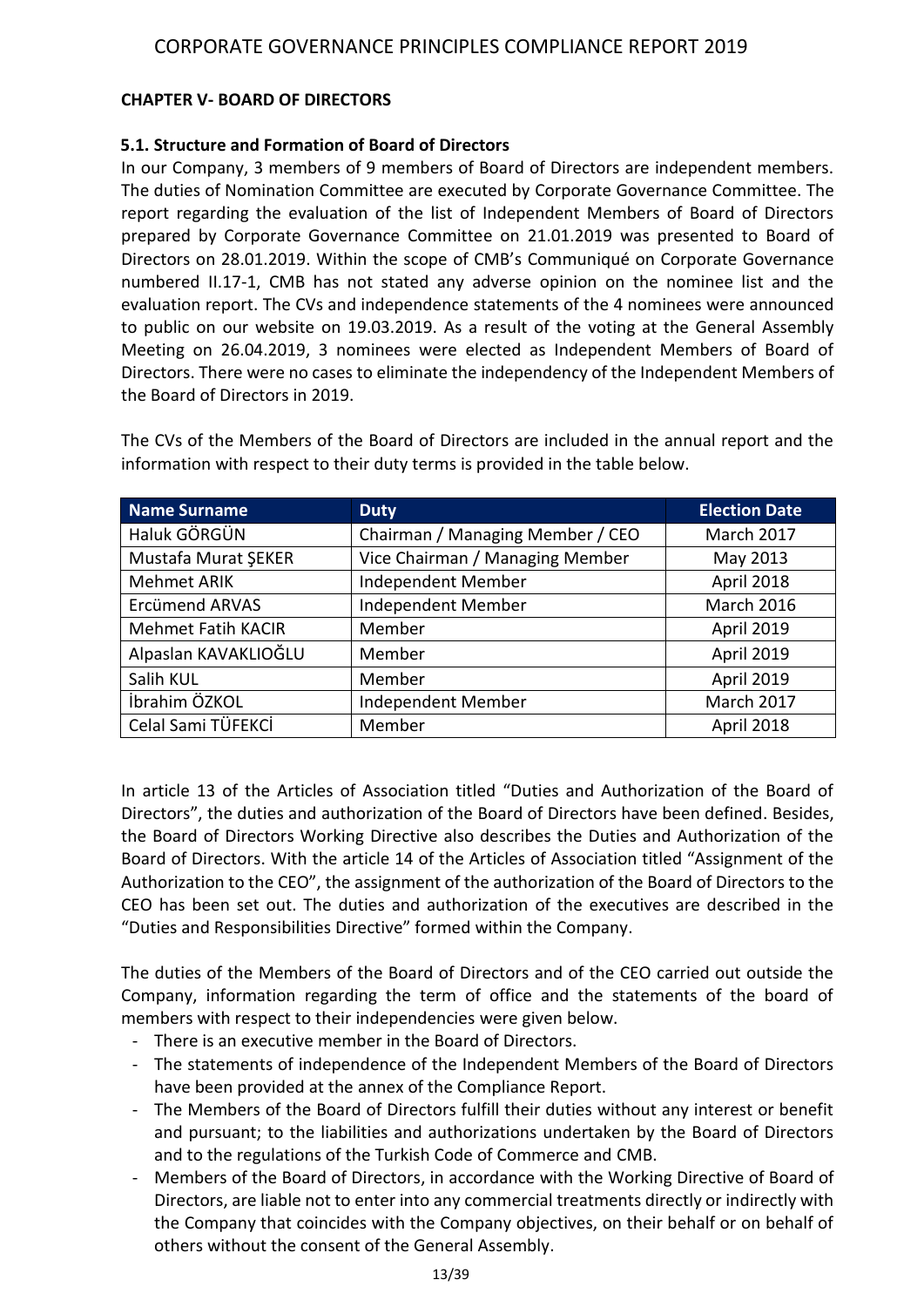## **5.2. Principles of Activity of Board of Directors**

Board of Directors carries out its duties and responsibilities determined with reference to TCC, Capital Market Law and Articles of Association. In this context, the basis of duties and operations are indicated in details in ASELSAN Board of Directors Working Directives.

The agenda of the Board of Directors meetings is formed with the proposals of the Members of the Board of Directors and the committees and the CEO, it is afterwards evaluated by the Board of Directors Chairman and finalized. The subjects emerged as urgent and which are considered worthwhile to discuss may be added to the agenda during the Board of Directors meeting.

As per article 10 of the Articles of Association, the Board of Directors assemble when required and at least once a month. The number of Board of Directors Meetings in 2019 was 34, where 22 of the decisions in the meetings are interim decisions. 90% of the Members of the Board of Directors attended 91% of the meetings.

The place, date, time and agenda of the next meeting is decided at the Board of Directors Meetings. Documents pertaining to the meeting agenda are sent to the members of Board of Directors at least 3 work days before the meeting by the Presidency.

The Members of the Board of Directors attend the meetings and fulfill their duties as per their authorization and responsibilities. The members who do not attend the meetings submit their excuses.

Board Office is established under Board of Directors in order to coordinate necessary issues in the name of the Board, particularly the relationships with the Presidency and TAFF, to execute planning and support the Board of Directors' operations.

All members have one right to vote, including the chairman. If the numbers of votes are equal, the vote of the chairman does not change the result. Abstaining is not possible, either rejection or acceptance is voted. The vote of the abstaining member is considered as a rejecting vote. The member casting a reject vote states the ground for this in the meeting minutes and undersigns it. According to the article 11 of the Articles of Association titled "Quorum of Meeting and Decision Making"; "The provisions of the TCC, Capital Market Law, regulations of the Capital Markets Board in connection with corporate governance and other relevant legislation are taken into account with respect to the meetings and decision making quorums of the Board of Directors as well as with respect to any Board of Directors members assuming duties and positions outside the Company. Any action and resolutions taken by the Board of Directors without complying with the Corporate Governance Principles, which are made mandatory as to be complied by the Capital Markets Board, are invalid and considered as in contrary to the Articles of Association". In the operation year 2019, there were no related party transactions or any other significant issue, which had to be submitted to the approval of the general assembly since they were not approved by the Independent Members of the Board of Directors.

The signed decisions are made available to the follow up of the Members of the Board of Directors and Executive Committee Members in the electronic platform.

In accordance with the article 4.2.8 of Capital Markets Board Corporate Governance Communiqué; Executive Liability Insurance Policy was signed for Board of Directors members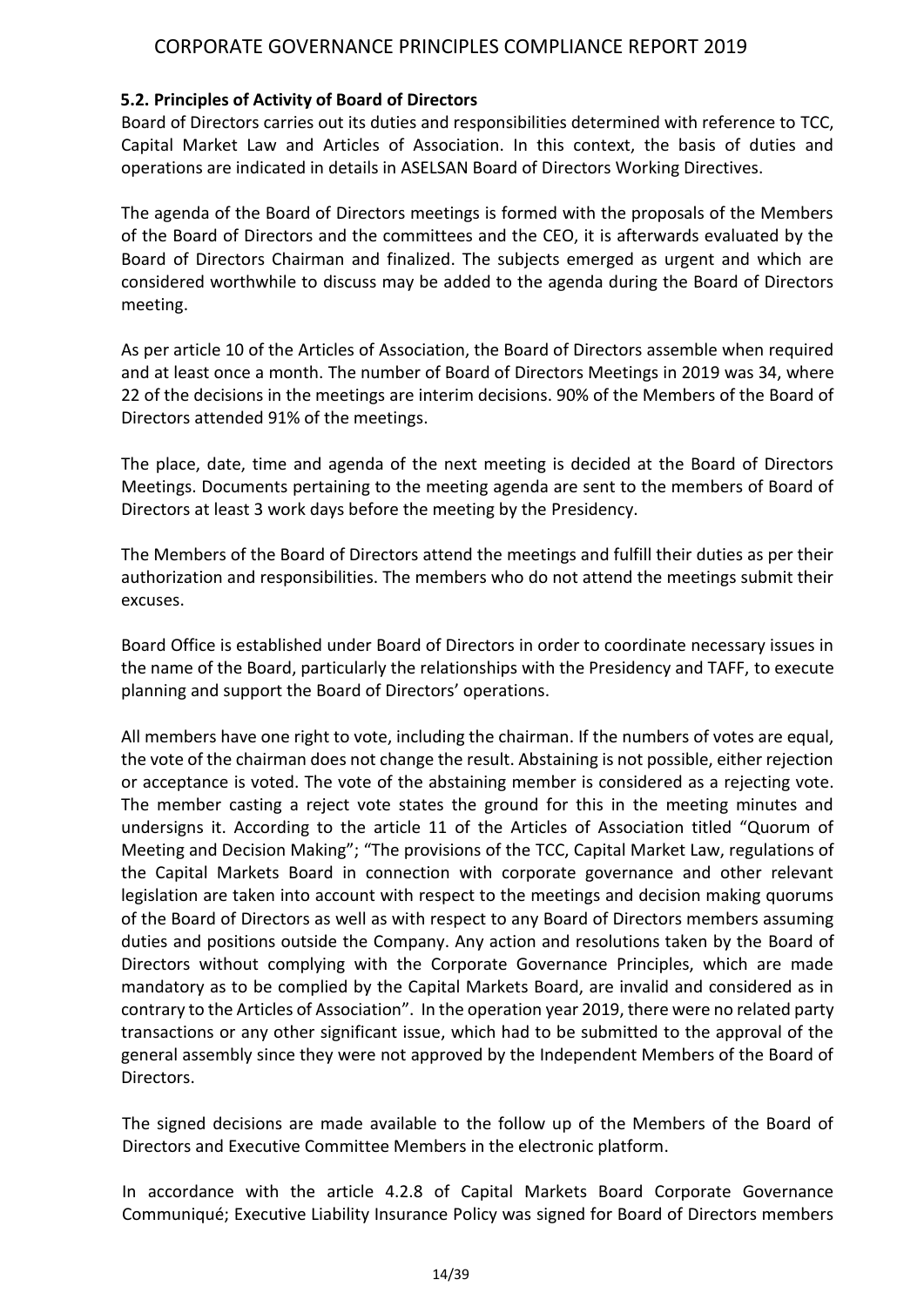on 17.07.2019 with the total liability amount of USD 75.000.000,- which corresponds to more than 25% of the paid-in-capital of our Company, with a validity period of 1 year.

## **5.3. Number of Committees Formed in the Board of Directors with Their Structures and Independency**

As per the title "Committees Formed in the Board of Directors" in the Communiqué Regarding Determination and Implementation of Corporate Governance Principles by the Capital Markets Board, our Company's Board of Directors, in the meeting dated 10.04.2012, formed an Audit Committee, Corporate Governance Committee and Early Detection and Management of Risk Committee and announced this to the public. There are no Nomination and Remuneration Committees within the Board of Directors and the duties of these are carried out by the Corporate Governance Committee.

The directives of Audit Committee, Corporate Governance Committee and Early Detection and Management of Risk Committee are made available at the website of our Company. The Independent Members of the Board of Directors have duties in more than one committee. This is because it is mandatory that all members of the Audit Committee and the chairman of the other committees should be Independent Members of the Board of Directors.

Boards of Directors have made the annual evaluation of the committees composed under its structure and the evaluation report is available in Annual Report.

#### **AUDIT COMMITTEE**

Committee Members (January – December 2019) İbrahim ÖZKOL : Chairman / Independent Member of Board of Directors Ercümend ARVAS : Member / Independent Member of Board of Directors Mehmet ARIK : Member / Independent Member of Board of Directors

The main duties of the Audit Committee that were set out in the "ASELSAN Audit Committee Work Directives" regulating the working principles of Audit Committee are as follows;

- To enable the disclosure of the financial data of ASELSAN, to pursue the operation and efficiency of the accounting system, independent audit, internal audit and internal control system of the company,
- To assemble at least every 3 months, to share the meeting minutes with the Board of **Directors**

Meetings were held by Audit Committee on dates 26.02.2019, 07.05.2019, 06.08.2019 and 05.11.2019 regarding the financial statements with the participation of the related independent audit company in 2019.

In order to increase the efficiency of internal audit, attention was paid to strengthen the cooperation with Internal Audit Presidency and to the supervision of internal audit activities, direct and continuous communication was established between Audit Committee and Internal Audit Presidency. A dimension of this communication; Audit Committee-Internal Audit Presidency coordination meetings in 2019, were held 8 times on dates 22.01.2019, 20.02.2019, 13.03.2019, 21.05.2019, 16.07.2019, 16.09.2019, 14.10.2019 and 19.12.2019.

The Committee was active in two main topics in 2019.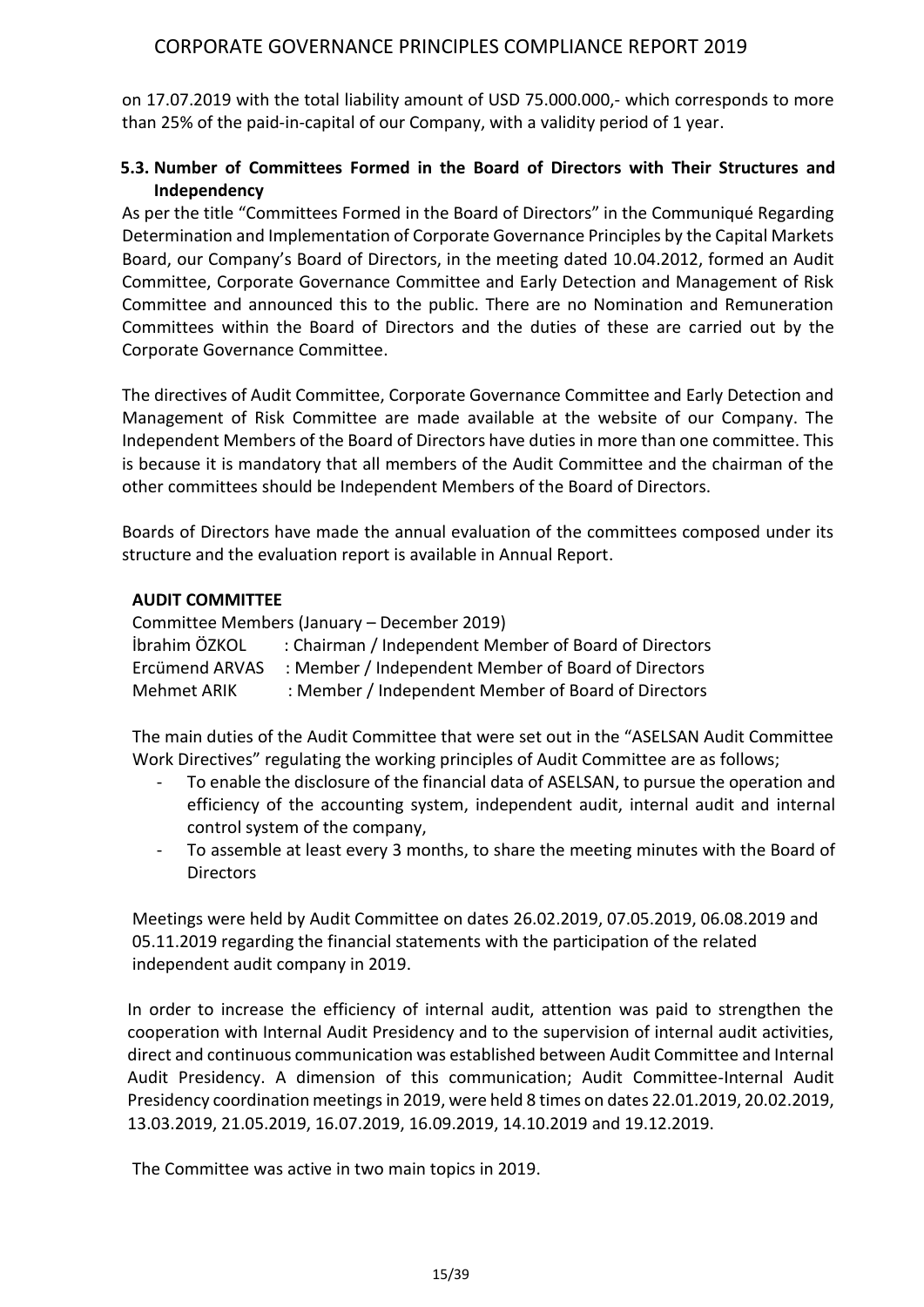#### **i. Independent Audit Activities and Works Regarding the Audited Financial Statements:**

"Communiqué on Financial Reporting in Capital Markets" Serial: II, 14.1 regulated the preparation of financial reports and their basis, principles of presentation to the relevant parties. December 2017, March 2018, June 2018 and September 2018 financials and Board of Directors reports were prepared in accordance with the communiqué numbered II, 14.1, and submitted to Board of Directors by Audit Committee and presented to the public via Public Disclosure Platform.

The procurement process for independent audit services for the year 2019 as per the CMB'S communiqué numbered II-14:1, was handled by the Industrialization and Procurement Directorate and the procurement proposal resolution of the Board of Directors regarding procurement of services from "YEDİTEPE Bağımsız Denetim A.Ş." was submitted for approval on the General Assembly Meeting dated 26.04.2019 and was accepted.

#### **ii. Internal Audit Presidency:**

Within the scope of the internal audit activities of the Company, the relations between the Internal Audit Presidency and the Board of Directors have been carried out through Audit Committee. A direct and continuous contact between Audit Committee and Internal Audit Presidency is present.

#### **CORPORATE GOVERNANCE COMMITTEE**

Committee Members (January – April 2019) Ercümend ARVAS : Chairman / Independent Member of the Board of Directors Celal Sami TÜFEKCİ : Member / Member of the Board of Directors Murat ÜÇÜNCÜ : Member / Member of the Board of Directors Pınar ÇELEBİ : Member / Investor Relations Manager

Committee Members (April- December 2019)

|              | Ercümend ARVAS : Chairman / Independent Member of the Board of Directors |
|--------------|--------------------------------------------------------------------------|
| Salih KUL    | : Member / Member of the Board of Directors                              |
|              | Celal Sami TÜFEKCİ: Member / Member of the Board of Directors            |
| Pinar CELEBİ | : Member / Investor Relations Manager                                    |

The main duties of the Corporate Governance Committee were set out in the "ASELSAN Corporate Governance Committee Work Directives" as follows:

- To carry out studies for the implementation of Corporate Governance Principles in the Company,
- To observe whether the Corporate Governance Principles have been implemented or not and if not implemented to determine the grounds for this and the conflicts of interest arising due to not complying with these principles and to make proposals for improving the status,
- To monitor the activities of the Investor Relations Department.
- Corporate Governance Committee assembles every 3 months and in every situation when necessary. The meeting minutes are submitted to the Board of Directors.

The Corporate Governance Committee assembled 4 times within the activity year 2019 on dates, 28.01.2019, 24.06.2019, 22.07.2019, and 12.12.2019. The meeting minutes of the Committee may be reached on our website. The committee was active in 3 respective tasks in 2019: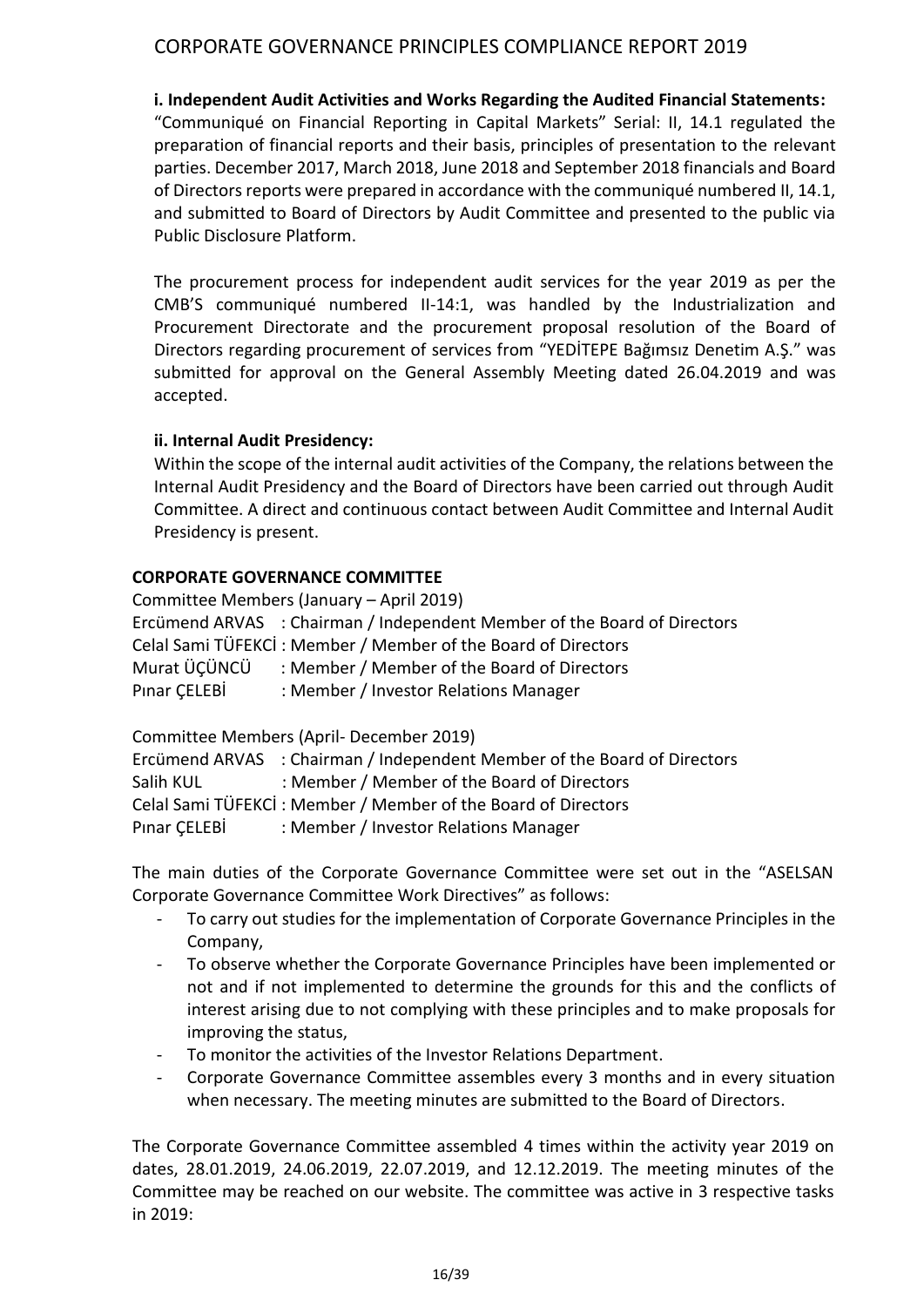## **i. Operations of Investor Relations Department:**

Investor Relations Department have attended all the meetings in 2019 and performed secretariat procedures of the committee with regard to "ASELSAN Corporate Governance Committee Working Directive". Information was provided to the committee about the activities of the Investor Relations Department in the Committee meetings.

In 2019, the subjects discussed and tasks carried by the Corporate Governance Committee within the context of the meetings are given below:

- Corporate Governance Committee Evaluation Report,
- Preparation of ASELSAN Corporate Governance Principles Compliance Report and the submission of the report to Board of Directors,
- Independent Board Members selection process,
- Corporate Governance Rating.
- Preparation of Corporate Governance Committee Evaluation Report and the submission of the report to Board of Directors,
- Presentation regarding the compliance of ASELSAN Strategic Plan, Technology Roadmap and Master Plan by the Vice Presidency of Technology and Strategy Management,
- Discussing the proposed amendments in the ASELSAN Ethical Principles Directive,
- Discussing the amendment of the ASELSAN Disciplinary Procedures and Practices Functor as a directive and updating the "ASELSAN Allowance Directive" offered by the Vice Presidency of Corporate Governance as a functor.

## **ii. Corporate Governance Rating:**

The evaluation of corporate governance rating performed by SAHA Corporate Governance and Credit Rating Services were concluded during the last quarter of 2019. According to the review, the score of 12.12.2018, 9,20 was updated as 9,29 out of 10 on 12.12.2019.

Our Company's share has been listed in the corporate governance index since the date 14.12.2012, which it first entered the index. Rating reports can be accessed on the company website.

## **iii. Election of Independent Board Members**

As given by Corporate Governance Principles, the responsibility of evaluating and reporting the nominations and their independency status is given to the Nomination Committee, in companies where this committee is not formed because of the structure of the Board of Directors, the responsibility is given to Corporate Governance Committee. Within this context, the evaluation of nominations was carried on by the Committee and the resulting nominee list was presented at the Board of Directors meetings on date 28.01.2019.

CMB has not stated any opposing opinons regarding the nominees' list and evaluation report which was submitted by the Board of Directors. The final list was submitted to shareholders' voting on General Assembly Meeting on 26.04.2019 and as a result, Ercümend ARVAS, Mehmet ARIK and İbrahim ÖZKOL were elected as independent members to serve for 1 year.

## **EARLY DETECTION AND MANAGEMENT OF RISK COMMITTEE**

ASELSAN Board of Directors established the "Early Detection and Management of Risk Committee" with the resolution dated 10.04.2012 and numbered 720/1. The Committee executes as per the directive numbered ASY-01-066.

Committee Members (January – April 2019)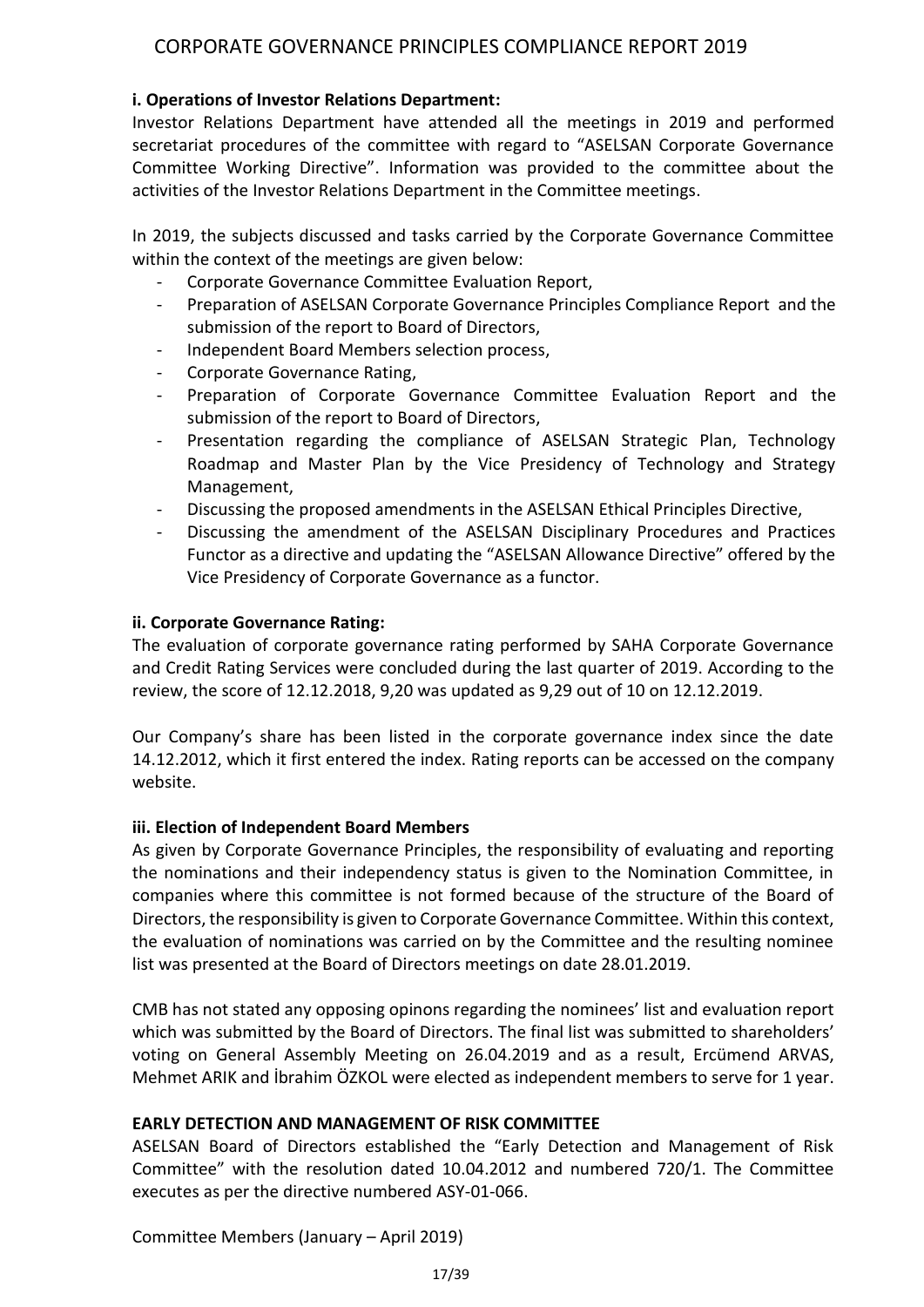Mehmet ARIK : Chairman / Independent Member of the Board of Directors Bayram GENÇCAN : Member / Member of the Board of Directors

Committee Members (April – December 2019)

Mehmet ARIK : Chairman / Independent Member of the Board of Directors Salih KUL : Member / Member of the Board of Directors

In 2019 the Committee continued to identify the risks which prevent ASELSAN from reaching its goals; manage the risks in accordance with the company's risk-taking profile; report the risk activities; build risk aware decision mechanisms and internal control. Risks identified through risk management processes are prioritized depending on their probability and impact. It is ensured that important risks are monitored and reported. In this context, in 2018 the Committee held 6 meetings on 09.01.2019, 07.03.2019, 23.05.2019, 16.07.2019, 17.09.2019 and 26.11.2019.

Committee's activities are summarized below:

- "2018 Evaluation Report" was prepared and submitted to Board of Directors in January 2019.
- "Corporate Risk Evaluation Report" was prepared and submitted to Board of Directors in January 2019, March 2019, May 2019, July 2019, October 2019 and November 2019. In the reports;
	- **Important risks of ASELSAN were evaluated and monitored. The risk classification,** explanation, rating, strategy, owner/responsible, current control operations and relevant indicators and mitigating actions were included in the report.
	- Warning levels of benchmarks for risk indicators were determined and the risk indicators which divert from the benchmark and can signal the poor performance of a goal during the reporting period were also reported.
- Risk management chapters in the annual report and the other reports set by the legal authorities were prepared.

The secretariat formalities of the Committee were performed by Enterprise Risk and Process Management Department of Finance Directorate.

## **5.4. Risk Management and Internal Control Mechanism**

In ASELSAN, the effectiveness of internal audit activities, corporate governance, risk management and internal control processes are improved and the Company contributes to the achievement of the Company's targets. The most important role of the internal audit activities, which is an important component of the internal control system, is the provision of assurance and consultancy services to the Audit Committee and the Board of Directors on the internal control system and enterprice risk management. The 3-year audit plan and work programs are prepared on a risk-based basis and the results of the audit are reported to the Audit Committee and regular meetings are held with the Committee. By the Internal Audit Department; compliance with legal regulations and company regulations, the application of ethical principles and the adequacy of controls to eliminate risks are evaluated.

## **5.5. Strategic Objectives of the Company**

The Board of Directors is the top level body to make strategic decisions and to execute and represent. As per the Articles of Association of the Company, the Board of Directors is responsible to determine the strategic plans and control its implementations.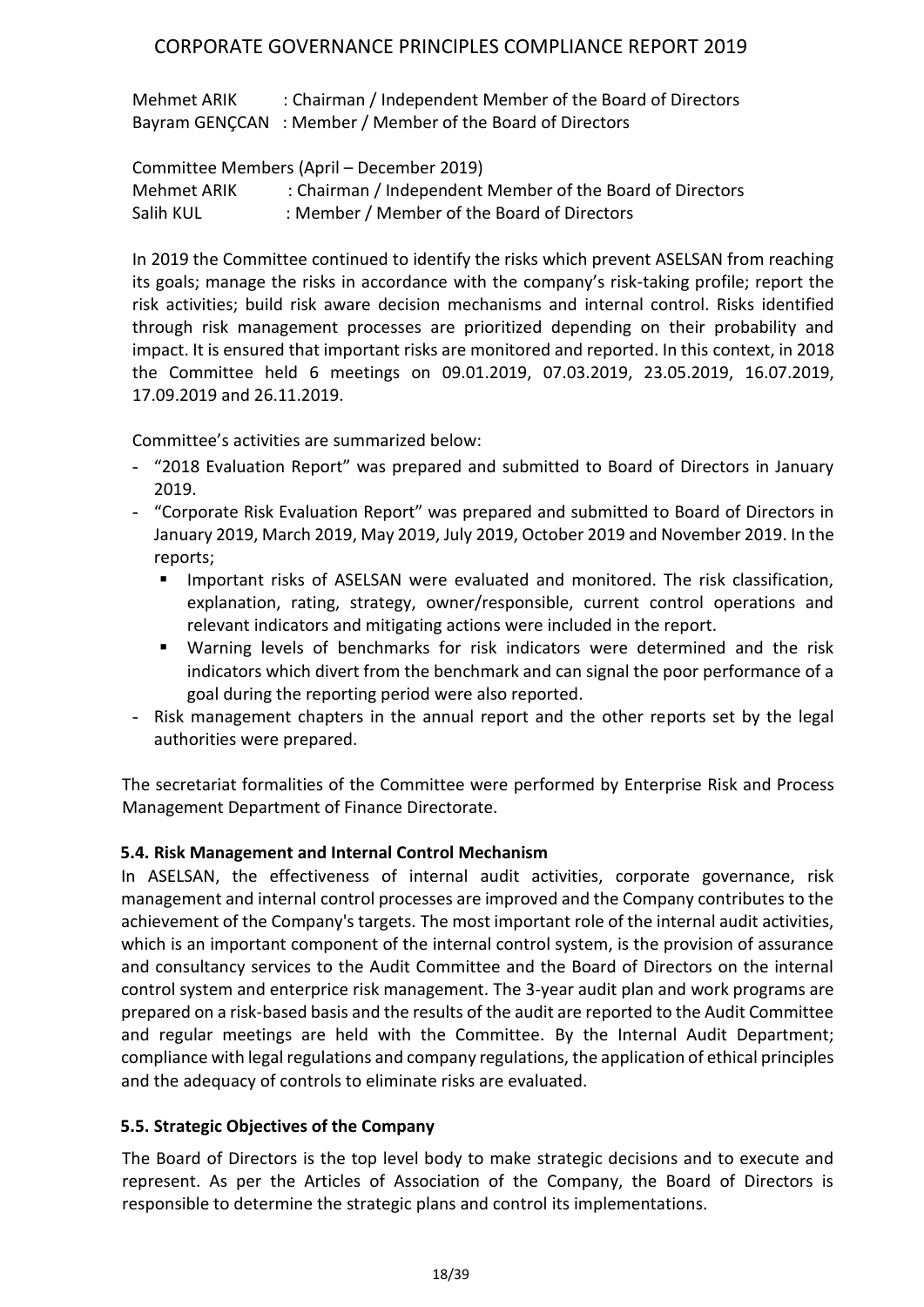Strategic Management Process is a part of Corporate Governance and is managed by the Chairmand and CEO in the name of Board of Directors, following the approval of the Strategic Plan which is prepared with the coordination of Strategic Management Directorate. Reaching ASELSAN's long term goals and sustaining success can be achieved through environment friendly strategies.

ASELSAN's vision is to be a reliable, competitively preferred, environment-friendly and human conscious technology firm, which preserves its sustainable growth in the global market via the values created for stakeholders, as well as serving its establishment purposes. Within this concept, annually updated 5-year Strategic Plan and 3-year Budgets are prepared. With this methodology, short and medium term targets are specified by considering long term goals. The operations to be carried out for these targets are executed by Sector Presidencies/Vice Presidencies and performance evaluations are made based on Balanced Scorecard method, which is widely used in the world.

#### **5.6. Financial Rights**

Renumeration procedures for Board of Directors Members and Managers with Executive Responsibility, which are set in written form in accordance with the Corporate Governance Principles, are published on our Company's website.

The renumeration and all other benefits provided to board members are explained on an individual basis in the annual report.

Monthly remunerations provided to our Members of the Board of Directors are determined by the General Assembly and no other benefits are granted apart from the monthly remuneration. Pursuant to the resolution taken at the 44<sup>th</sup> Ordinary General Assembly held on 26.04.2019, the Members of the Board of Directors are paid TL 3.000,- per month. As for the determination of the financial rights of the board members, no reward system is applied to reflect the Company performance and which is based on the performance of the Members of the Board of Directors.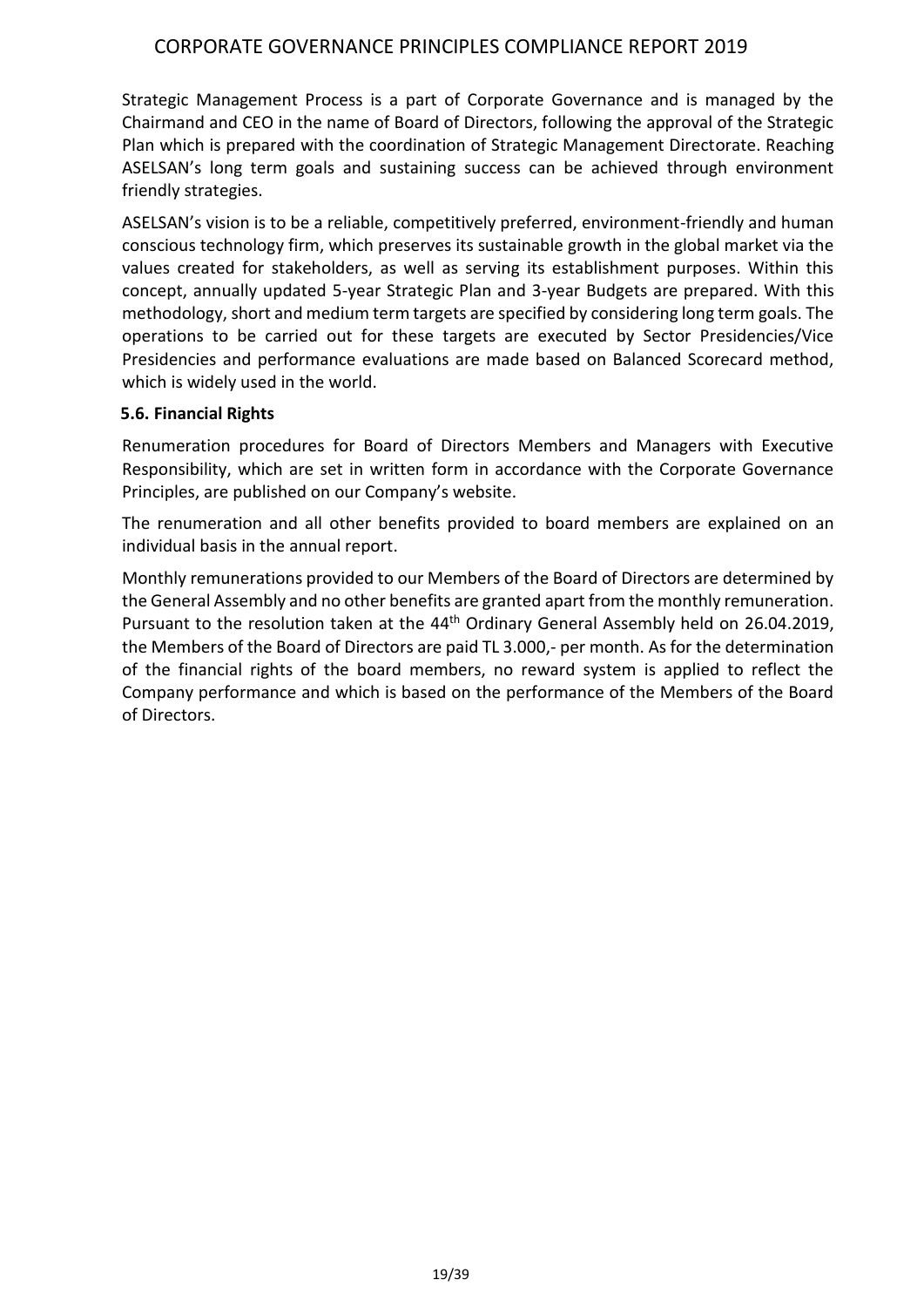#### **Statement of Independence**

#### TO THE BOARD OF DIRECTORS OF ASELSAN ELEKTRONİK SANAYİ VE TİCARET A.Ş. ANKARA

Date: 18.01.2019

With respect to the corporate governance principle numbered 4.3.6 of the Capital Markets Board's Communiqué on Corporate Governance numbered II-17.1, in order for me to be selected as an Independent Board Member of ASELSAN Elektronik Sanayi ve Ticaret (Company), I hereby agree, represent and undertake that I;

- a) do not have a relationship in terms of employment at an administrative level to take upon significant duty and responsibilities within the last five years, do not own more than 5% of the capital or voting rights or privileged shares either jointly or solely or do not have established a significant commercial relation between the corporation, companies on which the corporation hold control of management or significant effect and shareholders who hold control of management of the corporation or have significant effect in the corporation and legal entities on which these shareholders hold control of management and myself, my spouse and my relatives by blood or marriage up to second degree,
- b) have not been a shareholder (5% and more), an employee at an administrative level to take upon significant duty and responsibilities or member of board of directors within the last five years in companies that the corporation purchases or sells goods or service at a significant level within the framework of the contracts executed, especially on audit (including tax audit, statutory audit, internal audit), rating and consulting of the corporation, at the time period when the corporation purchases or sells services or goods,
- c) have professional education, knowledge and experience in order to duly fulfill the duties assigned for being an independent board member,
- d) will not be serving as a full time employee at public authorities and institutions after being elected, except being an academic member at university provided that is in compliance with the relevant legislation,
- e) am residing in Turkey in accordance with the Income Tax Law (I.T.L) dated 31.12.1960 and numbered 193,
- f) am capable to contribute positively to the operations of the corporation, to maintain my objectivity in conflicts of interests between the corporation and the shareholders, have strong ethical standards, professional reputation and experience to freely take decisions by considering the rights of the stakeholders,
- g) am able to allocate time for the corporation's business in order to follow up the activities of the corporation and duly fulfill the allocated duties,
- h) have not conducted membership of board of directors more than a term of six years in the last ten years,
- i) am not the independent member of the board of directors in more than three of the corporations as such; the corporation or the controlling shareholders of the corporation who hold the control of management corporations and in more than five corporations in total which are admitted to the trading on the exchange,
- j) have not been registered and announced as a board member representing a legal entity.

I hereby submit this to the knowledge of the Board of Directors, shareholders and all relevant parties.

Sincerely yours,

Erinnend ARVAS

E. Armos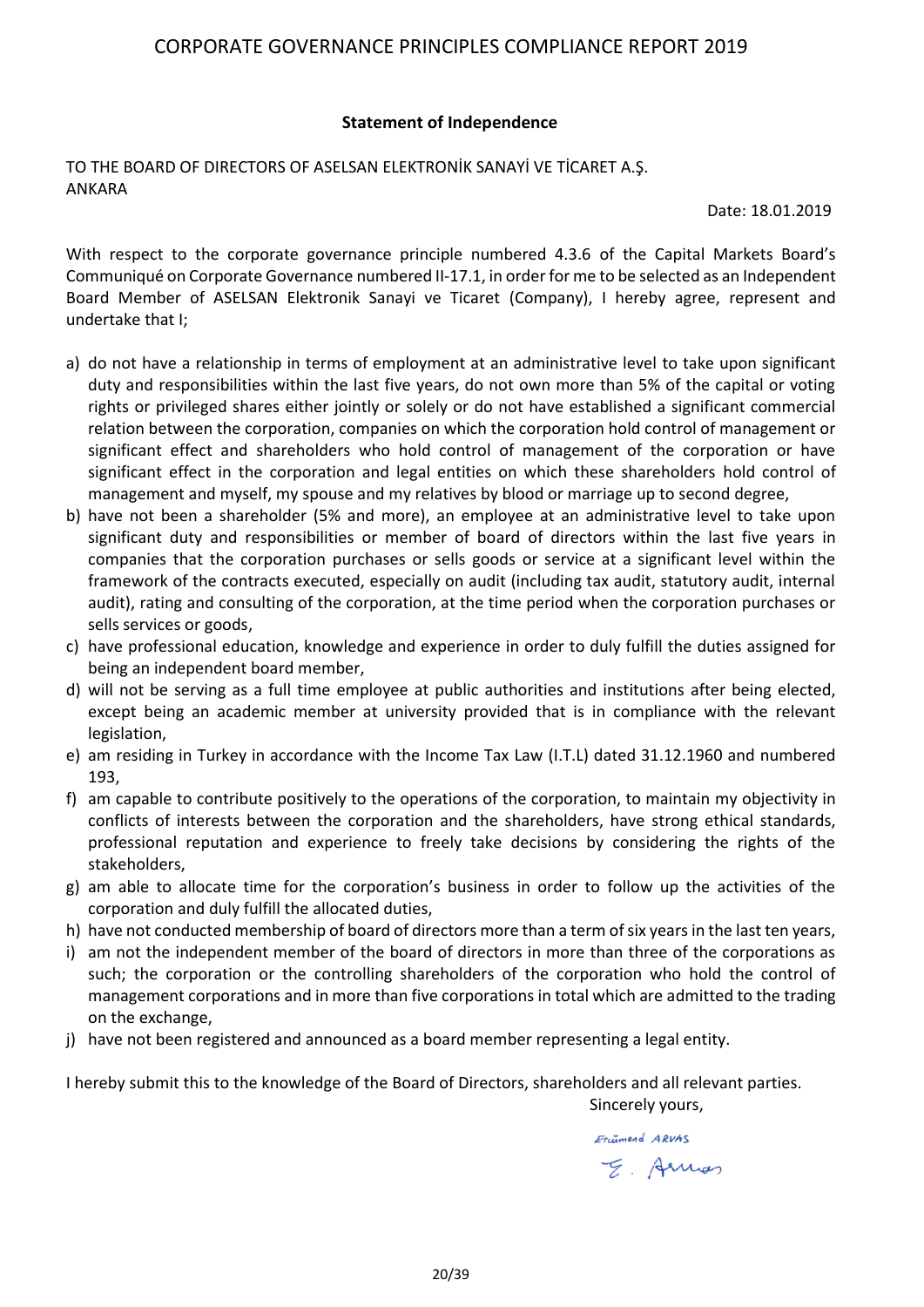#### **Statement of Independence**

TO THE BOARD OF DIRECTORS OF ASELSAN ELEKTRONİK SANAYİ VE TİCARET A.Ş. ANKARA

Date: 18.01.2019

With respect to the corporate governance principle numbered 4.3.6 of the Capital Markets Board's Communiqué on Corporate Governance numbered II-17.1, in order for me to be selected as an Independent Board Member of ASELSAN Elektronik Sanayi ve Ticaret (Company), I hereby agree, represent and undertake that I;

- a) do not have a relationship in terms of employment at an administrative level to take upon significant duty and responsibilities within the last five years, do not own more than 5% of the capital or voting rights or privileged shares either jointly or solely or do not have established a significant commercial relation between the corporation, companies on which the corporation hold control of management or significant effect and shareholders who hold control of management of the corporation or have significant effect in the corporation and legal entities on which these shareholders hold control of management and myself, my spouse and my relatives by blood or marriage up to second degree,
- b) have not been a shareholder (5% and more), an employee at an administrative level to take upon significant duty and responsibilities or member of board of directors within the last five years in companies that the corporation purchases or sells goods or service at a significant level within the framework of the contracts executed, especially on audit (including tax audit, statutory audit, internal audit), rating and consulting of the corporation, at the time period when the corporation purchases or sells services or goods,
- c) have professional education, knowledge and experience in order to duly fulfill the duties assigned for being an independent board member,
- d) will not be serving as a full time employee at public authorities and institutions after being elected, except being an academic member at university provided that is in compliance with the relevant legislation,
- e) am residing in Turkey in accordance with the Income Tax Law (I.T.L) dated 31.12.1960 and numbered 193,
- f) am capable to contribute positively to the operations of the corporation, to maintain my objectivity in conflicts of interests between the corporation and the shareholders, have strong ethical standards, professional reputation and experience to freely take decisions by considering the rights of the stakeholders,
- g) am able to allocate time for the corporation's business in order to follow up the activities of the corporation and duly fulfill the allocated duties,
- h) have not conducted membership of board of directors more than a term of six years in the last ten years,
- i) am not the independent member of the board of directors in more than three of the corporations as such; the corporation or the controlling shareholders of the corporation who hold the control of management corporations and in more than five corporations in total which are admitted to the trading on the exchange,
- j) have not been registered and announced as a board member representing a legal entity.

I hereby submit this to the knowledge of the Board of Directors, shareholders and all relevant parties. Sincerely yours,

prof. Dr. Ibrahim, DZKOL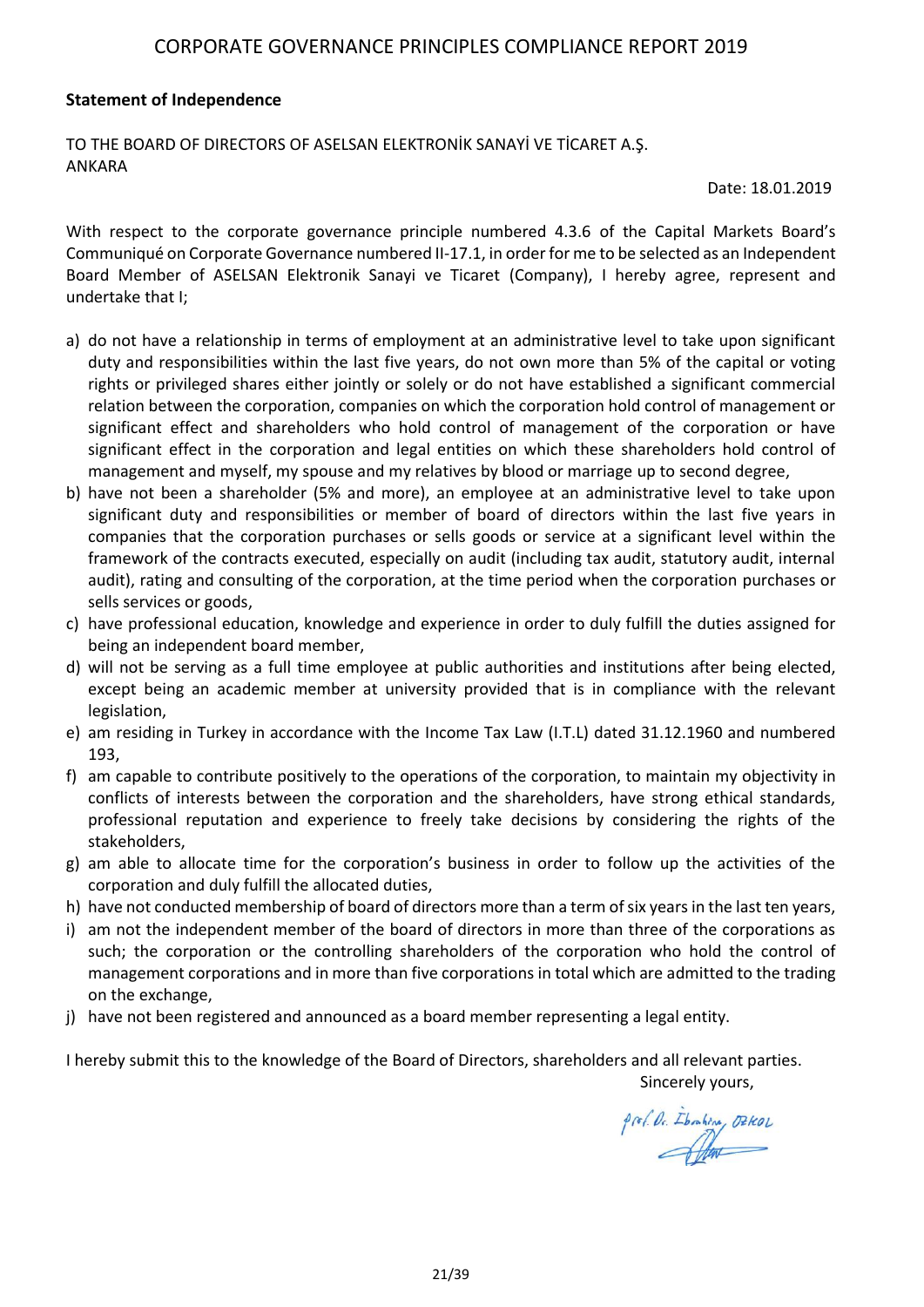#### **Statement of Independence**

TO THE BOARD OF DIRECTORS OF ASELSAN ELEKTRONİK SANAYİ VE TİCARET A.Ş. ANKARA

Date: 18.01.2019

With respect to the corporate governance principle numbered 4.3.6 of the Capital Markets Board's Communiqué on Corporate Governance numbered II-17.1, in order for me to be selected as an Independent Board Member of ASELSAN Elektronik Sanayi ve Ticaret (Company), I hereby agree, represent and undertake that I;

- a) do not have a relationship in terms of employment at an administrative level to take upon significant duty and responsibilities within the last five years, do not own more than 5% of the capital or voting rights or privileged shares either jointly or solely or do not have established a significant commercial relation between the corporation, companies on which the corporation hold control of management or significant effect and shareholders who hold control of management of the corporation or have significant effect in the corporation and legal entities on which these shareholders hold control of management and myself, my spouse and my relatives by blood or marriage up to second degree,
- b) have not been a shareholder (5% and more), an employee at an administrative level to take upon significant duty and responsibilities or member of board of directors within the last five years in companies that the corporation purchases or sells goods or service at a significant level within the framework of the contracts executed, especially on audit (including tax audit, statutory audit, internal audit), rating and consulting of the corporation, at the time period when the corporation purchases or sells services or goods,
- c) have professional education, knowledge and experience in order to duly fulfill the duties assigned for being an independent board member,
- d) will not be serving as a full time employee at public authorities and institutions after being elected, except being an academic member at university provided that is in compliance with the relevant legislation,
- e) am residing in Turkey in accordance with the Income Tax Law (I.T.L) dated 31.12.1960 and numbered 193,
- f) am capable to contribute positively to the operations of the corporation, to maintain my objectivity in conflicts of interests between the corporation and the shareholders, have strong ethical standards, professional reputation and experience to freely take decisions by considering the rights of the stakeholders,
- g) am able to allocate time for the corporation's business in order to follow up the activities of the corporation and duly fulfill the allocated duties,
- h) have not conducted membership of board of directors more than a term of six years in the last ten years,
- i) am not the independent member of the board of directors in more than three of the corporations as such; the corporation or the controlling shareholders of the corporation who hold the control of management corporations and in more than five corporations in total which are admitted to the trading on the exchange,
- j) have not been registered and announced as a board member representing a legal entity.

I hereby submit this to the knowledge of the Board of Directors, shareholders and all relevant parties.

 Sincerely yours,uselinget them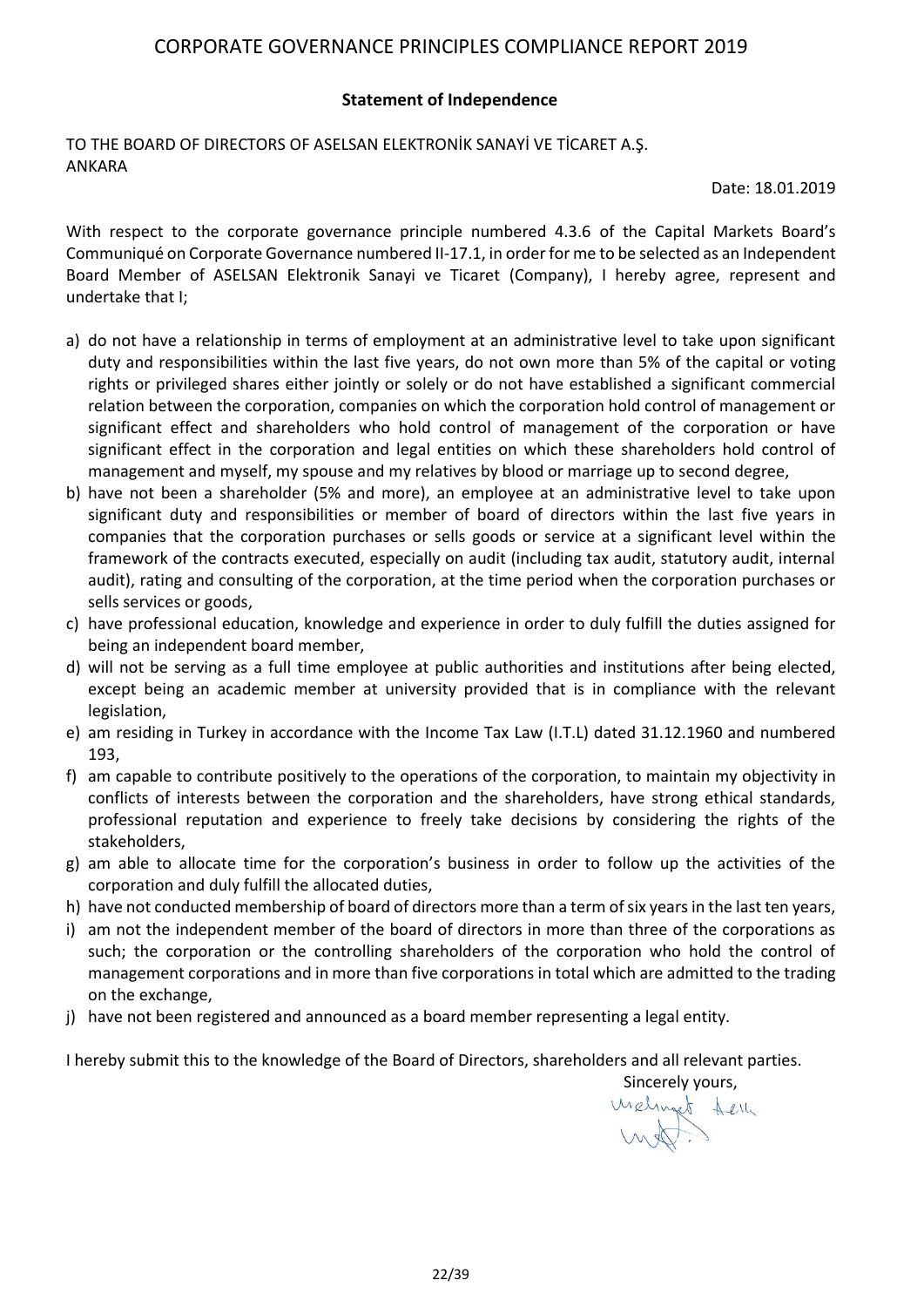| <b>APPENDIX-1</b>                                                                                                                                                                                                                                                                       | Compliance                |         |     |          |                |                                                           |
|-----------------------------------------------------------------------------------------------------------------------------------------------------------------------------------------------------------------------------------------------------------------------------------------|---------------------------|---------|-----|----------|----------------|-----------------------------------------------------------|
| <b>CORPORATE GOVERNANCE COMPLIANCE REPORT</b>                                                                                                                                                                                                                                           | Yes.                      | Partial | No. | Exempted | Not Applicable | Explanation                                               |
| <b>1.1. FACILITATING THE EXERCISE OF SHAREHOLDER RIGHTS</b>                                                                                                                                                                                                                             |                           |         |     |          |                |                                                           |
| 1.1.2 - Up-to-date information and disclosures which may affect<br>the exercise of shareholder rights are available to investors at the<br>corporate website.                                                                                                                           | X                         |         |     |          |                |                                                           |
| <b>1.2. RIGHT TO OBTAIN AND REVIEW INFORMATION</b>                                                                                                                                                                                                                                      |                           |         |     |          |                |                                                           |
| 1.2.1- Management did not enter into any transaction that<br>would complicate the conduct of special audit.                                                                                                                                                                             | $\boldsymbol{\mathsf{X}}$ |         |     |          |                |                                                           |
| 1.3. GENERAL ASSEMBLY                                                                                                                                                                                                                                                                   |                           |         |     |          |                |                                                           |
| 1.3.2 - The company ensures the clarity of the General Assembly<br>agenda, and that an item on the agenda does not cover multiple<br>topics.                                                                                                                                            | $\mathsf{X}$              |         |     |          |                |                                                           |
| 1.3.7- Insiders with privileged information have informed the<br>board of directors about transactions conducted on their behalf<br>within the scope of the company's activities in order for these<br>transactions to be presented at the General Shareholders' Meeting.               |                           |         |     |          | X              |                                                           |
| 1.3.8 - Members of the board of directors who are concerned<br>with specific agenda items, auditors, and other related persons, as<br>well as the officers who are responsible for the preparation of the<br>financial statements were present at the General Shareholders'<br>Meeting. | X                         |         |     |          |                |                                                           |
| 1.3.10 - The agenda of the General Shareholders' Meeting<br>included a separate item detailing the amounts and beneficiaries of X<br>all donations and contributions.                                                                                                                   |                           |         |     |          |                |                                                           |
| 1.3.11 - The General Shareholders' Meeting was held open to the<br>public, including the stakeholders, without having the right to<br>speak.                                                                                                                                            |                           | X       |     |          |                | The General Assembly meeting is not open to the<br>media. |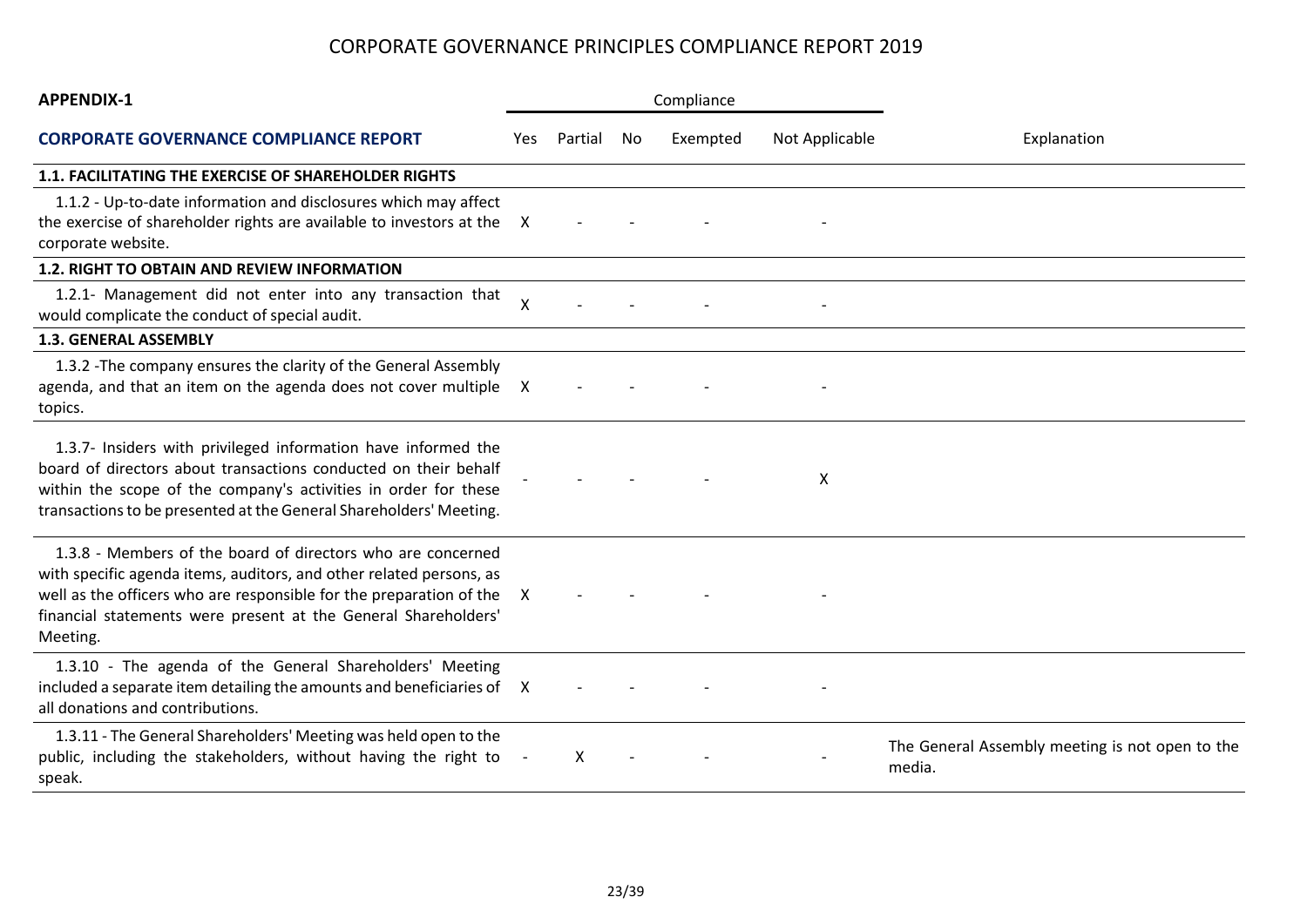|                                                                                                                                                                                                                         |                           |         |    | Compliance |                |                                                                                                                                                                                                                   |  |
|-------------------------------------------------------------------------------------------------------------------------------------------------------------------------------------------------------------------------|---------------------------|---------|----|------------|----------------|-------------------------------------------------------------------------------------------------------------------------------------------------------------------------------------------------------------------|--|
| <b>CORPORATE GOVERNANCE COMPLIANCE REPORT</b>                                                                                                                                                                           | Yes.                      | Partial | No | Exempted   | Not Applicable | Explanation                                                                                                                                                                                                       |  |
| <b>1.4. VOTING RIGHTS</b>                                                                                                                                                                                               |                           |         |    |            |                |                                                                                                                                                                                                                   |  |
| 1.4.1-There is no restriction preventing shareholders from<br>exercising their shareholder rights.                                                                                                                      | Χ                         |         |    |            |                |                                                                                                                                                                                                                   |  |
| 1.4.2-The company does not have shares that carry privileged<br>voting rights.                                                                                                                                          | Χ                         |         |    |            |                |                                                                                                                                                                                                                   |  |
| 1.4.3-The company withholds from exercising its voting rights at<br>the General Shareholders' Meeting of any company with which it<br>has cross-ownership, in case such cross-ownership provides<br>management control. |                           |         |    |            | X              |                                                                                                                                                                                                                   |  |
| <b>1.5. MINORITY RIGHTS</b>                                                                                                                                                                                             |                           |         |    |            |                |                                                                                                                                                                                                                   |  |
| 1.5.1- The company pays maximum diligence to the exercise of<br>minority rights.                                                                                                                                        | X                         |         |    |            |                |                                                                                                                                                                                                                   |  |
| 1.5.2-The Articles of Association extend the use of minority rights<br>to those who own less than one twenthieth of the outstanding<br>shares, and expand the scope of the minority rights.                             |                           |         | X  |            |                | Utmost attention is paid for the execution of<br>minority rights in our Company and the provisions<br>of Turkish Code of Commerce and the relevant<br>legislation regarding minority rights are applied as<br>is. |  |
| <b>1.6. DIVIDEND RIGHT</b>                                                                                                                                                                                              |                           |         |    |            |                |                                                                                                                                                                                                                   |  |
| policy approved by the General<br>1.6.1 - The dividend<br>Shareholders' Meeting is posted on the company website.                                                                                                       | $\sf X$                   |         |    |            |                |                                                                                                                                                                                                                   |  |
| 1.6.2-The dividend distribution policy comprises the minimum<br>information to ensure that the shareholders can have an opinion<br>on the procedure and principles of dividend distributions in the<br>future.          | $\boldsymbol{\mathsf{X}}$ |         |    |            |                |                                                                                                                                                                                                                   |  |
| 1.6.3 - The reasons for retaining earnings, and their allocations,<br>are stated in the relevant agenda item.                                                                                                           | $\pmb{\mathsf{X}}$        |         |    |            |                |                                                                                                                                                                                                                   |  |
| 1.6.4 - The board reviewed whether the dividend policy balances<br>the benefits of the shareholders and those of the company.                                                                                           | Χ                         |         |    |            |                |                                                                                                                                                                                                                   |  |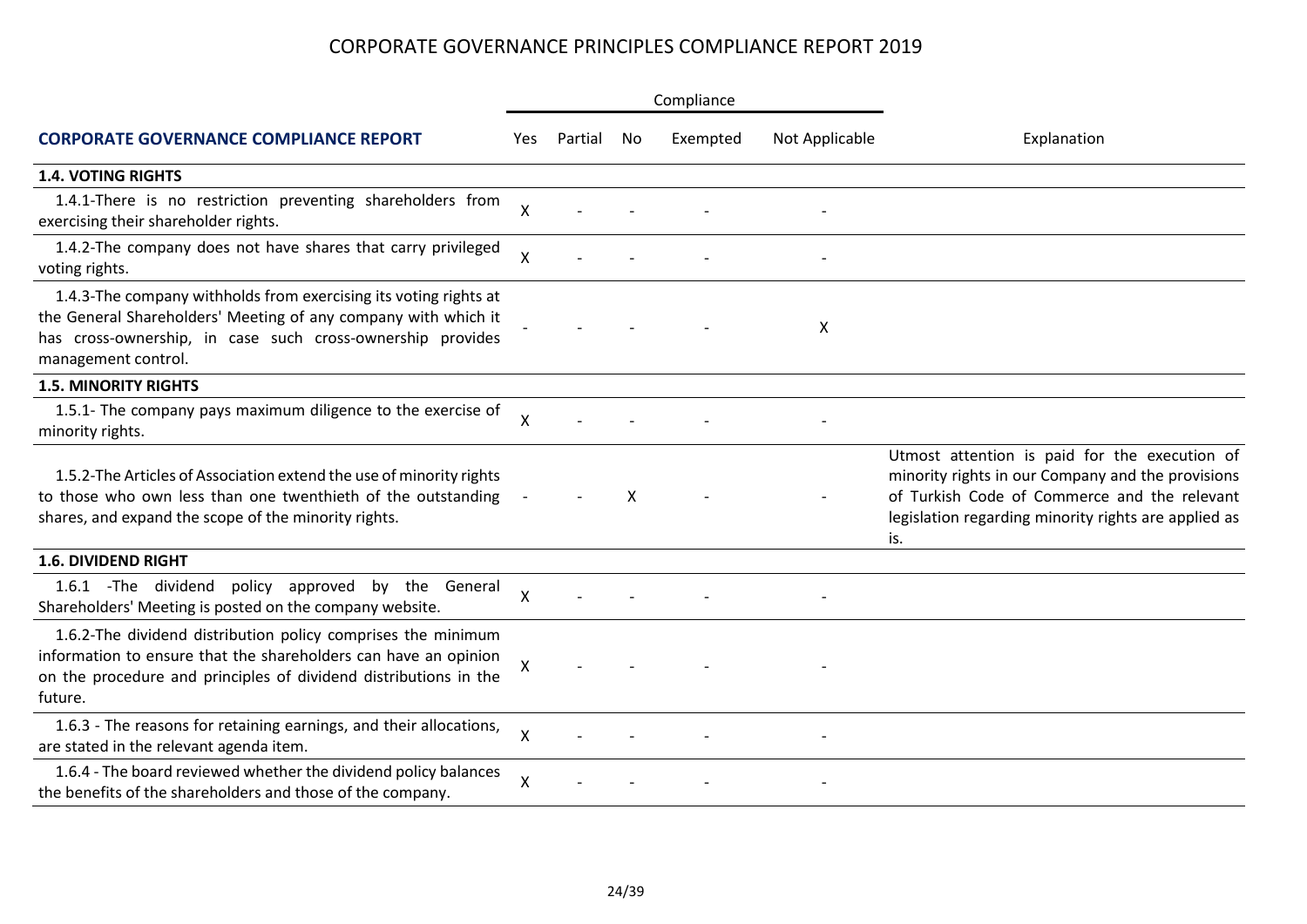|                                                                                                                                                                                                              |     |         |    | Compliance |                |                                                                                                                                                                                                                                                                                                                                                                                                                                                                                                                                                                                                                                                                 |  |
|--------------------------------------------------------------------------------------------------------------------------------------------------------------------------------------------------------------|-----|---------|----|------------|----------------|-----------------------------------------------------------------------------------------------------------------------------------------------------------------------------------------------------------------------------------------------------------------------------------------------------------------------------------------------------------------------------------------------------------------------------------------------------------------------------------------------------------------------------------------------------------------------------------------------------------------------------------------------------------------|--|
| <b>CORPORATE GOVERNANCE COMPLIANCE REPORT</b>                                                                                                                                                                | Yes | Partial | No | Exempted   | Not Applicable | Explanation                                                                                                                                                                                                                                                                                                                                                                                                                                                                                                                                                                                                                                                     |  |
| <b>1.7. TRANSFER OF SHARES</b>                                                                                                                                                                               |     |         |    |            |                |                                                                                                                                                                                                                                                                                                                                                                                                                                                                                                                                                                                                                                                                 |  |
| 1.7.1 - There are no restrictions preventing shares from being<br>transferred.                                                                                                                               |     |         | X  |            |                | The transfer of the nominated Group A shares<br>representing majority part of the capital and which<br>are not traded in Borsa İstanbul has been restricted<br>with the provision of article 6 of the Articles of<br>Association stating "As the company operates in<br>security and defense sector, Group A shares shall<br>not be sold or transferred without the consent of<br>the Board of Directors; in the event that these<br>shares are transferred or sold to third parties<br>partially or completely without the consent of the<br>Board of Directors, the Board of Directors is<br>entitled to abstain from recording this sale in the<br>records". |  |
| <b>2.1. CORPORATE WEBSITE</b>                                                                                                                                                                                |     |         |    |            |                |                                                                                                                                                                                                                                                                                                                                                                                                                                                                                                                                                                                                                                                                 |  |
| 2.1.1.-The company website includes all elements listed in<br>Corporate Governance Principle 2.1.1.                                                                                                          | X   |         |    |            |                |                                                                                                                                                                                                                                                                                                                                                                                                                                                                                                                                                                                                                                                                 |  |
| 2.1.2-The shareholding structure (names, privileges, number and<br>ratio of shares, and beneficial owners of more than 5% of the issued<br>share capital) is updated on the website at least every 6 months. | X   |         |    |            |                |                                                                                                                                                                                                                                                                                                                                                                                                                                                                                                                                                                                                                                                                 |  |
| 2.1.4 - The company website is prepared in other selected foreign<br>languages, in a way to present exactly the same information with X<br>the Turkish content.                                              |     |         |    |            |                |                                                                                                                                                                                                                                                                                                                                                                                                                                                                                                                                                                                                                                                                 |  |
| <b>2.2. ANNUAL REPORT</b>                                                                                                                                                                                    |     |         |    |            |                |                                                                                                                                                                                                                                                                                                                                                                                                                                                                                                                                                                                                                                                                 |  |
| 2.2.1-The board of directors ensures that the annual report<br>represents a true and complete view of the company's activities.                                                                              | X   |         |    |            |                |                                                                                                                                                                                                                                                                                                                                                                                                                                                                                                                                                                                                                                                                 |  |
| 2.2.2 - The annual report includes all elements listed in Corporate<br>Governance Principle 2.2.2.                                                                                                           | Χ   |         |    |            |                |                                                                                                                                                                                                                                                                                                                                                                                                                                                                                                                                                                                                                                                                 |  |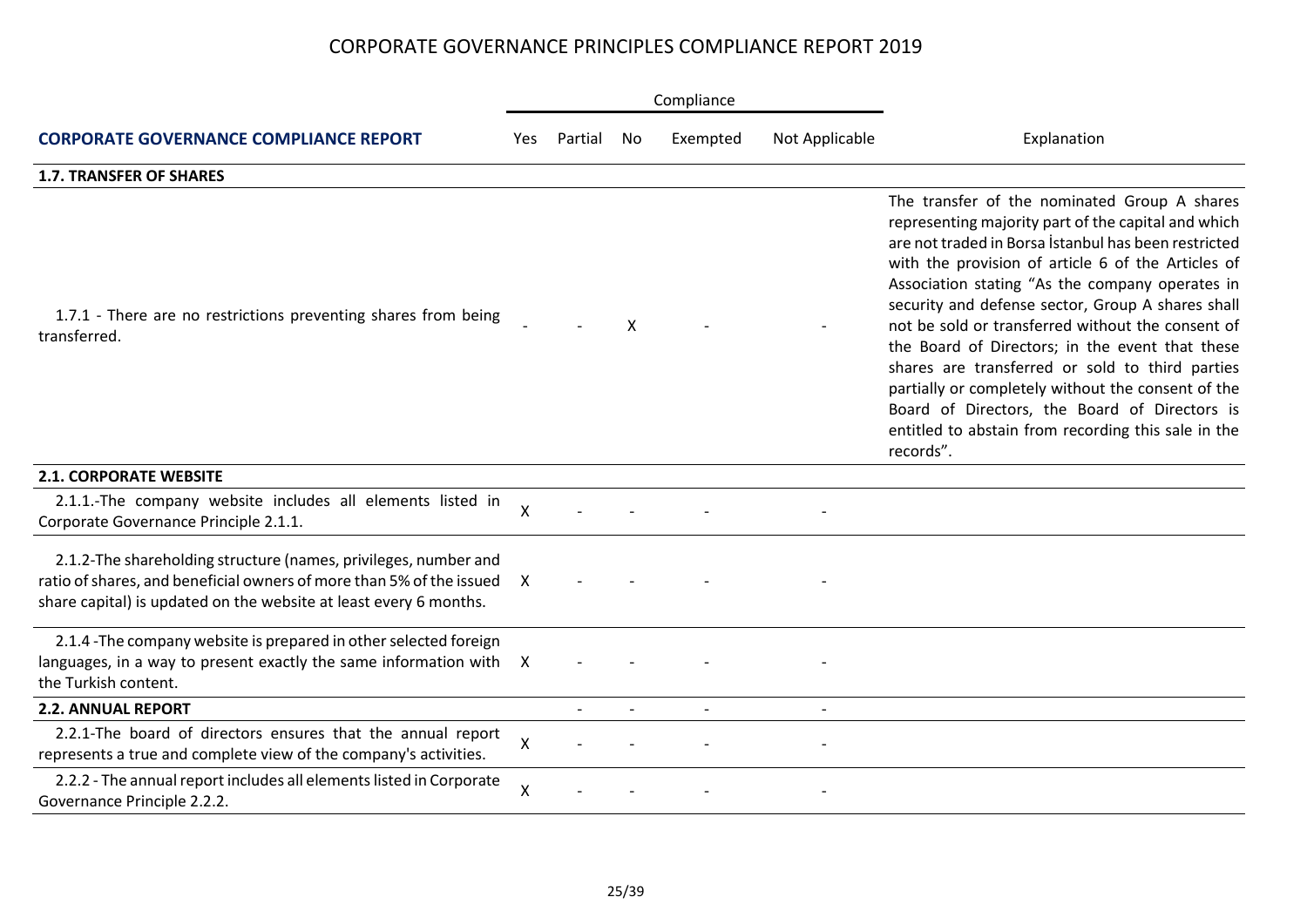|                                                                                                                                                                                                             |                    |         |    | Compliance |                |                                                                                                                                                                                  |  |
|-------------------------------------------------------------------------------------------------------------------------------------------------------------------------------------------------------------|--------------------|---------|----|------------|----------------|----------------------------------------------------------------------------------------------------------------------------------------------------------------------------------|--|
| <b>CORPORATE GOVERNANCE COMPLIANCE REPORT</b>                                                                                                                                                               | Yes                | Partial | No | Exempted   | Not Applicable | Explanation                                                                                                                                                                      |  |
| <b>3.1. CORPORATION'S POLICY ON STAKEHOLDERS</b>                                                                                                                                                            |                    |         |    |            |                |                                                                                                                                                                                  |  |
| 3.1.1- The rights of the stakeholders are protected pursuant to<br>the relevant regulations, contracts and within the framework of X<br>bona fides principles.                                              |                    |         |    |            |                |                                                                                                                                                                                  |  |
| 3.1.3-Policies or procedures addressing stakeholders' rights are<br>published on the company's website.                                                                                                     | $\mathsf{X}$       |         |    |            |                |                                                                                                                                                                                  |  |
| 3.1.4 - A whistleblowing programme is in place for reporting legal<br>and ethical issues.                                                                                                                   | $\mathsf{X}$       |         |    |            |                |                                                                                                                                                                                  |  |
| 3.1.5-The company addresses conflicts of interest among<br>stakeholders in a balanced manner.                                                                                                               | X                  |         |    |            |                |                                                                                                                                                                                  |  |
| 3.2. SUPPORTING THE PARTICIPATION OF THE STAKEHOLDERS IN THE CORPORATION'S MANAGEMENT                                                                                                                       |                    |         |    |            |                |                                                                                                                                                                                  |  |
| 3.2.1-The Articles of Association, or the internal regulations<br>(terms of reference/manuals), regulate the participation of -<br>employees in management.                                                 |                    | X       |    |            |                | Although the mechanisms that enable the<br>participation of stakeholders in the management<br>of the company are built, they are not included in<br>the Articles of Association. |  |
| Surveys/other research techniques, consultation,<br>$3.2.2 -$<br>interviews, observation method etc. were conducted to obtain<br>opinions from stakeholders on decisions that significantly affect<br>them. | $\pmb{\mathsf{X}}$ |         |    |            |                |                                                                                                                                                                                  |  |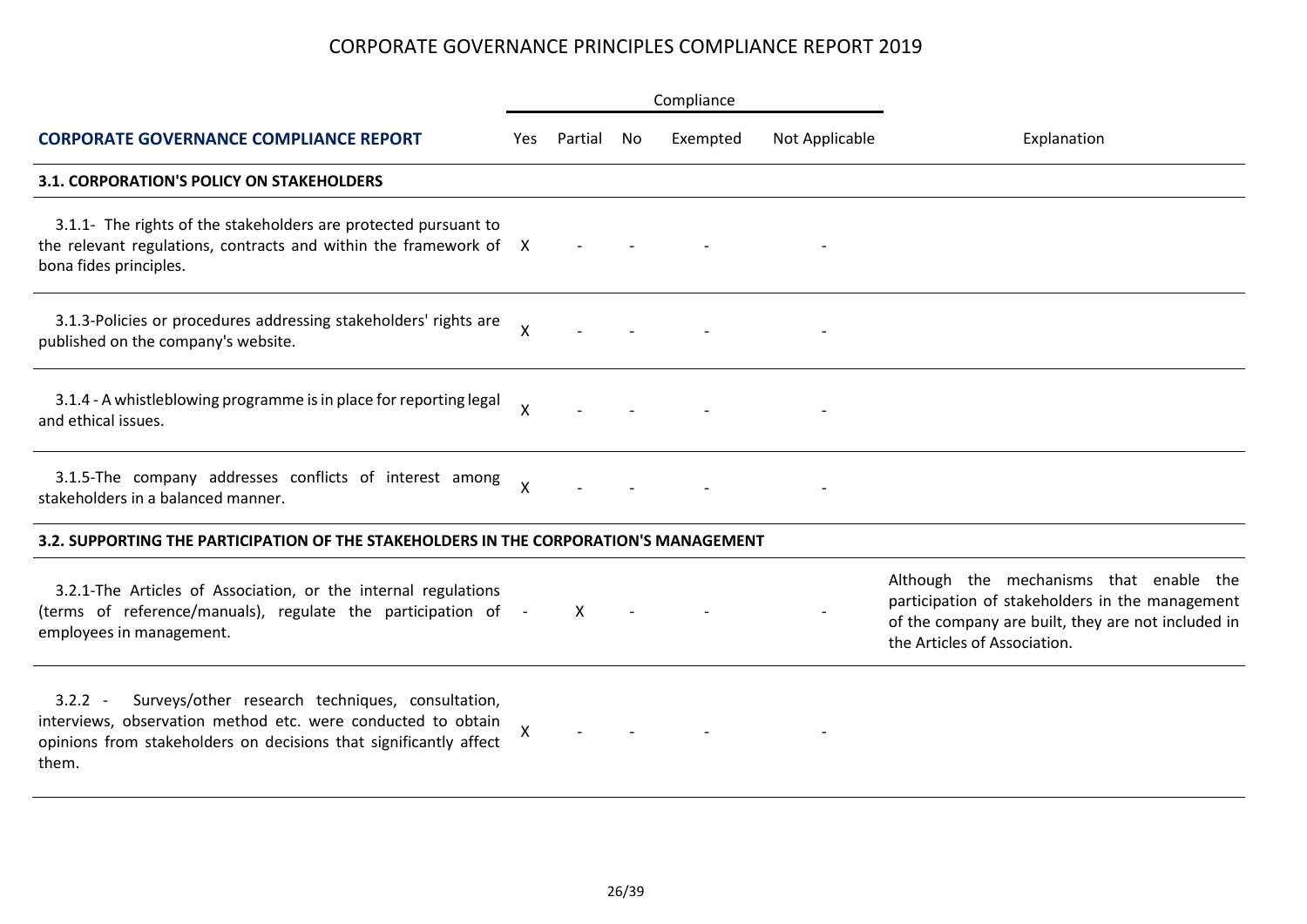|                                                                                                                                                                                                                                             |      |         |     | Compliance |                |                                                                                                                                                                                                                                  |  |
|---------------------------------------------------------------------------------------------------------------------------------------------------------------------------------------------------------------------------------------------|------|---------|-----|------------|----------------|----------------------------------------------------------------------------------------------------------------------------------------------------------------------------------------------------------------------------------|--|
| <b>CORPORATE GOVERNANCE COMPLIANCE REPORT</b>                                                                                                                                                                                               | Yes. | Partial | No. | Exempted   | Not Applicable | Explanation                                                                                                                                                                                                                      |  |
| 3.3. HUMAN RESOURCES POLICY                                                                                                                                                                                                                 |      |         |     |            |                |                                                                                                                                                                                                                                  |  |
| 3.3.1- The company has adopted an employment policy ensuring<br>equal opportunities, and a succession plan for all key managerial X<br>positions.                                                                                           |      |         |     |            |                |                                                                                                                                                                                                                                  |  |
| 3.3.2-Recruitment criteria are documented.                                                                                                                                                                                                  | X    |         |     |            |                |                                                                                                                                                                                                                                  |  |
| 3.3.3 - The company has a policy on human resources<br>development, and organises trainings for employees.                                                                                                                                  | X    |         |     |            |                |                                                                                                                                                                                                                                  |  |
| 3.3.4-Meetings have been organised to inform employees on the<br>financial status of the company, remuneration, career planning,<br>education and health.                                                                                   | X    |         |     |            |                |                                                                                                                                                                                                                                  |  |
| 3.3.5 - Employees, or their representatives, were notified of<br>decisions impacting them. The opinion of the related trade unions<br>was also taken.                                                                                       |      | X       |     |            |                | Although there is an employee representative<br>practice in our company, there is no union<br>organization.                                                                                                                      |  |
| 3.3.6 - Job descriptions and performance criteria have been<br>prepared for all employees, announced to them and taken into X<br>account to determine employee remuneration.                                                                |      |         |     |            |                |                                                                                                                                                                                                                                  |  |
| 3.3.7 - Measures (procedures, trainings, raising awareness, goals,<br>monitoring, complaint mechanisms) have been taken to prevent<br>discrimination, and to protect employees against any physical,<br>mental, and emotional mistreatment. | X    |         |     |            |                |                                                                                                                                                                                                                                  |  |
| 3.3.8 - The company ensures freedom of association and<br>supports the right for collective bargaining.                                                                                                                                     |      | X       |     |            |                | Establishment of associations by employees about<br>social responsibility, social activities, etc. is<br>encouraged and there is no regulation regarding<br>the recognition of the right to collective bargaining<br>agreements. |  |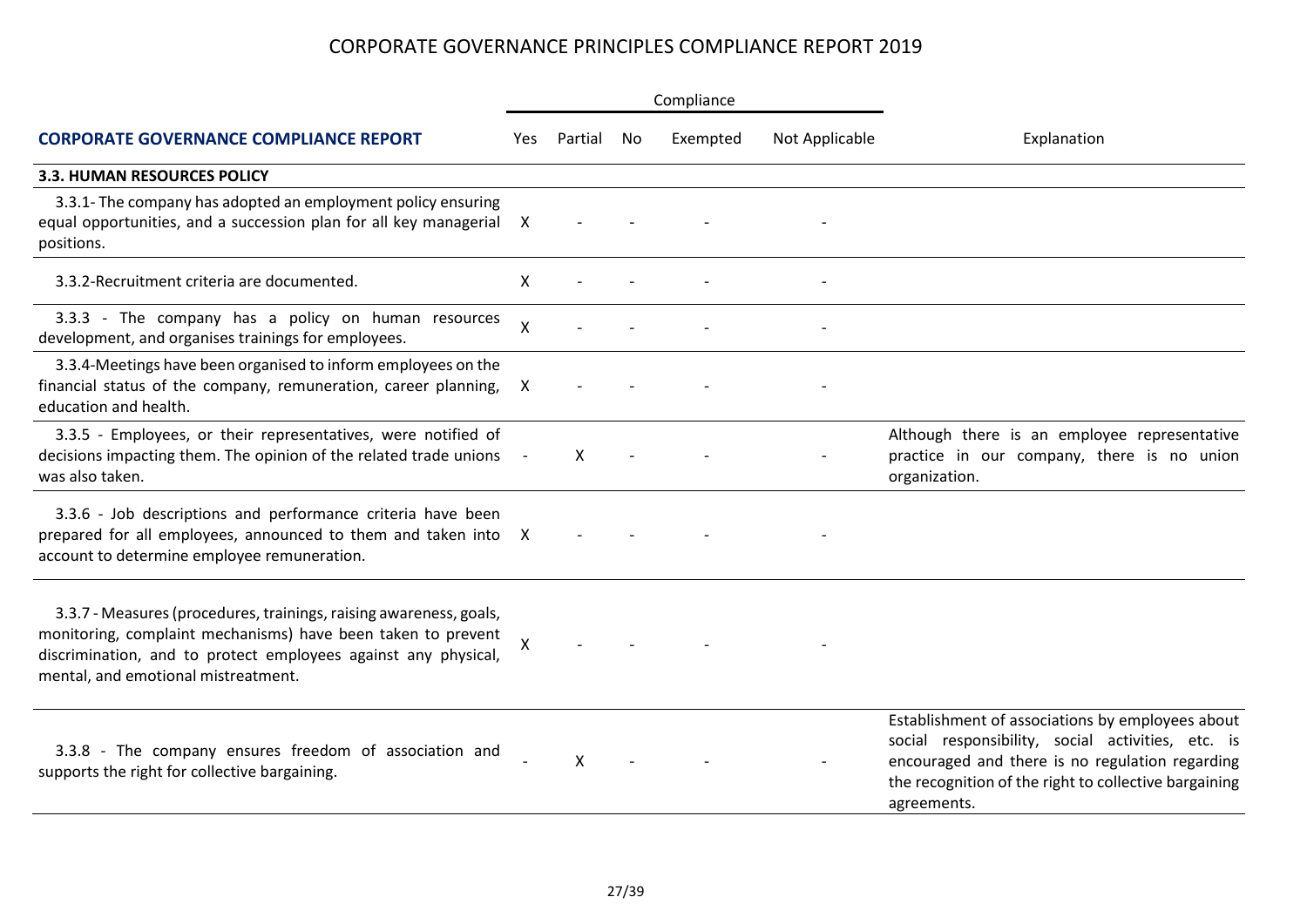3.3.9 - A safe working environment for employees is maintained. X - - - -

|                                                                                                                                                                                                                                |              |         |                          | Compliance               |                          |             |  |  |
|--------------------------------------------------------------------------------------------------------------------------------------------------------------------------------------------------------------------------------|--------------|---------|--------------------------|--------------------------|--------------------------|-------------|--|--|
| <b>CORPORATE GOVERNANCE COMPLIANCE REPORT</b>                                                                                                                                                                                  | Yes          | Partial | No                       | Exempted                 | Not Applicable           | Explanation |  |  |
| 3.4. RELATIONS WITH CUSTOMERS AND SUPPLIERS                                                                                                                                                                                    |              |         |                          |                          |                          |             |  |  |
| 3.4.1-The company measured its customer satisfaction, and<br>operated to ensure full customer satisfaction.                                                                                                                    | X            |         |                          |                          |                          |             |  |  |
| 3.4.2-Customers are notified of any delays in handling their<br>requests.                                                                                                                                                      | Χ            |         |                          |                          |                          |             |  |  |
| 3.4.3 - The company complied with the quality standards with<br>respect to its products and services.                                                                                                                          | $\mathsf{X}$ |         |                          |                          |                          |             |  |  |
| 3.4.4 - The company has in place adequate controls to protect<br>the confidentiality of sensitive information and business secrets of X<br>its customers and suppliers.                                                        |              |         |                          |                          |                          |             |  |  |
| 3.5. ETHICAL RULES AND SOCIAL RESPONSIBILITY                                                                                                                                                                                   |              |         | $\overline{\phantom{a}}$ | $\overline{\phantom{a}}$ | $\overline{\phantom{a}}$ |             |  |  |
| 3.5.1-The Board of the corporation has adopted a code of ethics,<br>disclosed on the corporate website.                                                                                                                        | X            |         |                          |                          |                          |             |  |  |
| 3.5.2-The company has been mindful of its social responsibility<br>and has adopted measures to prevent corruption and bribery.                                                                                                 | Χ            |         |                          |                          |                          |             |  |  |
| 4.1. ROLE OF THE BOARD OF DIRECTORS                                                                                                                                                                                            |              |         |                          |                          |                          |             |  |  |
| 4.1.1 - The Board of Directors has ensured strategy and risks do<br>not threaten the long-term interests of the company, and that X<br>effective risk management is in place.                                                  |              |         |                          |                          |                          |             |  |  |
| 4.1.2 - The agenda and minutes of board meetings indicate that<br>the board of directors discussed and approved strategy, ensured<br>resources were adequately allocated, and monitored company and<br>management performance. | X            |         |                          |                          |                          |             |  |  |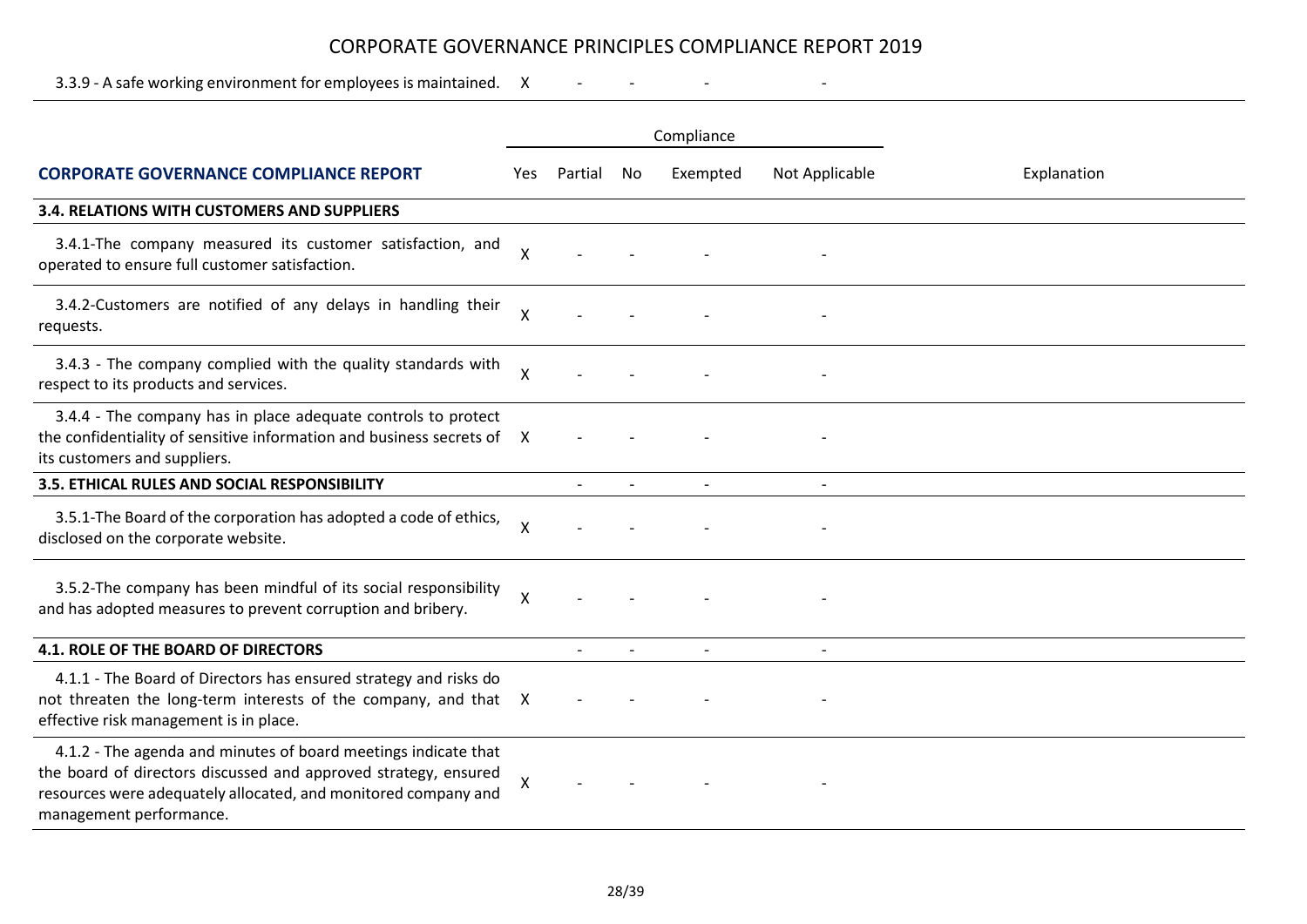|                                                                                                                                                                                                                                                         |              |         |    | Compliance |                |                                                                                                                                                                                                        |  |
|---------------------------------------------------------------------------------------------------------------------------------------------------------------------------------------------------------------------------------------------------------|--------------|---------|----|------------|----------------|--------------------------------------------------------------------------------------------------------------------------------------------------------------------------------------------------------|--|
| <b>CORPORATE GOVERNANCE COMPLIANCE REPORT</b>                                                                                                                                                                                                           | Yes          | Partial | No | Exempted   | Not Applicable | Explanation                                                                                                                                                                                            |  |
| <b>4.2. ACTIVITIES OF THE BOARD OF DIRECTORS</b>                                                                                                                                                                                                        |              |         |    |            |                |                                                                                                                                                                                                        |  |
| 4.2.1- The Board of Directors documented its meetings and<br>reported its activities to the shareholders.                                                                                                                                               | X            |         |    |            |                |                                                                                                                                                                                                        |  |
| 4.2.2-Duties and authorities of the members of the Board of<br>Directors are disclosed in the annual report.                                                                                                                                            | Χ            |         |    |            |                |                                                                                                                                                                                                        |  |
| 4.2.3-The Board has ensured the company has an internal<br>control framework adequate for its activities, size and complexity.                                                                                                                          | Χ            |         |    |            |                |                                                                                                                                                                                                        |  |
| 4.2.4-Information on the functioning and effectiveness of the<br>internal control system is provided in the annual report.                                                                                                                              | X            |         |    |            |                |                                                                                                                                                                                                        |  |
| 4.2.5 - The roles of the Chairman and Chief Executive Officer are<br>separated and defined.                                                                                                                                                             | $\mathsf{X}$ |         |    |            |                |                                                                                                                                                                                                        |  |
| 4.2.7 - The Board of Directors ensures that the Investor Relations<br>department and the corporate governance committee work<br>effectively. The board works closely with them when<br>communicating and settling disputes with shareholders.           | Χ            |         |    |            |                |                                                                                                                                                                                                        |  |
| 4.2.8 - The company has subscribed to a Directors and Officers<br>liability insurance covering more than 25% of the capital.                                                                                                                            | $\mathsf{X}$ |         |    |            |                |                                                                                                                                                                                                        |  |
| <b>4.3. STRUCTURE OF THE BOARD OF DIRECTORS</b>                                                                                                                                                                                                         |              |         |    |            |                |                                                                                                                                                                                                        |  |
| 4.3.9-The board of directors has approved the policy on its own<br>composition, setting a minimal target of 25% for female directors.<br>The board annually evaluates its composition and nominates<br>directors so as to be compliant with the policy. |              |         | X  |            |                | There are no female members in the Board of<br>Directors, and a target was not set to keep the<br>female member ratio at a minimum of 25%. There<br>is no written Company policy regarding this issue. |  |
| 4.3.10-At least one member of the audit committee has 5 years<br>of experience in audit/accounting and finance.                                                                                                                                         | X            |         |    |            |                |                                                                                                                                                                                                        |  |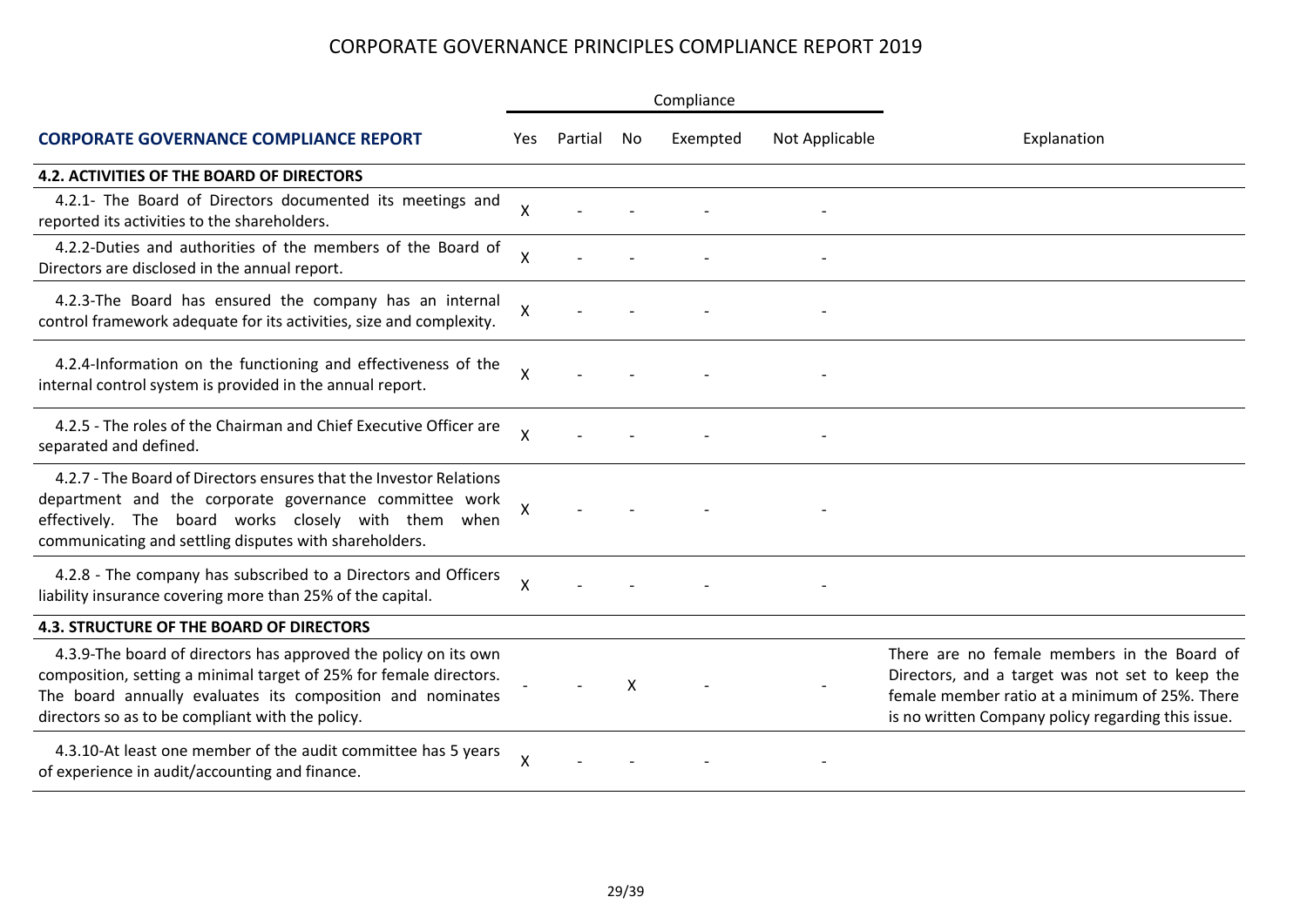|                                                                                                                                                                               |              |         |        | Compliance |                |                                                                                                                                                                                                   |  |
|-------------------------------------------------------------------------------------------------------------------------------------------------------------------------------|--------------|---------|--------|------------|----------------|---------------------------------------------------------------------------------------------------------------------------------------------------------------------------------------------------|--|
| <b>CORPORATE GOVERNANCE COMPLIANCE REPORT</b>                                                                                                                                 | Yes.         | Partial | No     | Exempted   | Not Applicable | Explanation                                                                                                                                                                                       |  |
| <b>4.4. BOARD MEETING PROCEDURES</b>                                                                                                                                          |              |         |        |            |                |                                                                                                                                                                                                   |  |
| 4.4.1-Each board member attended the majority of the board<br>meetings in person.                                                                                             | X            |         |        |            |                |                                                                                                                                                                                                   |  |
| 4.4.2-The Board has formally approved a minimum time by<br>which information and documents relevant to the agenda items X<br>should be supplied to all board members.         |              |         |        |            |                |                                                                                                                                                                                                   |  |
| 4.4.3 - The opinions of board members that could not attend the<br>meeting, but did submit their opinion in written format, were<br>presented to other members.               | X            |         |        |            |                |                                                                                                                                                                                                   |  |
| 4.4.4-Each member of the board has one vote.                                                                                                                                  | $\mathsf{X}$ |         | $\sim$ |            |                |                                                                                                                                                                                                   |  |
| 4.4.5-The Board has a charter/written internal rules defining the<br>meeting procedures of the board.                                                                         | $\mathsf{x}$ |         |        |            |                |                                                                                                                                                                                                   |  |
| 4.4.6-Board minutes document that all items on the agenda are<br>discussed, and board resolutions include director's dissenting<br>opinions if any.                           | X            |         |        |            |                |                                                                                                                                                                                                   |  |
| 4.4.7-There are limits to external commitments of board<br>members. Shareholders are informed of Board members' external<br>commitments at the General Shareholders' Meeting. |              | X       |        |            |                | There are no limitations for the members of the<br>Board of Directors regarding them to carry duties<br>outside the company, except the duties that are<br>subject to prohibition of competition. |  |
| <b>4.5. BOARD COMMITTEES</b>                                                                                                                                                  |              |         |        |            |                |                                                                                                                                                                                                   |  |
| 4.5.5-Board members serve in only one of the Board's<br>committees.                                                                                                           |              |         | X      |            |                | The independent members take part in more than<br>one committee because the number of<br>independent members is 3.                                                                                |  |
| 4.5.6 - Committees have invited persons to the meetings as<br>deemed necessary to obtain their views.                                                                         | X            |         |        |            |                |                                                                                                                                                                                                   |  |
| 4.5.7-If external consultancy services are used,<br>the<br>independence of the provider is stated in the annual report.                                                       |              |         |        |            | X              |                                                                                                                                                                                                   |  |
| 4.5.8-Minutes of all committee meetings are kept and reported<br>to board members.                                                                                            | χ            |         |        |            |                |                                                                                                                                                                                                   |  |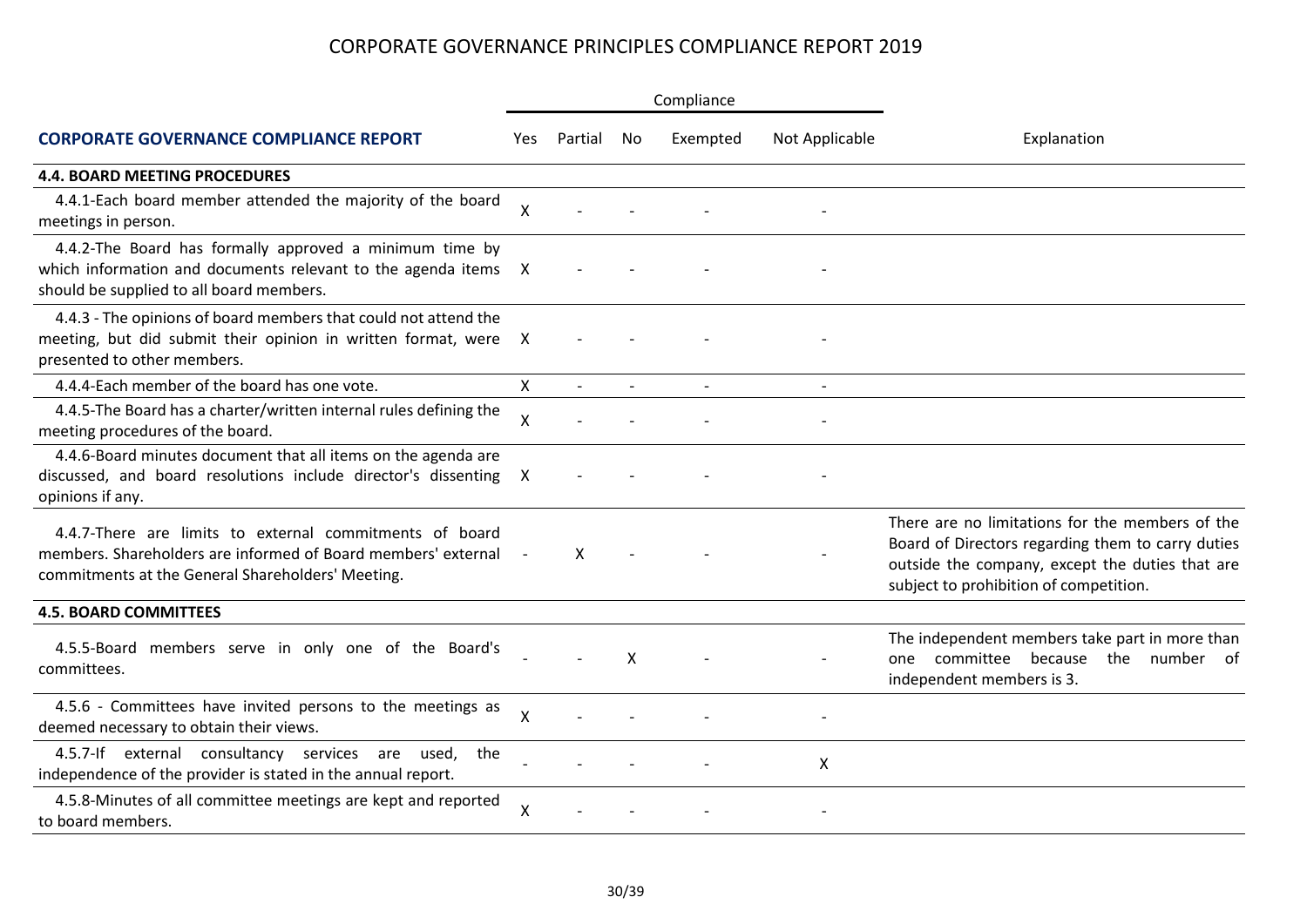|                                                                                                                                                                                                                                                                                                                                          | Compliance |         |     |          |                |                                                                                                                                                                                                                                    |  |  |
|------------------------------------------------------------------------------------------------------------------------------------------------------------------------------------------------------------------------------------------------------------------------------------------------------------------------------------------|------------|---------|-----|----------|----------------|------------------------------------------------------------------------------------------------------------------------------------------------------------------------------------------------------------------------------------|--|--|
| <b>CORPORATE GOVERNANCE COMPLIANCE REPORT</b>                                                                                                                                                                                                                                                                                            | Yes.       | Partial | No. | Exempted | Not Applicable | Explanation                                                                                                                                                                                                                        |  |  |
| <b>4.6. FINANCIAL RIGHTS</b>                                                                                                                                                                                                                                                                                                             |            |         |     |          |                |                                                                                                                                                                                                                                    |  |  |
| 4.6.1-The board of directors has conducted a board performance<br>evaluation to review whether it has discharged all its<br>responsibilities effectively.                                                                                                                                                                                | $\sim$     |         | X   |          |                | There is no such practice within the company.                                                                                                                                                                                      |  |  |
| 4.6.4-The company did not extend any loans to its board<br>directors or executives, nor extended their lending period or<br>enhanced the amount of those loans, or improve conditions<br>thereon, and did not extend loans under a personal credit title by<br>third parties or provided guarantees such as surety in favour of<br>them. | Χ          |         |     |          |                |                                                                                                                                                                                                                                    |  |  |
| 4.6.5-The individual remuneration of Board members and<br>executives is disclosed in the annual report.                                                                                                                                                                                                                                  |            | X       |     |          |                | The salaries of the Chairman and the members of<br>the Board of Directors are given seperately in the<br>Board of Directors Report and the annual report<br>but the salaries of the CEO and vice presidents are<br>given as a sum. |  |  |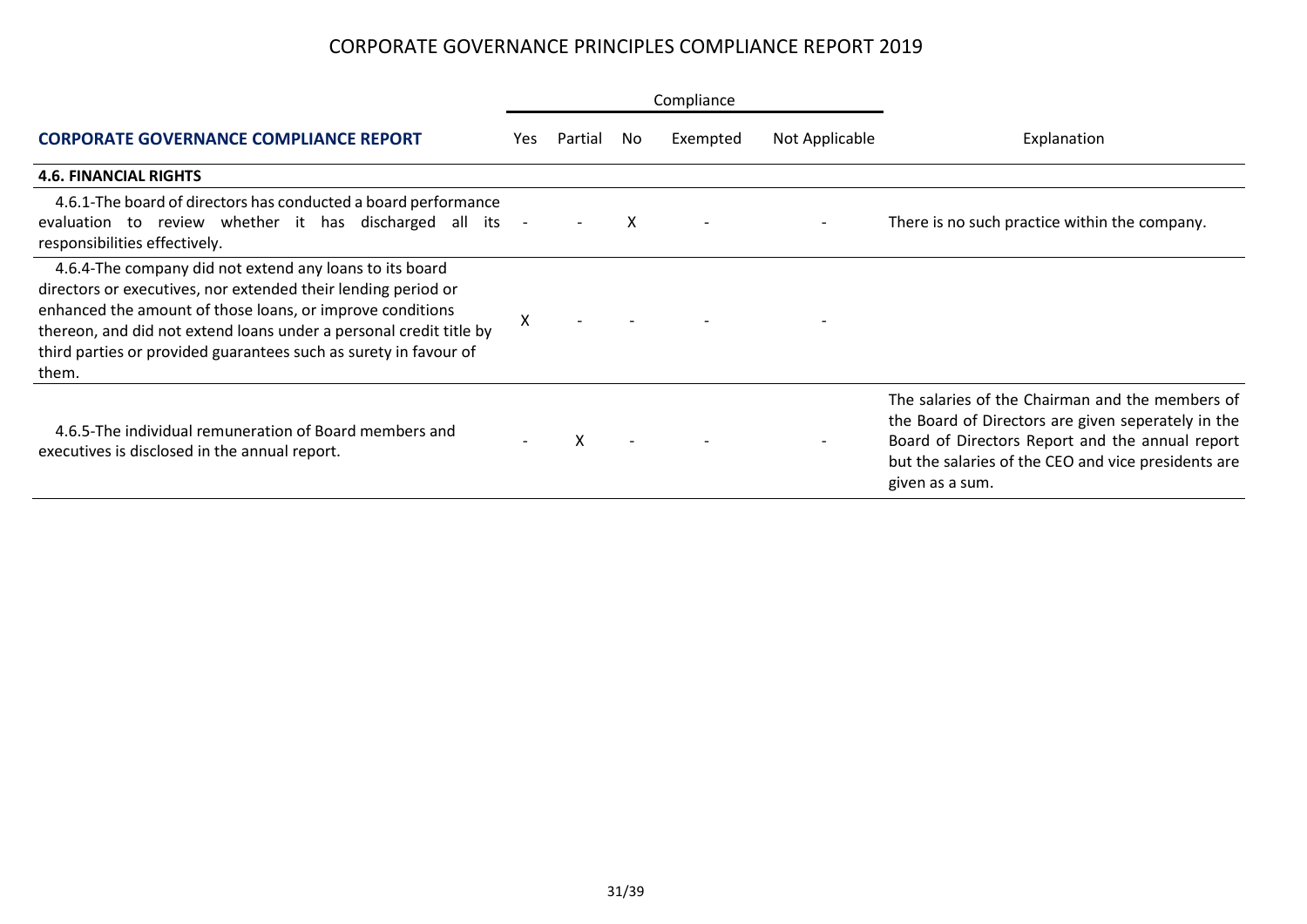## **CORPORATE GOVERNANCE INFORMATION FILLINGS**

| 1.1. Facilitating the Exercise of Shareholders Rights                                                                                                                                                                     |                                                                                                                                                  |
|---------------------------------------------------------------------------------------------------------------------------------------------------------------------------------------------------------------------------|--------------------------------------------------------------------------------------------------------------------------------------------------|
| The number of investor meetings (conference, seminar/etc.) organised by                                                                                                                                                   | 3                                                                                                                                                |
| the company during the year                                                                                                                                                                                               |                                                                                                                                                  |
| 1.2. Right to Obtain and Examine Information                                                                                                                                                                              |                                                                                                                                                  |
| The number of special audit request(s)                                                                                                                                                                                    |                                                                                                                                                  |
| The number of special audit requests that were accepted at the General<br><b>Shareholders' Meeting</b>                                                                                                                    |                                                                                                                                                  |
| 1.3. General Assembly                                                                                                                                                                                                     |                                                                                                                                                  |
| Link to the PDP announcement that demonstrates the information<br>requested by Principle 1.3.1. (a-d)                                                                                                                     | https://www.kap.org.tr/en/Bildirim/74<br>8654                                                                                                    |
| Whether the company provides materials for the General Shareholders'<br>Meeting in English and Turkish at the same time                                                                                                   | https://www.kap.org.tr/en/Bildirim/74<br>8654                                                                                                    |
| The links to the PDP announcements associated with the transactions that<br>are not approved by the majority of independent directors or by unanimous<br>votes of present board members in the context of Principle 1.3.9 |                                                                                                                                                  |
| The links to the PDP announcements associated with related party<br>transactions in the context of Article 9 of the Communique on Corporate<br>Governance (II-17.1)                                                       |                                                                                                                                                  |
| The links to the PDP announcements associated with common and<br>continuous transactions in the context of Article 10 of the Communique on<br>Corporate Governance (II-17.1)                                              | https://www.kap.org.tr/en/Bildirim/74<br>8654                                                                                                    |
| The name of the section on the corporate website that demonstrates the<br>donation policy of the company                                                                                                                  | <b>Investor Relations &gt; Corporate</b><br>Governance > Policies                                                                                |
| The relevant link to the PDP with minute of the General Shareholders'<br>Meeting where the donation policy has been approved                                                                                              | https://www.kap.org.tr/en/Bildirim/75<br>8499                                                                                                    |
| The number of the provisions of the articles of association that discuss the<br>participation of stakeholders to the General Shareholders' Meeting                                                                        |                                                                                                                                                  |
| Identified stakeholder groups that participated in the General Shareholders'<br>Meeting, if any                                                                                                                           | The representatives of the Independent<br>Audit Company and the Corporate<br>Governance Rating Company attended<br>the general assembly meeting. |
| 1.4. Voting Rights                                                                                                                                                                                                        |                                                                                                                                                  |
| Whether the shares of the company have differential voting rights                                                                                                                                                         | No                                                                                                                                               |
| In case that there are voting privileges, indicate the owner and percentage<br>of the voting majority of shares.                                                                                                          |                                                                                                                                                  |
| The percentage of ownership of the largest shareholder                                                                                                                                                                    | 74,20%                                                                                                                                           |
| 1.5. Minority Rights                                                                                                                                                                                                      |                                                                                                                                                  |
| Whether the scope of minority rights enlarged (in terms of content or the<br>ratio) in the articles of the association                                                                                                    | No                                                                                                                                               |
| If yes, specify the relevant provision of the articles of association                                                                                                                                                     |                                                                                                                                                  |
| 1.6. Dividend Right                                                                                                                                                                                                       |                                                                                                                                                  |
| The name of the section on the corporate website that describes the<br>dividend distribution policy                                                                                                                       | <b>Investor Relations &gt; Corporate</b><br>Governance > Policies                                                                                |
| Minutes of the relevant agenda item in case the board of directors<br>proposed to the general assembly not to distribute dividends, the reason for<br>such proposal and information as to use of the dividend             |                                                                                                                                                  |
| PDP link to the related general shareholder meeting minutes in case the<br>board of directors proposed to the general assembly not to distribute                                                                          |                                                                                                                                                  |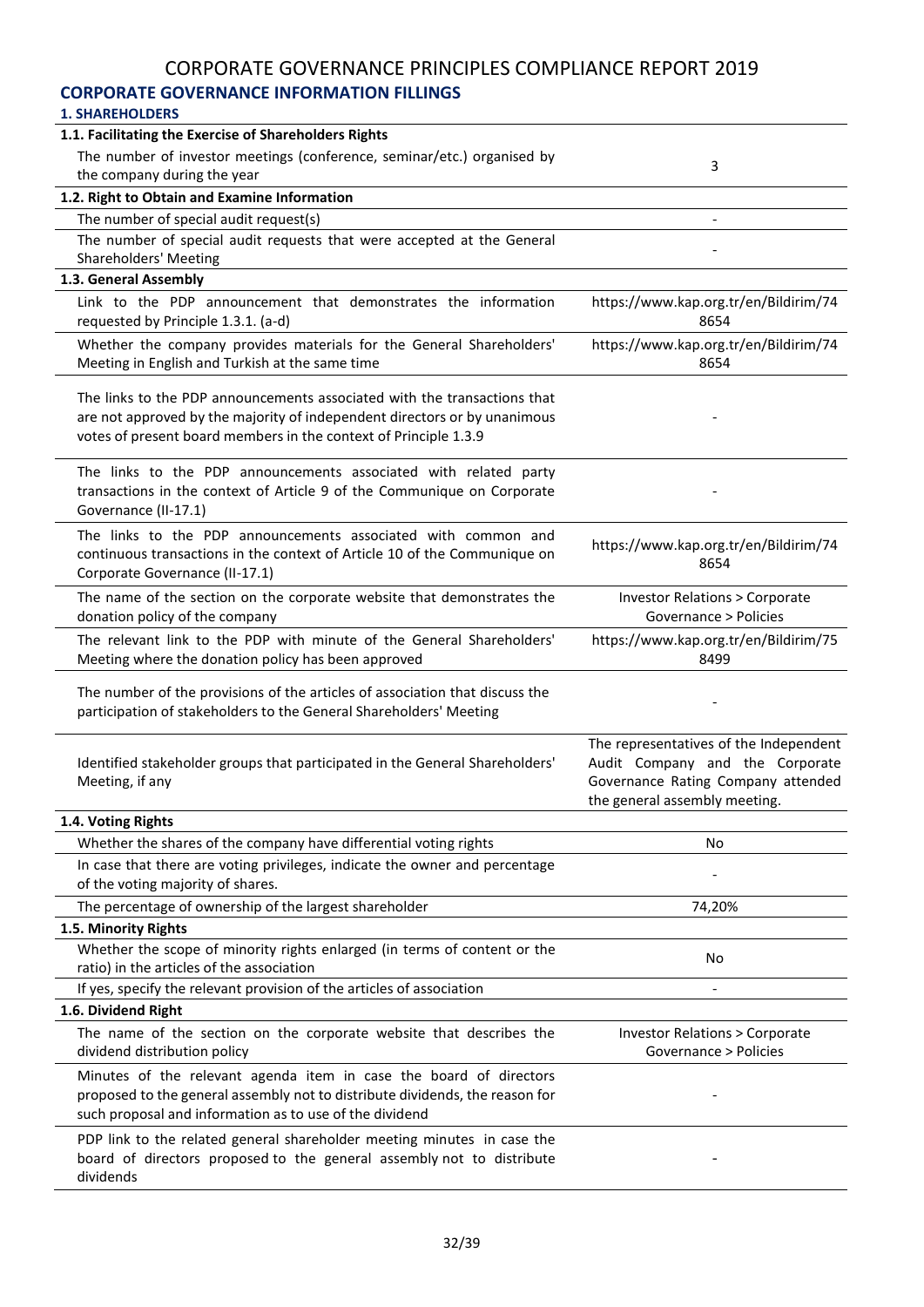## **CORPORATE GOVERNANCE INFORMATION FILLINGS**

#### **General Assembly Meetings**

| General<br><b>Meeting</b><br>Date | The number of information<br>requests received by the<br>company regarding the<br>clarification of the agenda of<br>the General Shareholders'<br><b>Meeting</b> | <b>Shareholder</b><br>participation<br>rate to the<br>General<br>Shareholders'<br><b>Meeting</b> | Percentage of<br>shares directly<br>present at the<br><b>GSM</b> | Percentage of<br>shares<br>represented<br>by proxy | Specify the name<br>of the page of the<br>corporate website<br>that contains the<br>General<br>Shareholders'<br><b>Meeting minutes,</b><br>and also indicates<br>for each<br>resolution the<br>voting levels for<br>or against | Specify the name<br>of the page of the<br>corporate website<br>that contains all<br>questions asked in<br>the general<br>assembly meeting<br>and all responses<br>to them | The number<br>of the<br>relevant item<br>or paragraph<br>of General<br>Shareholders'<br><b>Meeting</b><br>minutes in<br>relation to<br>related party<br>transactions | The number<br>of<br>declarations<br>by insiders<br>received by<br>the board of<br>directors | The link to the related<br>PDP general<br>shareholder meeting<br>notification |
|-----------------------------------|-----------------------------------------------------------------------------------------------------------------------------------------------------------------|--------------------------------------------------------------------------------------------------|------------------------------------------------------------------|----------------------------------------------------|--------------------------------------------------------------------------------------------------------------------------------------------------------------------------------------------------------------------------------|---------------------------------------------------------------------------------------------------------------------------------------------------------------------------|----------------------------------------------------------------------------------------------------------------------------------------------------------------------|---------------------------------------------------------------------------------------------|-------------------------------------------------------------------------------|
| 26/04/20<br>19                    | 0                                                                                                                                                               | 80,26%                                                                                           | 0,03%                                                            | 80,23%                                             | <b>Investor Relations</b><br>> Corporate<br>Governance ><br>General Assembly                                                                                                                                                   | <b>Investor Relations</b><br>> Corporate<br>Governance ><br><b>General Assembly</b><br>> General<br>Assembly<br>Documents                                                 | Article 12                                                                                                                                                           |                                                                                             | https://www.kap.org.tr<br>/en/Bildirim/758499                                 |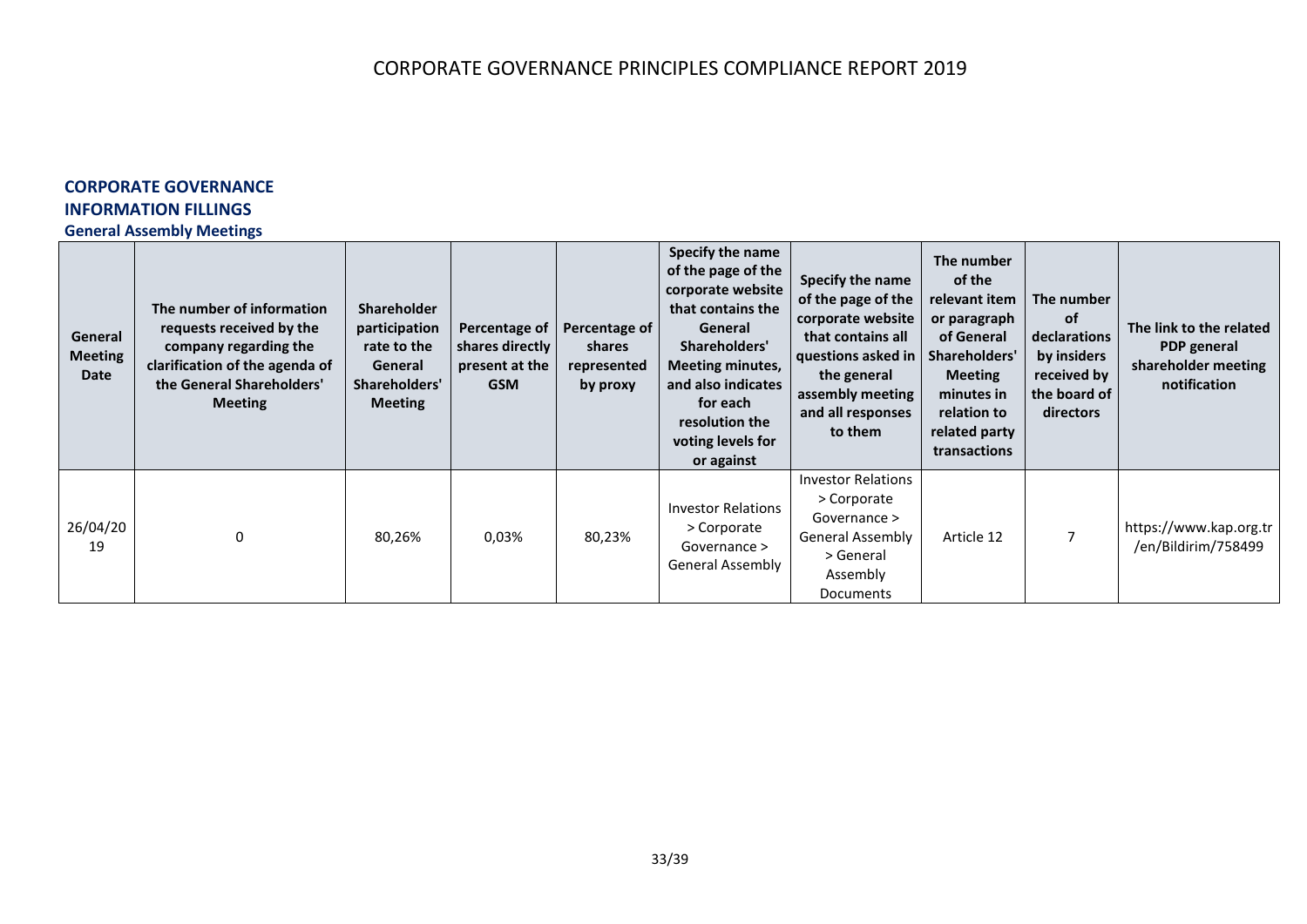# **CORPORATE GOVERNANCE INFORMATION FILLINGS**

| <b>2. DISCLOSURE AND TRANSPARENCY</b>                                                                                                                                                                                                                                                                                                                                      |                                                                                                                                                                                                                                                                                                                             |
|----------------------------------------------------------------------------------------------------------------------------------------------------------------------------------------------------------------------------------------------------------------------------------------------------------------------------------------------------------------------------|-----------------------------------------------------------------------------------------------------------------------------------------------------------------------------------------------------------------------------------------------------------------------------------------------------------------------------|
| 2.1. Corporate Website                                                                                                                                                                                                                                                                                                                                                     |                                                                                                                                                                                                                                                                                                                             |
| Specify the name of the sections of the website providing<br>the information requested by the Principle 2.1.1.                                                                                                                                                                                                                                                             | <b>Investor Relations &gt; Corporate Governance</b>                                                                                                                                                                                                                                                                         |
| If applicable, specify the name of the sections of the                                                                                                                                                                                                                                                                                                                     |                                                                                                                                                                                                                                                                                                                             |
| website providing the list of shareholders (ultimate                                                                                                                                                                                                                                                                                                                       |                                                                                                                                                                                                                                                                                                                             |
| beneficiaries) who directly or indirectly own more than                                                                                                                                                                                                                                                                                                                    |                                                                                                                                                                                                                                                                                                                             |
| 5% of the shares.                                                                                                                                                                                                                                                                                                                                                          |                                                                                                                                                                                                                                                                                                                             |
| List of languages for which the website is available                                                                                                                                                                                                                                                                                                                       | Turkish, English                                                                                                                                                                                                                                                                                                            |
| 2.2. Annual Report                                                                                                                                                                                                                                                                                                                                                         |                                                                                                                                                                                                                                                                                                                             |
| The page numbers and/or name of the sections in the                                                                                                                                                                                                                                                                                                                        |                                                                                                                                                                                                                                                                                                                             |
| Annual Report that demonstrate the information<br>requested by principle 2.2.2.                                                                                                                                                                                                                                                                                            |                                                                                                                                                                                                                                                                                                                             |
| a) The page numbers and/or name of the sections in the<br>Annual Report that demonstrate the information on the<br>duties of the members of the Board of directors and<br>executives conducted out of the company<br>and<br>declarations on independence of board members                                                                                                  | The information on the duties of the members of the<br>board of directors and executives conducted out of the<br>company is under Article 3/a of the Report of Board of<br>Directors. Declarations on independence of board<br>members are end of the Annual Report > Corporate<br>Governance Principles Compliance Report. |
| b) The page numbers and/or name of the sections in the<br>Annual Report that demonstrate the information on<br>committees formed within the board structure                                                                                                                                                                                                                | The information is in the Annual Report > Corporate<br>Governance Principles Compliance Report > Number of<br>Committees Formed in the Board of Directors with<br>Their Structures and Independency title.                                                                                                                  |
| c) The page numbers and/or name of the sections in the<br>Annual Report that demonstrate the information on the<br>number of board meetings in a year and the attendance<br>of the members to these meetings                                                                                                                                                               | The information is in the Annual Report $>$ Corporate<br>Governance Principles Compliance Report > Principles<br>of Activity of the Board of Directors title.                                                                                                                                                               |
| ç) The page numbers and/or name of the sections in the<br>Annual Report that demonstrate the information on<br>amendments in the legislation which may significantly<br>affect the activities of the corporation                                                                                                                                                           | The information is under Article 7 of the Report of<br>Board of Director.                                                                                                                                                                                                                                                   |
| d) The page numbers and/or name of the sections in the<br>Annual Report that demonstrate the information on<br>significant lawsuits filed against the corporation and the<br>possible results thereof                                                                                                                                                                      | The information is under Financial Information Note 15<br>and at the same time under Article 9 of the Report of<br>Board of Directors.                                                                                                                                                                                      |
| e) The page numbers and/or name of the sections in the<br>Annual Report that demonstrate the information on the<br>conflicts of interest of the corporation among the<br>institutions that it purchases services on matters such as<br>investment consulting and rating and the measures<br>taken by the corporation in order to avoid from these<br>conflicts of interest | None.                                                                                                                                                                                                                                                                                                                       |
| f) The page numbers and/or name of the sections in the<br>Annual Report that demonstrate the information on the<br>cross ownership subsidiaries that the direct contribution<br>to the capital exceeds 5%                                                                                                                                                                  | The information is under Article 3/b of the Report of<br>Board of Directors.                                                                                                                                                                                                                                                |
| g) The page numbers and/or name of the sections in the<br>Annual Report that demonstrate the information on<br>social rights and professional training of the employees<br>and activities of corporate social responsibility in respect<br>of the corporate activities that arises social and<br>environmental results                                                     | The information is in the Annual Report > Corporate<br>Governance Principles Compliance Report > Ethical<br>Rules and Social Responsibility title.                                                                                                                                                                          |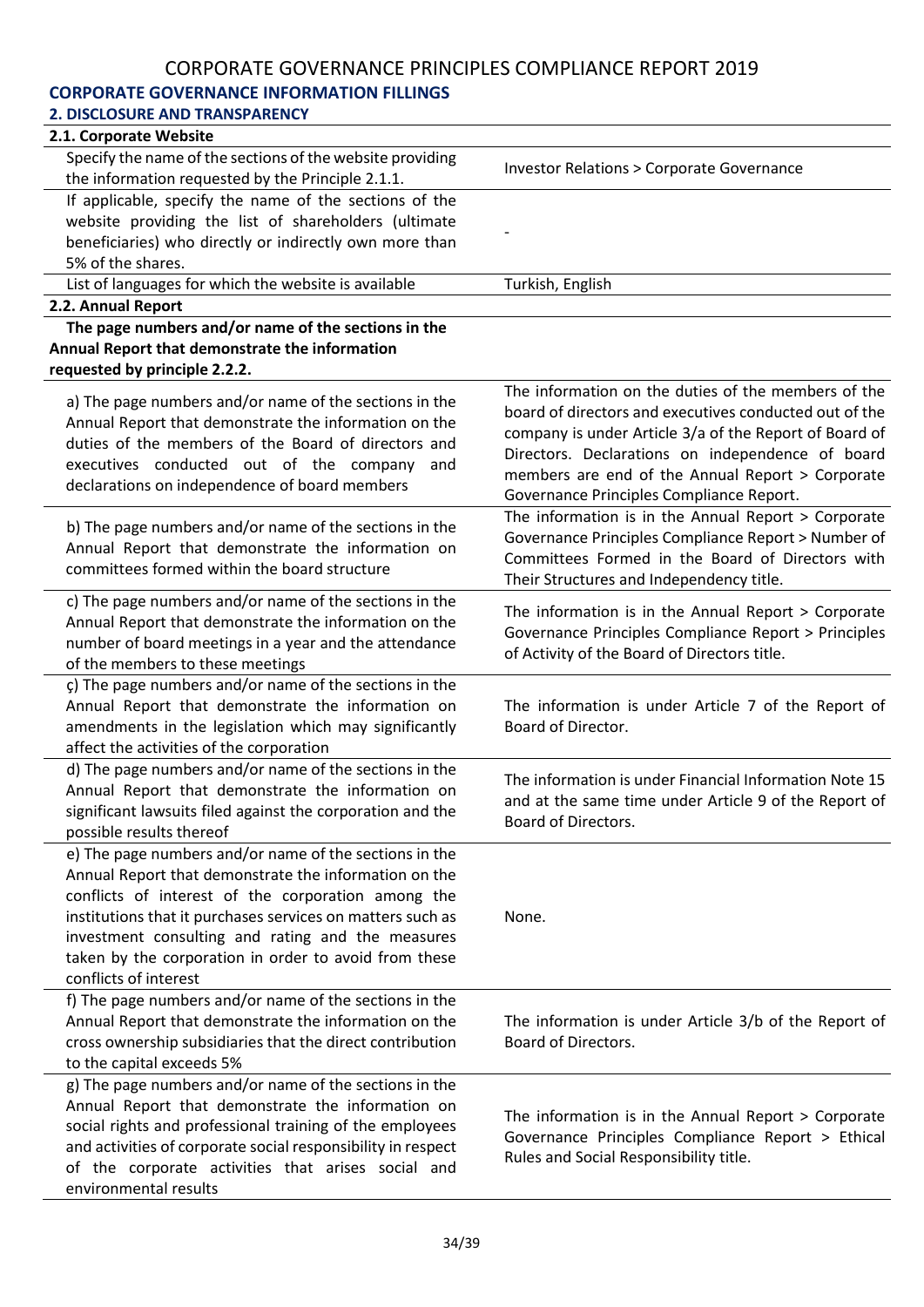## CORPORATE GOVERNANCE PRINCIPLES COMPLIANCE REPORT 2019 **CORPORATE GOVERNANCE INFORMATION FILLINGS**

#### **3. STAKEHOLDERS**

| 3.1. Corporation's Policy on Stakeholders                                                                                                                                                                                                                            |                                                                                                                                                                                                                    |
|----------------------------------------------------------------------------------------------------------------------------------------------------------------------------------------------------------------------------------------------------------------------|--------------------------------------------------------------------------------------------------------------------------------------------------------------------------------------------------------------------|
| The name of the section on the corporate website that                                                                                                                                                                                                                | <b>Investor Relations &gt; Corporate Governance</b>                                                                                                                                                                |
| demonstrates the employee remedy or severance policy                                                                                                                                                                                                                 | > Policies                                                                                                                                                                                                         |
| The number of definitive convictions the company was<br>subject to in relation to breach of employee rights                                                                                                                                                          | The information is under Article 9 of the<br>Annual Report of Board of Directors.                                                                                                                                  |
|                                                                                                                                                                                                                                                                      |                                                                                                                                                                                                                    |
| The position of the person responsible for the alert<br>mechanism (i.e. whistleblowing mechanism)                                                                                                                                                                    | <b>CEO</b>                                                                                                                                                                                                         |
| The contact detail of the company alert mechanism.                                                                                                                                                                                                                   | Chairman & CEO Prof. Dr. Haluk GÖRGÜN<br>Phone Number: (0312) 592 60 00 Address:<br>ASELSAN Elektronik Sanayi ve Ticaret A.Ş.<br>Mehmet Akif Ersoy Mahallesi 296. Cadde No:<br>16 06370 Yenimahalle ANKARA, TURKEY |
| 3.2. Supporting the Participation of the Stakeholders in the Corporation's Management                                                                                                                                                                                |                                                                                                                                                                                                                    |
| Name of the section on the corporate website that<br>demonstrates the internal regulation addressing the<br>participation of employees on management bodies.                                                                                                         | It was regulated by internal directives and it<br>is not open to the public.                                                                                                                                       |
| Corporate bodies where employees are actually<br>represented                                                                                                                                                                                                         | None.                                                                                                                                                                                                              |
| 3.3. Human Resources Policy                                                                                                                                                                                                                                          |                                                                                                                                                                                                                    |
| The role of the board on developing and ensuring that<br>the company has a succession plan for the key<br>management positions                                                                                                                                       | None.                                                                                                                                                                                                              |
| The name of the section on the corporate website that<br>demonstrates the human resource policy covering equal<br>opportunities and hiring principles. Also provide a<br>summary of relevant parts of the human resource policy.                                     | Career > Being Part of Our Team                                                                                                                                                                                    |
| Whether the company provides an employee stock<br>ownership program                                                                                                                                                                                                  | There isn't an employee stock ownership<br>program.                                                                                                                                                                |
| The name of the section on the corporate website that<br>demonstrates the human resource policy covering<br>discrimination and mistreatments and the measures to<br>prevent them. Also provide a summary of relevant parts<br>of the human resource policy.          | Career > Our Human Rights Policy                                                                                                                                                                                   |
| The number of definitive convictions the company is<br>subject to in relation to health and safety measures                                                                                                                                                          | The information is under Article 9 of the<br>Annual Report of Board of Directors.                                                                                                                                  |
| 3.5. Ethical Rules and Social Responsibility                                                                                                                                                                                                                         |                                                                                                                                                                                                                    |
| The name of the section on the corporate website that<br>demonstrates the code of ethics                                                                                                                                                                             | <b>Investor Relations &gt; Corporate Governance</b><br>> Ethical Principles                                                                                                                                        |
| The name of the section on the company website that<br>demonstrates the corporate social responsibility report.<br>If such a report does not exist, provide the information<br>about any measures taken on environmental, social and<br>corporate governance issues. | <b>Investor Relations &gt; Corporate Governance</b><br>>Sustainability                                                                                                                                             |
| Any measures combating any kind of corruption<br>including embezzlement and bribery                                                                                                                                                                                  | <b>Investor Relations &gt; Corporate Governance</b><br>> Policies                                                                                                                                                  |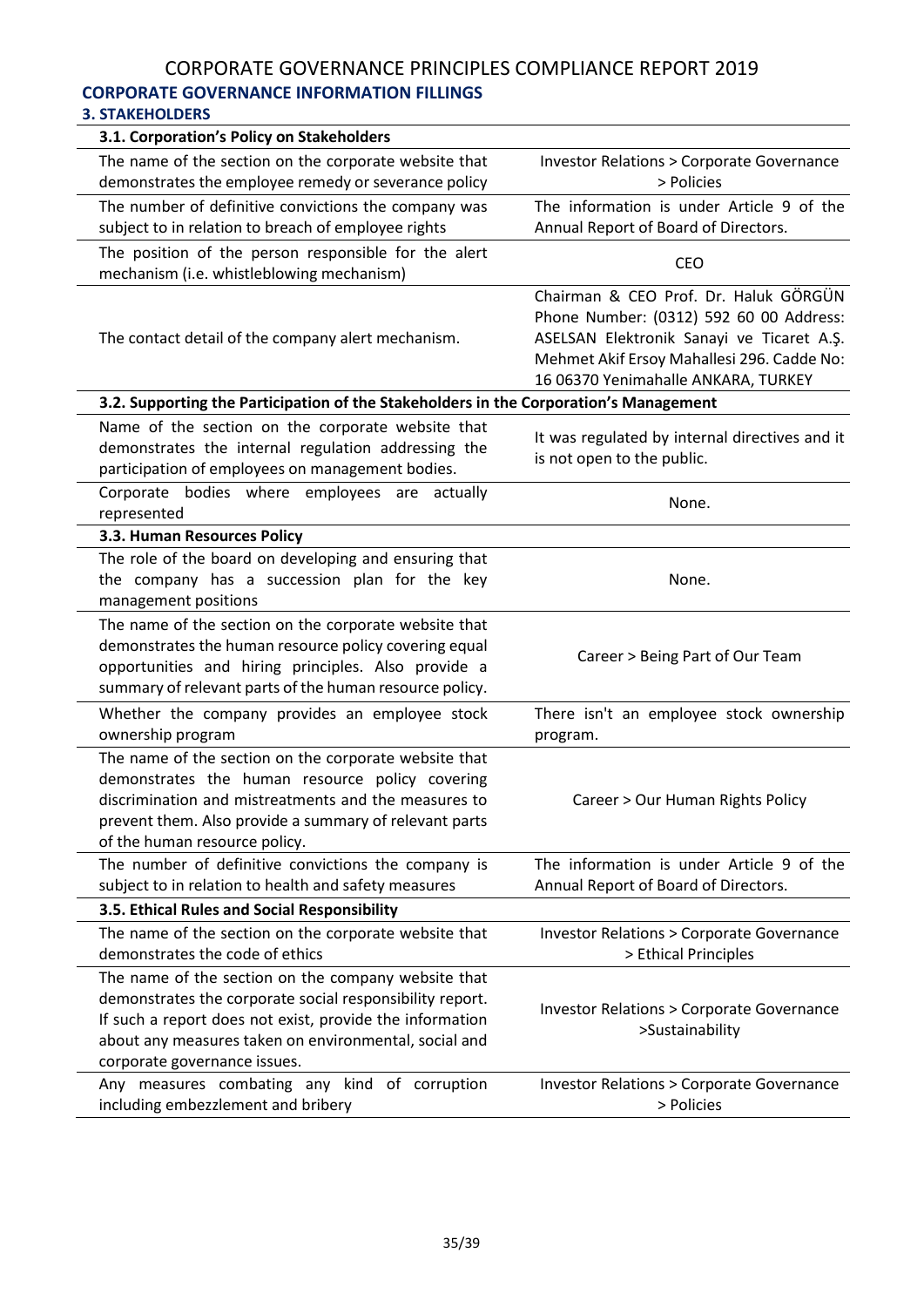## **CORPORATE GOVERNANCE INFORMATION FILLINGS**

| <b>4. BOARD OF DIRECTORS-I</b>                                                                                                                                                                                                    |                                                                                                                                                                                                                                                                                                                                                                                                                                                            |
|-----------------------------------------------------------------------------------------------------------------------------------------------------------------------------------------------------------------------------------|------------------------------------------------------------------------------------------------------------------------------------------------------------------------------------------------------------------------------------------------------------------------------------------------------------------------------------------------------------------------------------------------------------------------------------------------------------|
| 4.2. Activity of the Board of Directors                                                                                                                                                                                           |                                                                                                                                                                                                                                                                                                                                                                                                                                                            |
| Date of the last board evaluation conducted                                                                                                                                                                                       | 11/02/2020                                                                                                                                                                                                                                                                                                                                                                                                                                                 |
| Whether the board evaluation was externally<br>facilitated                                                                                                                                                                        | N <sub>o</sub>                                                                                                                                                                                                                                                                                                                                                                                                                                             |
| Whether all board members released from their<br>duties at the GSM                                                                                                                                                                | Yes                                                                                                                                                                                                                                                                                                                                                                                                                                                        |
| Name(s) of the board member(s) with specific<br>delegated duties and authorities, and descriptions<br>of such duties                                                                                                              | It was resolved at the meeting of the Board of<br>Directors of our Company, held on 26.04.2019<br>that; Haluk GÖRGÜN shall be appointed as the<br>Chairman of the Board of Directors, Mustafa<br>Murat ŞEKER shall be appointed as the Vice<br>Chairman and Haluk GÖRGÜN and Mustafa<br>Murat ŞEKER shall be appointed as the Managing<br>Members. The details regarding the context of<br>the authorities are included in the articles of<br>association. |
| Number of reports presented by internal auditors to<br>the audit committee or any relevant committee to<br>the board                                                                                                              | 15                                                                                                                                                                                                                                                                                                                                                                                                                                                         |
| Specify the name of the section or page number of<br>the annual report that provides the summary of the<br>review of the effectiveness of internal controls                                                                       | The information is under Article 3/b of the<br>Annual Report of Board of Directors.                                                                                                                                                                                                                                                                                                                                                                        |
| Name of the Chairman                                                                                                                                                                                                              | Prof. Dr. Haluk GÖRGÜN                                                                                                                                                                                                                                                                                                                                                                                                                                     |
| Name of the CEO                                                                                                                                                                                                                   | Prof. Dr. Haluk GÖRGÜN                                                                                                                                                                                                                                                                                                                                                                                                                                     |
| If the CEO and Chair functions are combined:<br>provide the link to the relevant PDP announcement<br>providing the rationale for such combined roles                                                                              | None.                                                                                                                                                                                                                                                                                                                                                                                                                                                      |
| Link to the PDP notification stating that any damage<br>that may be caused by the members of the board of<br>directors during the discharge of their duties is<br>insured for an amount exceeding 25% of the<br>company's capital | https://www.kap.org.tr/en/Bildirim/775680                                                                                                                                                                                                                                                                                                                                                                                                                  |
| The name of the section on the corporate website<br>that demonstrates current diversity policy targeting<br>women directors                                                                                                       | None.                                                                                                                                                                                                                                                                                                                                                                                                                                                      |
| The number and ratio of female directors within the<br><b>Board of Directors</b>                                                                                                                                                  | 0                                                                                                                                                                                                                                                                                                                                                                                                                                                          |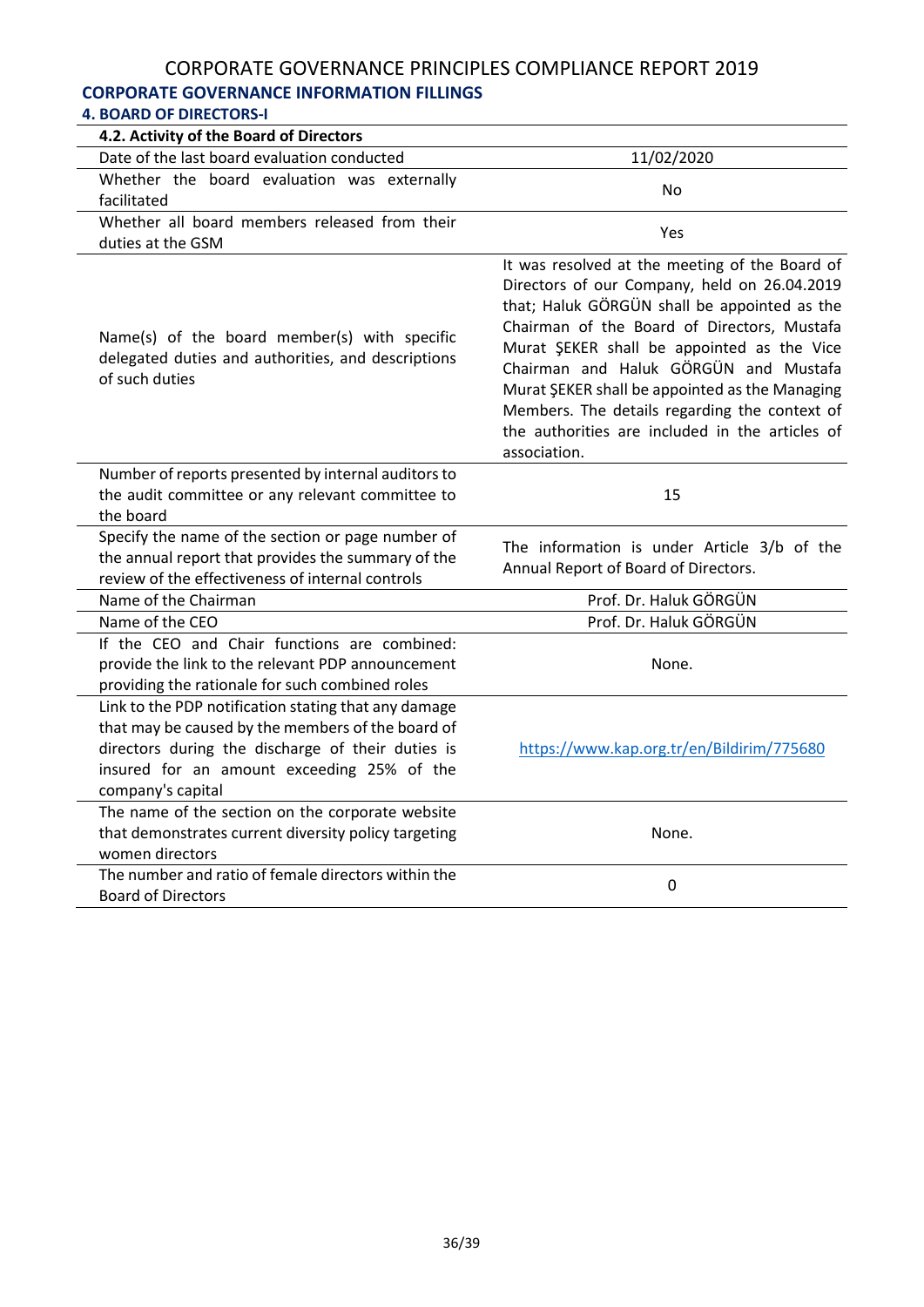#### **CORPORATE GOVERNANCE INFORMATION F**

**Composition of Board of Directors**

| Name, Surname of Board<br><b>Member</b> | <b>Whether Executive</b><br><b>Director Or Not</b> | Whether<br>Independent<br><b>Director Or Not</b> | <b>The First Election Date</b><br><b>To Board</b> | Link to PDP Notification That Includes The<br><b>Independency Declaration</b> | Whether the<br>Independent<br><b>Director</b><br><b>Considered By</b><br><b>The</b><br><b>Nomination</b><br><b>Committee</b> | Whether<br>She/He is the<br><b>Director Who</b><br>Ceased to<br><b>Satisfy The</b><br>Independence<br>or Not | <b>Whether</b><br><b>The</b><br><b>Director</b><br>Has At<br>Least 5<br>Years'<br><b>Experience</b><br>On Audit,<br><b>Accounting</b><br>And/Or<br><b>Finance Or</b><br><b>Not</b> |
|-----------------------------------------|----------------------------------------------------|--------------------------------------------------|---------------------------------------------------|-------------------------------------------------------------------------------|------------------------------------------------------------------------------------------------------------------------------|--------------------------------------------------------------------------------------------------------------|------------------------------------------------------------------------------------------------------------------------------------------------------------------------------------|
| Haluk GÖRGÜN                            | Executive                                          | <b>Not</b><br>independent                        | 15/03/2017                                        |                                                                               | <b>Not</b><br>considered                                                                                                     | No                                                                                                           | Yes                                                                                                                                                                                |
| Mustafa Murat ŞEKER                     | Non-executive                                      | Not<br>independent                               | 15/05/2013                                        |                                                                               | Not<br>considered                                                                                                            | No                                                                                                           | <b>Yes</b>                                                                                                                                                                         |
| <b>Mehmet ARIK</b>                      | Non-executive                                      | Independent                                      | 02/04/2018                                        | https://www.kap.org.tr/en/Bildirim/748654                                     | Considered                                                                                                                   | No                                                                                                           | Yes                                                                                                                                                                                |
| Ercümend ARVAS                          | Non-executive                                      | Independent                                      | 31/03/2016                                        | https://www.kap.org.tr/en/Bildirim/748654                                     | Considered                                                                                                                   | No                                                                                                           | <b>Yes</b>                                                                                                                                                                         |
| Mehmet Fatih KACIR                      | Non-executive                                      | Not<br>independent                               | 26/04/2019                                        |                                                                               | <b>Not</b><br>considered                                                                                                     | No                                                                                                           | Yes                                                                                                                                                                                |
| Alpaslan KAVAKLIOĞLI                    | Non-executive                                      | Not<br>independent                               | 26/04/2019                                        |                                                                               | <b>Not</b><br>considered                                                                                                     | No                                                                                                           | Yes                                                                                                                                                                                |
| Salih KUL                               | Non-executive                                      | <b>Not</b><br>independent                        | 26/04/2019                                        |                                                                               | <b>Not</b><br>considered                                                                                                     | No                                                                                                           | Yes                                                                                                                                                                                |
| İbrahim ÖZKOL                           | Non-executive                                      | Independent                                      | 15/03/2017                                        | https://www.kap.org.tr/en/Bildirim/7486540                                    | Considered                                                                                                                   | No                                                                                                           | Yes                                                                                                                                                                                |
| Celal Sami TÜFEKCİ                      | Non-executive                                      | Not<br>independent                               | 02/04/2018                                        |                                                                               | Not<br>considered                                                                                                            | No                                                                                                           | Yes                                                                                                                                                                                |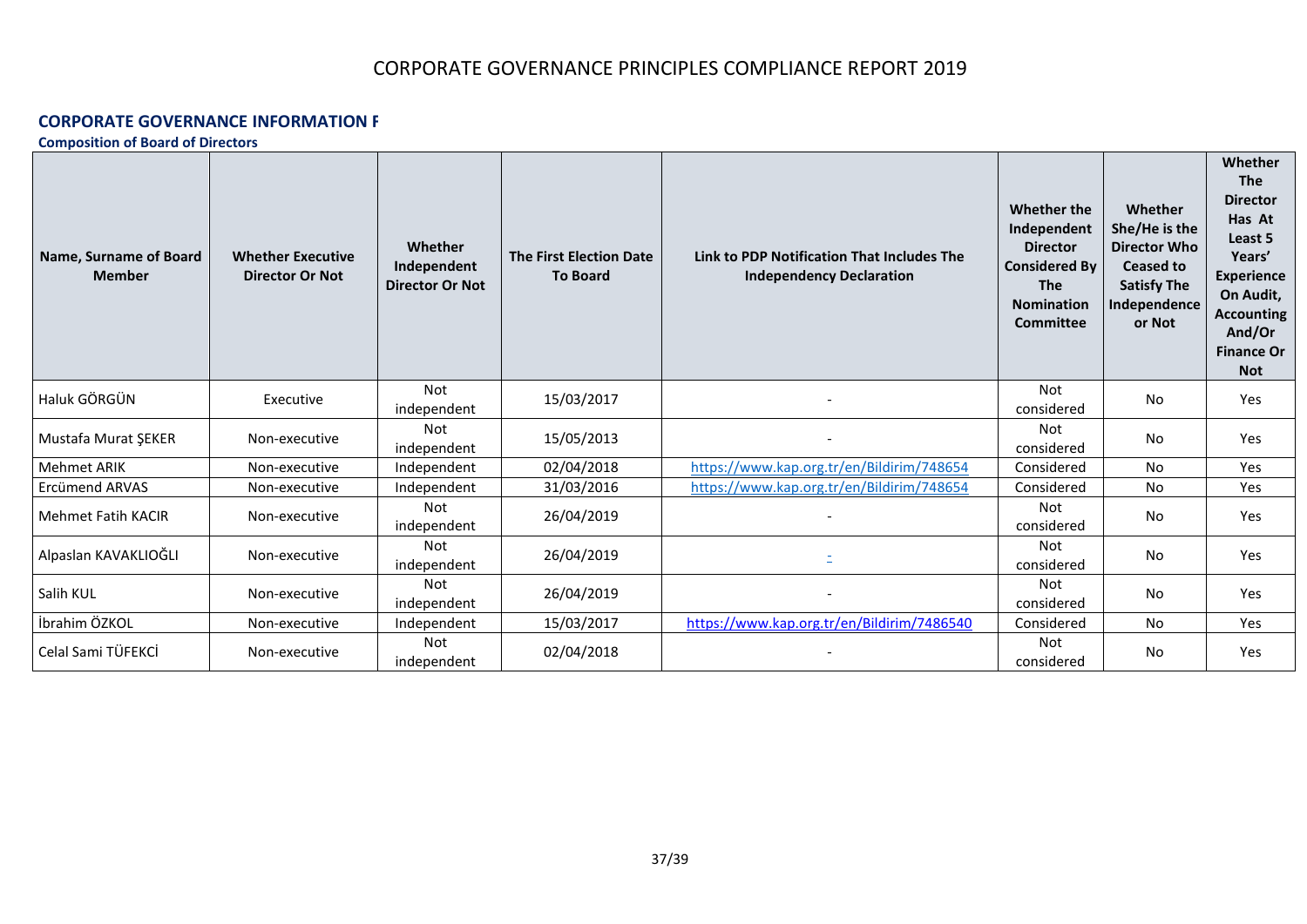# **CORPORATE GOVERNANCE INFORMATION FILLINGS**

## **4. BOARD OF DIRECTORS-II**

| 4.4. Meeting Procedures of the Board of Directors                                                                                         |                                                                                                                                                                                                               |
|-------------------------------------------------------------------------------------------------------------------------------------------|---------------------------------------------------------------------------------------------------------------------------------------------------------------------------------------------------------------|
| Number of physical board meetings in the reporting<br>period (meetings in person)                                                         | 34                                                                                                                                                                                                            |
| Director average attendance rate at board meetings                                                                                        | 91%                                                                                                                                                                                                           |
| Whether the board uses an electronic portal to support<br>its work or not                                                                 | Yes                                                                                                                                                                                                           |
| Number of minimum days ahead of the board meeting<br>to provide information to directors, as per the board<br>charter                     | 3                                                                                                                                                                                                             |
| The name of the section on the corporate website that<br>demonstrates information about the board charter                                 | It was regulated by internal directives and it<br>is not open to the public.                                                                                                                                  |
| Number of maximum external commitments for board<br>members as per the policy covering the number of<br>external duties held by directors | There are no limitations for the members of<br>the Board of Directors regarding them to<br>carry duties outside the company, except the<br>duties that are subject to prohibition of<br>competition.          |
| <b>4.5. Board Committees</b>                                                                                                              |                                                                                                                                                                                                               |
| Page numbers or section names of the annual report<br>where information about the board committees are<br>presented.                      | The information is in the Annual Report ><br>Corporate Governance Principles Compliance<br>Report > Number of Committees Formed in<br>the Board of Directors with Their Structures<br>and Independency title. |
| Link(s) to the PDP announcement(s) with the board<br>committee charters                                                                   | The working principles of the committees are<br>not disclosed on PDP, yet they are presented<br>at the end of the Annual Report.                                                                              |

#### **Composition of Board Committees-I**

| <b>Names Of The Board Committees</b> | Name Of<br><b>Committees</b><br><b>Defined As "Other"</b><br>In The First Column | Name-Surname of<br>Committee<br><b>Members</b> | Whether<br>Committee<br><b>Chair Or</b><br><b>Not</b> | <b>Whether Board</b><br><b>Member Or Not</b> |
|--------------------------------------|----------------------------------------------------------------------------------|------------------------------------------------|-------------------------------------------------------|----------------------------------------------|
| Audit Committee                      |                                                                                  | İbrahim ÖZKOL                                  | <b>Yes</b>                                            | Board member                                 |
| Audit Committee                      |                                                                                  | Ercümend ARVAS                                 | No                                                    | Board member                                 |
| <b>Audit Committee</b>               |                                                                                  | Mehmet ARIK                                    | No.                                                   | Board member                                 |
| Corporate Governance Committee       |                                                                                  | Ercümend ARVAS                                 | <b>Yes</b>                                            | Board member                                 |
| Corporate Governance Committee       |                                                                                  | Celal Sami TÜFEKCİ                             | No.                                                   | Board member                                 |
| Corporate Governance Committee       |                                                                                  | Salih KUL                                      | No                                                    | Board member                                 |
| Corporate Governance Committee       |                                                                                  | Pinar CELEBI                                   | No                                                    | Not board member                             |
| Committee of Early Detection of Risk |                                                                                  | <b>Mehmet ARIK</b>                             | Yes.                                                  | Board member                                 |
| Committee of Early Detection of Risk |                                                                                  | Salih KUL                                      | No.                                                   | Board member                                 |